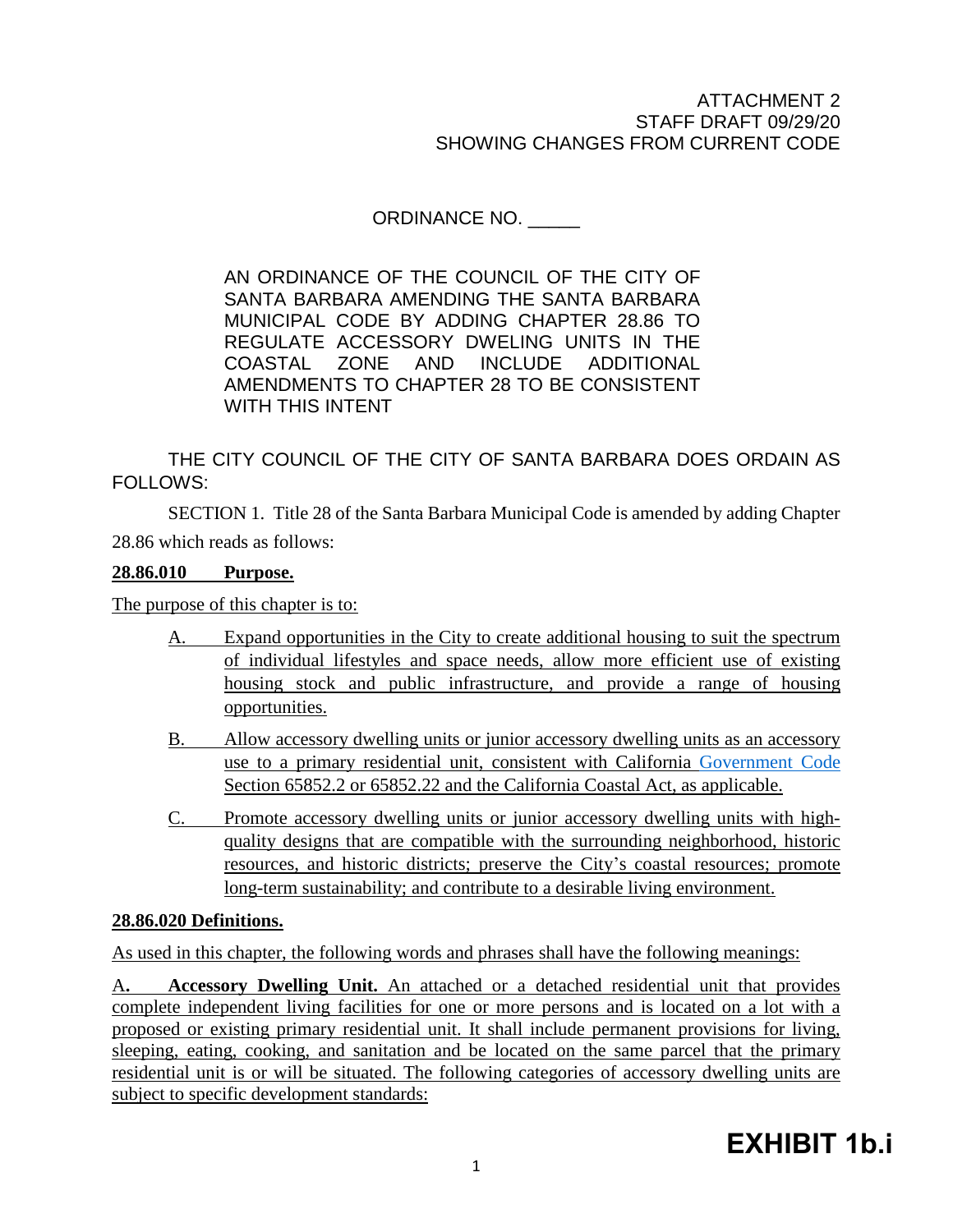- 1. *Special Accessory Dwelling Unit*. These are specific types of smaller accessory dwelling units and junior accessory dwelling units with certain size, height, and setback standards described in Section 28.86.090, Development Standards for Special Accessory Dwelling Units. Special accessory dwelling units allow for more than one accessory dwelling unit on a lot.
- 2. *Standard Accessory Dwelling Unit*. These are typically larger accessory dwelling units with size, height, and setback standards generally described in Section 28.86.055, Development Standards for Standard Accessory Dwelling Units. Standard accessory dwelling units do not allow for more than one accessory dwelling unit on a lot.

An accessory dwelling unit also includes the following:

1. An efficiency unit, as defined in Section 17958.1 of the [Health](http://qcode.us/codes/othercode.php?state=ca&code=heasaf) and Safety Code.

2. A manufactured home, as defined in Section 18007 of the [Health](http://qcode.us/codes/othercode.php?state=ca&code=heasaf) and Safety Code.

**B. Carshare Vehicle.** A motor vehicle that is operated as part of a regional fleet by a public or private car sharing company or organization which provides hourly or daily car sharing service to its members.

**C. Efficiency Kitchen***.* A kitchen that includes at a minimum:

- 1. Appliances for cooking food and refrigeration, either built-in or countertop.
- 2. A sink for food preparation greater than 12 inches by 12 inches, excluding the sink located in the bathroom.
- 3. A food preparation counter.

**D. Existing Floor Area**. A legally permitted building constructed on the site with a final inspection or certificate of occupancy as of the date of application submittal, that conforms to current zoning standards or is legal nonconforming as to current zoning standards.

**E. Junior Accessory Dwelling Unit.** A unit that is no more than 500 square feet in size and contained entirely within the existing floor area of an existing or proposed single residential unit. A junior accessory dwelling unit may include separate sanitation facilities or may share sanitation facilities with the existing or proposed single residential unit and includes an efficiency kitchen.

**F. Passageway.** A pathway that is unobstructed clear to the sky and extends from a street to one entrance of the accessory dwelling unit.

**G. Primary Residential Unit.** The existing or proposed residential unit on a lot on which an accessory dwelling unit or junior accessory dwelling unit is permitted. The primary residential unit shall comprise one unit in either a single residential unit, two-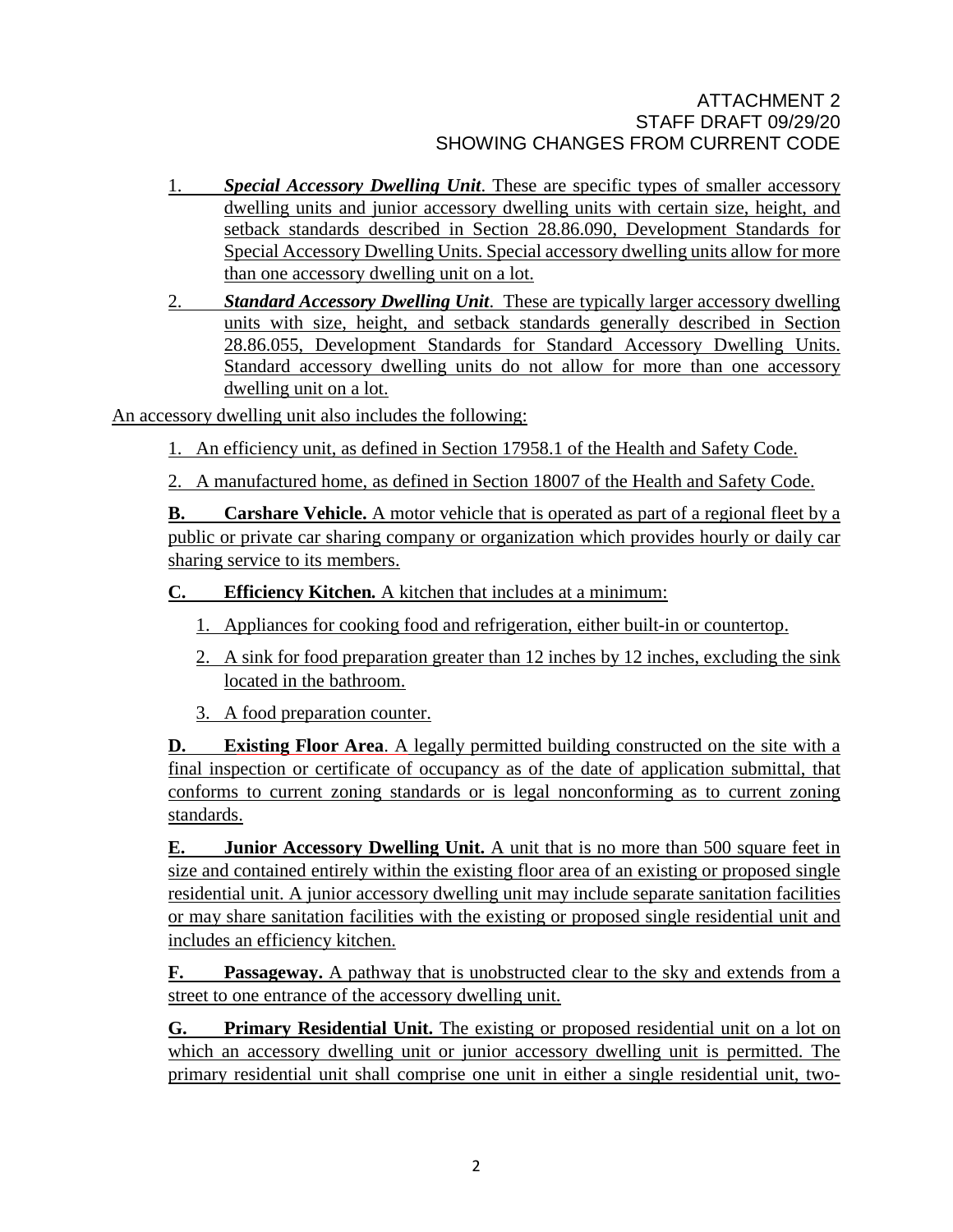residential unit, multiple residential unit, or mixed use development (as those terms are defined in Section 28.04.020 of this title).

**H. Principal Place of Residence.** The residence where a property owner actually lives for the greater part of time, or the place where the property owner remains when not called elsewhere for some special or temporary purpose and to which the property owner returns frequently and periodically, as from work or vacation. There may be only one "principal place of residence," and where more than one residence is maintained or owned, the burden shall be on the property owner to show that the primary residential unit, or accessory dwelling unit, or junior accessory dwelling unit is the property owner's principal place of residence as evidenced by qualifying for the homeowner's tax exemption, voter registration, vehicle registration, or similar methods that demonstrate owner-occupancy. If multiple persons own the property as tenants in common or some other form of common ownership, a person or persons representing at least 50% of the ownership interest in the property shall reside on the property and maintain the property as a principal place of residence. Any person or persons who qualify for the homeowner's tax exemption under the California State Board of Equalization rules, may qualify as an owner occupant.

# **28.86.030 Where Permitted.**

- A. ACCESSORY DWELLING UNIT. An accessory dwelling unit may be permitted in any zone that allows residential use, located on a lot developed or proposed to be developed with one or more residential units, except as prohibited below.
- B. JUNIOR ACCESSORY DWELLING UNIT. A junior accessory dwelling unit may be permitted in any zone that allows residential use, and shall be located on a lot developed with an existing or proposed single residential unit.
- C. PROHIBITED LOCATIONS.
	- 1. No accessory dwelling unit shall be permitted in a location that would conflict with the coastal resource protection policies of the City's Coastal Land Use Plan.
	- 2. No accessory dwelling unit shall be permitted on a lot located within the High Fire Hazard Area (Extreme Foothill and Foothill) or as subsequently amended for consistency with state-level Fire Hazard Severity Zone mapping terminology as defined in the City's Community Wildfire Protection Plan adopted by City Council.
		- a. Exception for Special Accessory Dwelling Units. Accessory dwelling units permitted in accordance with all the configuration, standards, and special procedures outlined in Section 28.86.090, Development Standards for Special Accessory Dwelling Units, may be permitted on any lot, including lots located within any High Fire Hazard Area (Extreme Foothill and Foothill) or as subsequently amended for consistency with state-level Fire Hazard Severity Zone mapping terminology as defined in the City's Community Wildfire Protection Plan adopted by City Council, if the lot is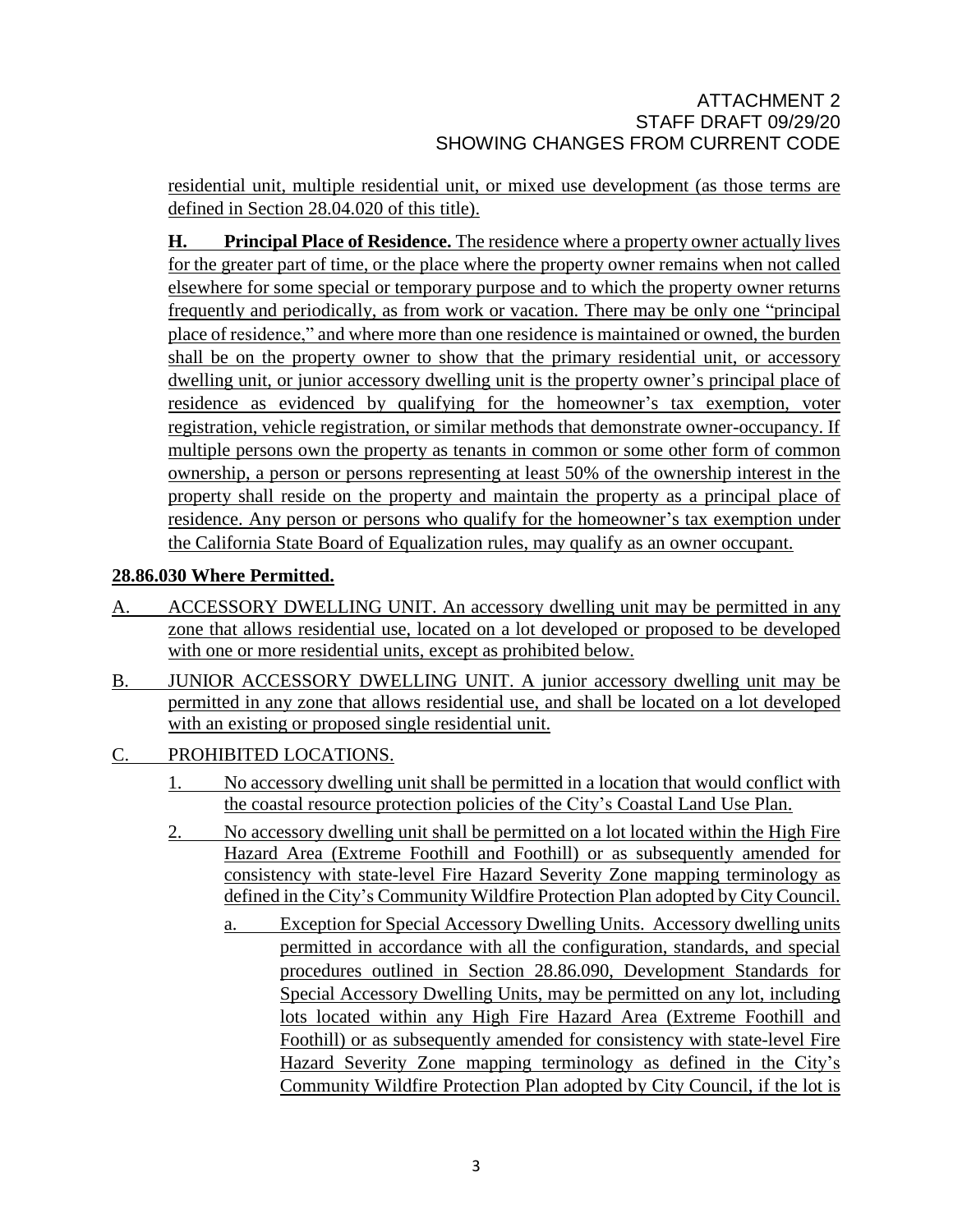zoned to allow for residential use and contains an existing or proposed primary residential unit.

# **28.86.035 Unit Configuration.**

- A. Only one accessory dwelling unit or junior accessory dwelling unit shall be permitted on a lot in addition to the primary residential unit, pursuant to this Chapter. However, multiple accessory dwelling units may be permitted in accordance with all the configuration, standards, and special procedures outlined in Section 28.86.090, Development Standards for Special Accessory Dwelling Units.
- B. An accessory dwelling unit may be permitted in the following configurations:
	- 1. Incorporated entirely within an existing or proposed primary residential unit.
	- 2. Incorporated entirely within an existing accessory building, including garages, located on the same lot as the primary residential unit.
	- 3. Attached to or increasing the size of an existing primary residential unit or accessory building located on the same lot as the primary residential unit.
	- 4. Detached from and located on the same lot as the existing or proposed primary residential unit. An accessory dwelling unit that is attached to another detached accessory building, but not the primary residential unit, or is attached by a breezeway or porch, is considered detached.
- C. A junior accessory dwelling unit must be incorporated entirely within the existing floor area of an existing or proposed single residential unit or attached garage.

# **28.86.040 Sale, Rental, and Occupancy Terms**.

All accessory dwelling units and junior accessory dwelling units shall be subject to the following sale, rental, and occupancy terms:

- A. NOT TO BE SOLD SEPARATELY. An accessory dwelling unit or junior accessory unit shall not be sold separately from the primary residential unit.
- B. RENTAL TERMS. The accessory dwelling unit or junior accessory dwelling unit may be rented; however, rental terms shall not be less than 31 consecutive days, nor shall rental terms allow termination of the tenancy prior to the expiration of at least one 31-day period occupancy by the same tenant.
- C. OWNER OCCUPANCY. The following types of projects are subject to an owner occupancy requirement:
	- 1. All lots developed with junior accessory dwelling units;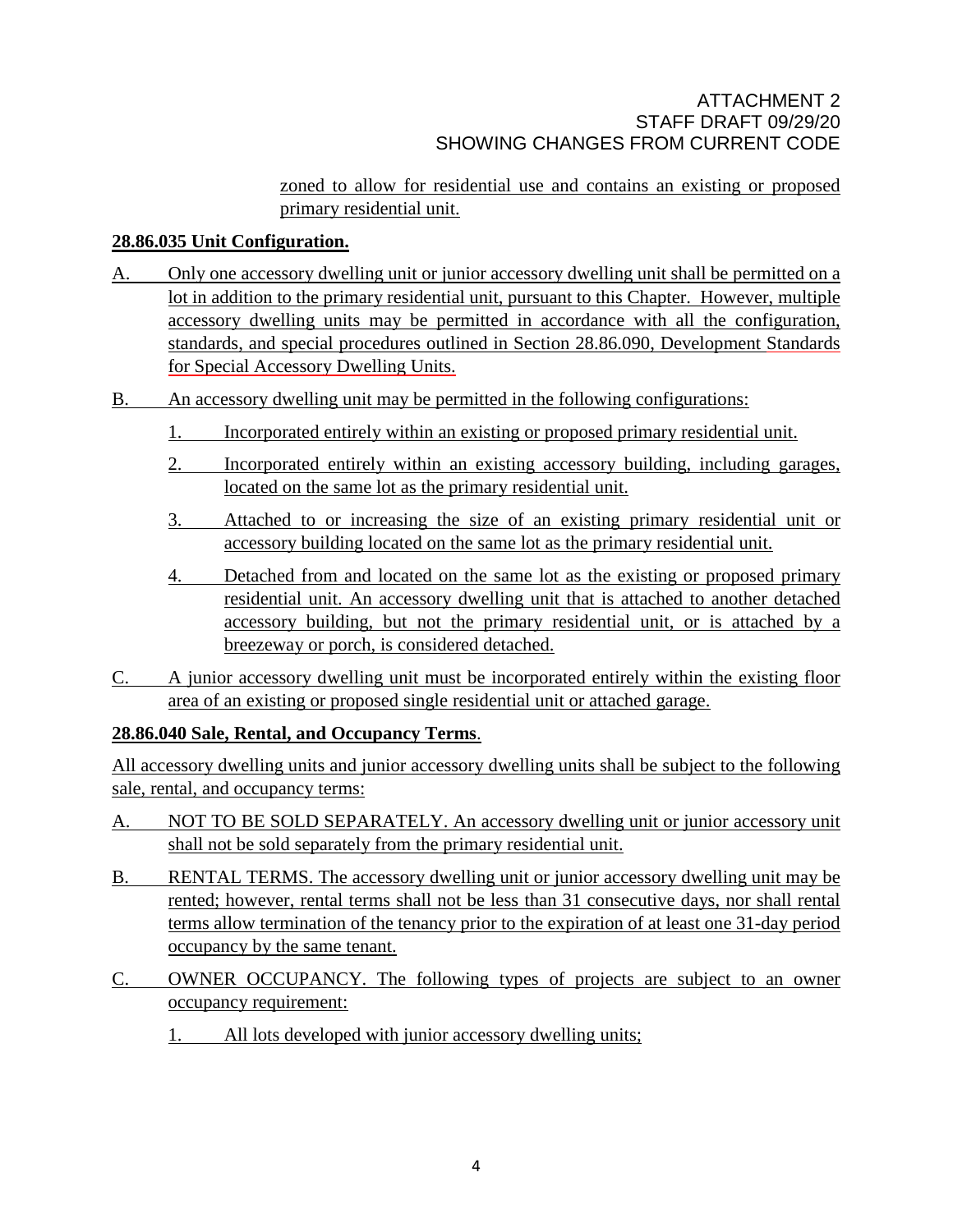- 2. Any accessory dwelling unit located in a One-Family Residence Zone if an owner occupancy covenant was executed, submitted to the City, and recorded before January 1, 2020; and
- 3. Any accessory dwelling unit located in a One-Family Residence Zone submitted on or after January 1, 2025, or upon repeal of Government Code 65852.2 (a)(6)(B) removing the State-imposed prohibition of an owner occupancy requirement, whichever occurs first.
- D. EXCEPTIONS. Owner occupancy shall not be required if the owner is another governmental agency, land trust, or housing organization.
- E. OWNER'S UNIT. If owner occupancy is required in accordance with subsection C, Owner Occupancy, the property owner shall reside in and maintain either the primary residential unit or the accessory dwelling unit/junior accessory dwelling unit as the property owner's principal place of residence ("owner's unit"). Owners of lots developed with an accessory dwelling unit/junior accessory dwelling unit shall live on the lot as long as the lot is developed with an accessory dwelling unit/junior accessory dwelling unit. Owners may redesignate the primary residential unit or the accessory dwelling unit/junior accessory dwelling unit as the owner's unit upon written notice to the Community Development Director and written approval of the re-designation by the Community Development Director, which approval shall not be denied unreasonably. The property owner shall not rent or lease both the primary residential unit and the accessory dwelling unit/junior accessory dwelling unit simultaneously.
- F. HARDSHIP WAIVER. If owner occupancy is required in accordance with subsection C, Owner Occupancy, in the event of a hardship, such as the death or disability of the property owner, job transfer, or similar significant personal situation which prevents the property owner from occupying the owner's unit, a property owner or estate representative may apply for a temporary waiver of the owner-occupation requirement for a specific time period to allow the owner's unit to be occupied by a non-property owner pending disposition of the property through probate or non-probate transfer to a new owner, or the cessation of the circumstances preventing the property owner from occupying the owner's unit on the property. The Community Development Director shall review applications for a hardship waiver. Any such waiver shall specify the period of time for which it is granted, provided that no such waiver may be granted for a period longer than three years.

# **28.86.050 Required Features.**

Each accessory dwelling unit and junior accessory dwelling unit shall contain, at a minimum, the following features:

A. RESIDENTIAL ELEMENTS. Permanent provisions for separate residential occupancy must be provided as follows within the contiguous livable floor space of the accessory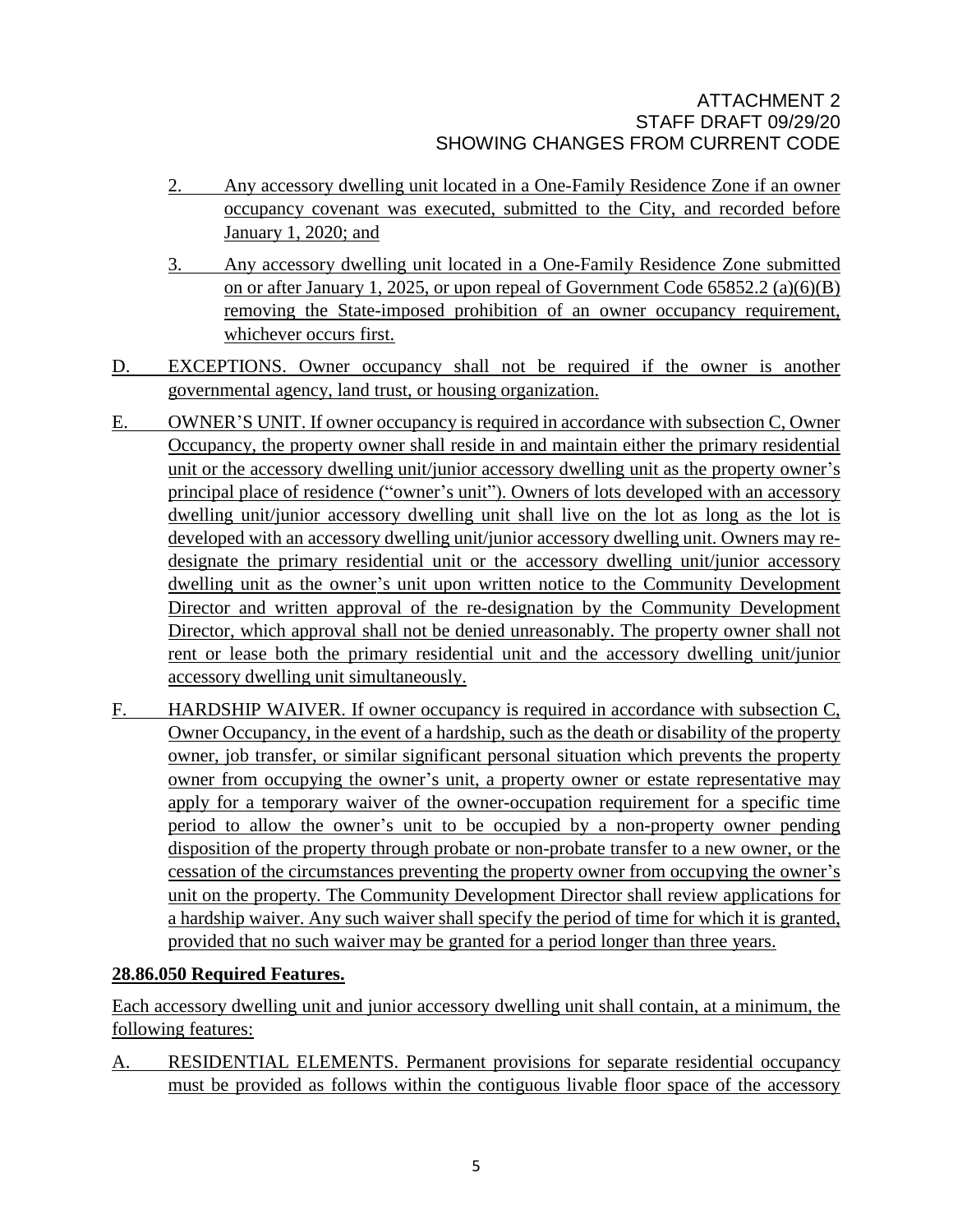dwelling unit or junior accessory dwelling unit and must be independent from the primary residential unit:

- 1. A kitchen, consisting of a sink, cooking appliances, and refrigeration facilities. A junior accessory dwelling unit may utilize an efficiency kitchen.
- 2. A bathroom consisting of a toilet, sink, and bathtub or shower. A junior accessory dwelling unit may share sanitation facilities with the existing or proposed single residential unit.
- 3. A separate living room.
- 4. A separate sleeping room, except in studio residential units, where a living room is considered a sleeping room.
- B. MINIMUM FLOOR AREA. Notwithstanding the dwelling unit minimum described in Section 28.87.150, Dwelling and Other Occupancies, the minimum floor area for a newly constructed accessory dwelling unit is as follows:
	- 1. Efficiency Unit: 150 square feet.
	- 2. Studio Unit: 220 square feet.
	- 3. All Other Units: 400 square feet.

Such usable floor area shall be exclusive of open porches, garages, basements, cellars and unfinished attics. The minimum floor area for accessory dwelling units that are created by converting existing structures is 150 square feet.

- C. EXTERIOR ACCESS. Exterior access to the unit, that is independent from the primary residential unit and, must be provided. An interior connection consisting of one fire-rated lockable door between the primary residential unit and an accessory dwelling unit or junior accessory dwelling unit may be provided.
- D. FIRE SPRINKLERS. Fire sprinklers are required only if they are required for the primary residential unit.
- E. PERMANENT FOUNDATION. Attached and detached units shall be constructed with an approved permanent foundation.
- F. PROPERTY ADDRESSES. Addresses identifying all residential units on the lot, with minimum three- and one-half-inch numbers plainly visible from the street or road fronting the property shall be provided.
- G. PUBLIC SEWER. Accessory dwelling units and junior accessory dwelling units shall be connected to a public sewer. If public sewer connection is not available, approval of a new or expanded onsite wastewater treatment system shall be required in accordance with the procedures from the Code of the County of Santa Barbara California prior to issuance of a building permit.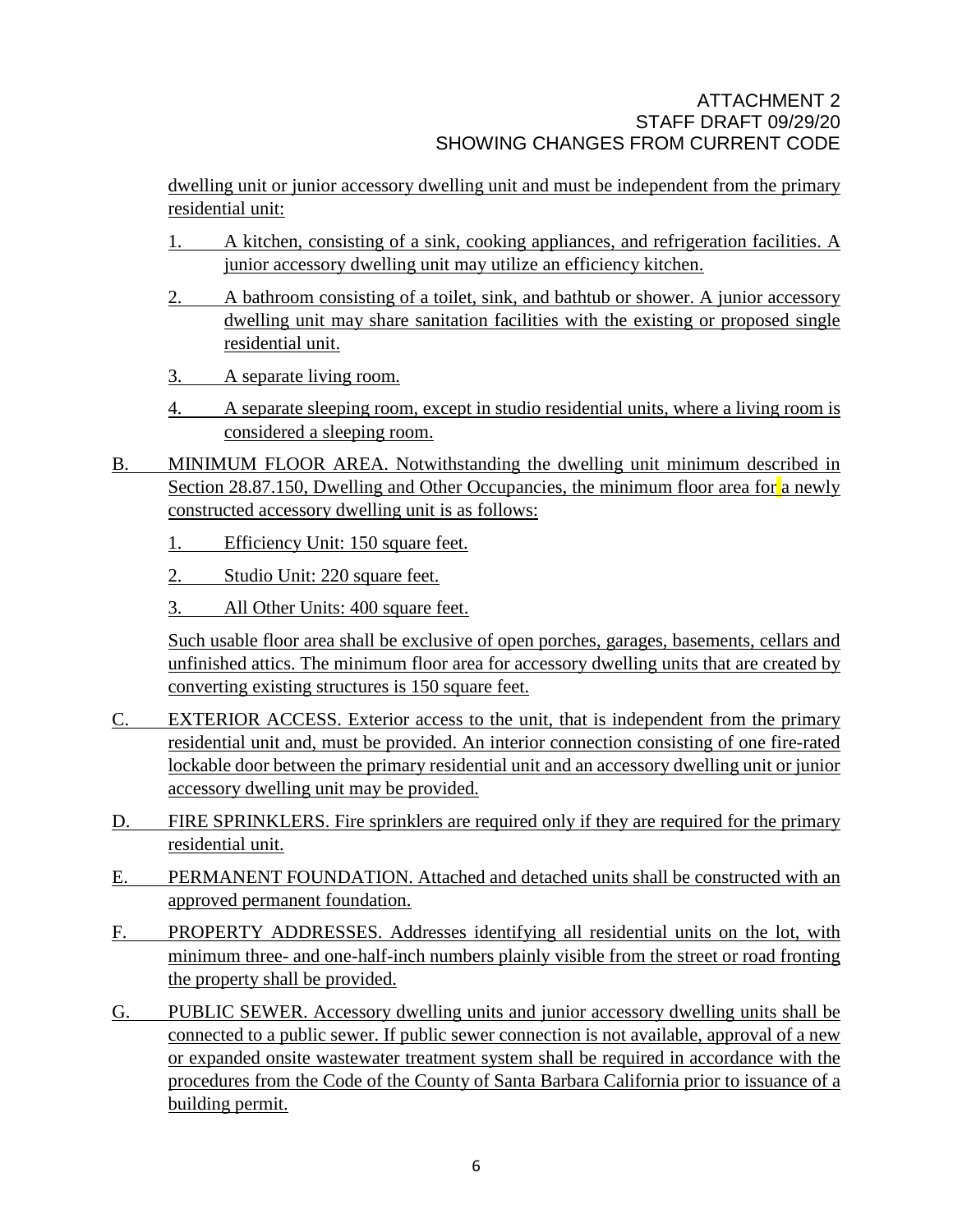- H. WATER METER. Accessory dwelling units shall comply with the water metering requirements of Title 14, Section 14.08.150 E.
- I. PASSAGEWAY. No passageway is required in conjunction with the construction of an accessory dwelling unit or junior accessory dwelling unit.

# **28.86.055 Development Standards for Standard Accessory Dwelling Units.**

- A. DEVELOPMENT STANDARDS GENERALLY. The development standards listed in this section apply to standard accessory dwelling units and junior accessory dwelling units, except for those units permitted in accordance with all the configuration, standards, and special procedures outlined in Section 28.86.090, Standards for Special Accessory Dwelling Units.
	- 1. The reductions and exceptions to the development standards normally applicable to residential development allowed in this section are for the express purpose of promoting the development and maintenance of an accessory dwelling unit on the lot. If for any reason the accessory dwelling unit is not maintained on the lot in conformance with this section, the lot shall be brought into compliance with all of the requirements for the residential development, or with the legal nonconforming condition of the lot prior to the development of the accessory dwelling unit, including, but not limited to, the requirements for open yard, setbacks, and covered parking.
	- 2. Except as otherwise specified in this section, projects developed in accordance with this Chapter shall otherwise comply with the development standards applicable to an attached or detached accessory building for the housing type and base zone in which the lot is located.
	- 3. One primary residential unit shall be designated on a lot on which an accessory dwelling unit or junior accessory dwelling unit is permitted.
	- 4. Notwithstanding the size limit of an attached accessory dwelling unit based on a percentage of the proposed or existing primary unit, or lot coverage, floor area ratio, open yard, and minimum lot size standards for an attached or detached accessory dwelling unit, an 800-square-foot, 16-foot high attached or detached accessory dwelling unit may be constructed in compliance with all other development standards for Standard ADUs.
- B. MAXIMUM FLOOR AREA. The maximum floor area for a standard accessory dwelling unit and junior accessory dwelling unit is as follows:
	- 1. Attached Accessory Dwelling Unit. An accessory dwelling unit that is attached to, and increasing the size of, the primary residential unit shall not exceed 50% of the living area of the existing primary residential unit.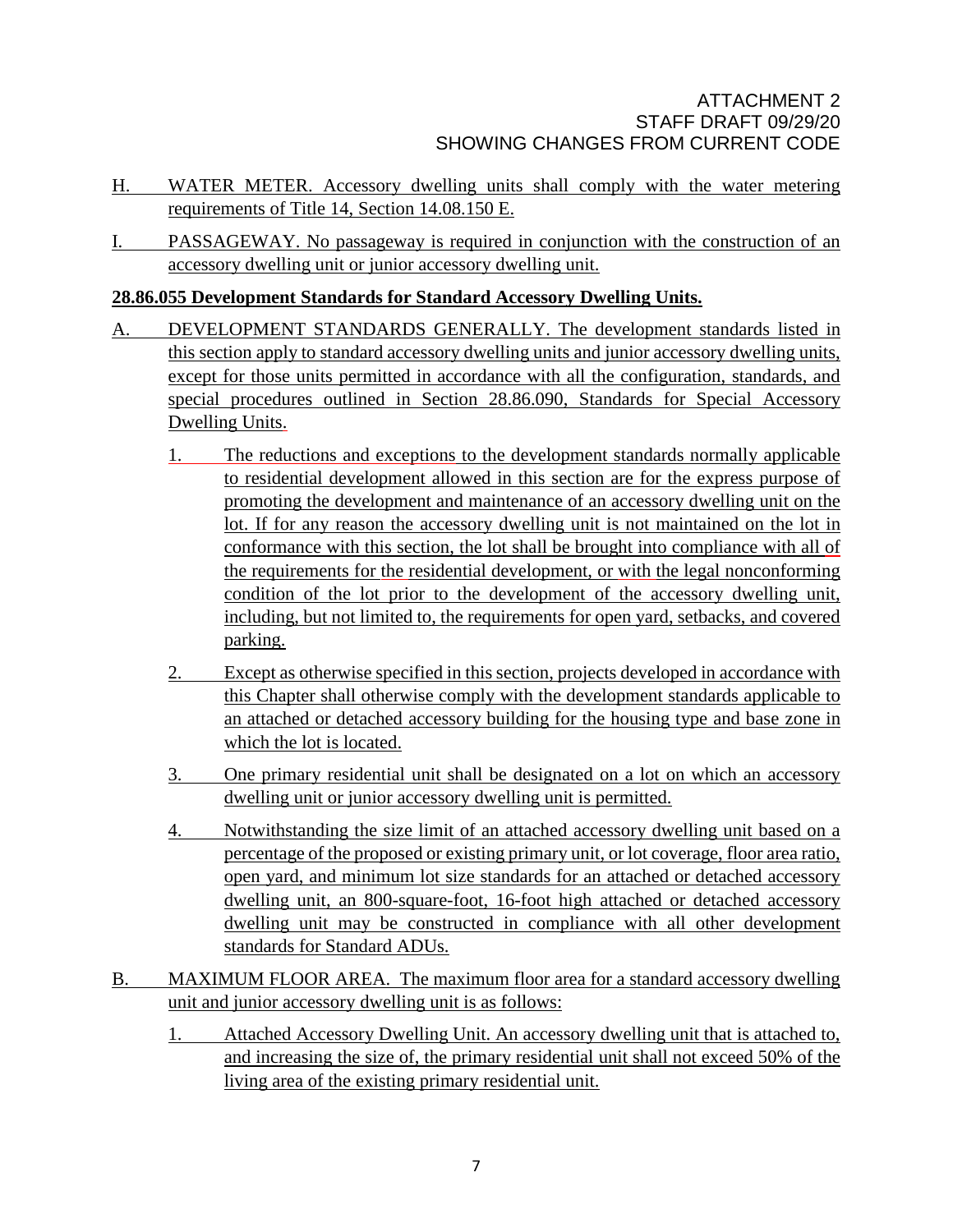- 2. Converted Accessory Dwelling Unit. An accessory dwelling unit that is incorporated entirely within an existing primary residential unit, or within an existing accessory building, is not limited in size.
- 3. Detached Accessory Dwelling Unit. An accessory dwelling unit that is detached from the primary residential unit and may or may not be attached to another detached accessory building, including detached garages, shall not exceed the following maximum floor area based on lot size and number of bedrooms:
	- a. Lots up to 14,999 square feet:
		- i. One-bedroom or studio units: 850 square feet.
		- ii. Two or more-bedroom units: 1,000 square feet.
	- b. Lots 15,000 square feet or larger*:* 1,200 square feet.
- 4. Junior Accessory Dwelling Unit. The maximum floor area of a junior accessory dwelling unit shall not exceed 500 square feet.
- C. RELATIONSHIP TO OTHER FLOOR AREA LIMITATIONS. The floor area of an accessory dwelling unit or junior accessory dwelling unit is included in any other floor area limitation in this Title that is applicable to an attached or detached accessory building for the housing type and in the base zone in which the lot is located.
	- 1. Exception. The floor area of a detached accessory dwelling unit shall be excluded from the aggregate maximum floor area allowed for other detached accessory buildings, such as work or storage sheds, pursuant to Section 28.87.160 of this title.
- D. BUILDING SEPARATION. The minimum separation between the primary residential unit and a detached accessory dwelling unit shall be five feet.
- E. OPEN YARD. No open yard areas are required for accessory dwelling units or junior accessory dwelling units. The minimum area, dimensions, and location of the required open yard pursuant to Sections 28.15.060.C and 28.18.060.C of this title for the existing or proposed primary residential unit may be reduced to the area identified below in order to construct a standard accessory dwelling unit, or to construct an accessory dwelling unit proposed over a new or substantially redeveloped maximum 500 square foot garage or other conforming accessory structure, in the one-family and two-family residence zones, provided all other open yard requirements are met:
	- 1. Minimum Area.
		- a. Lots less than 6,000 square feet: 500 square feet.
		- b. Lots 6,000 up to 7,999 square feet: 800 square feet.
		- c. .Lots 8,000 square feet up to 9,999 square feet: 1,000 square feet.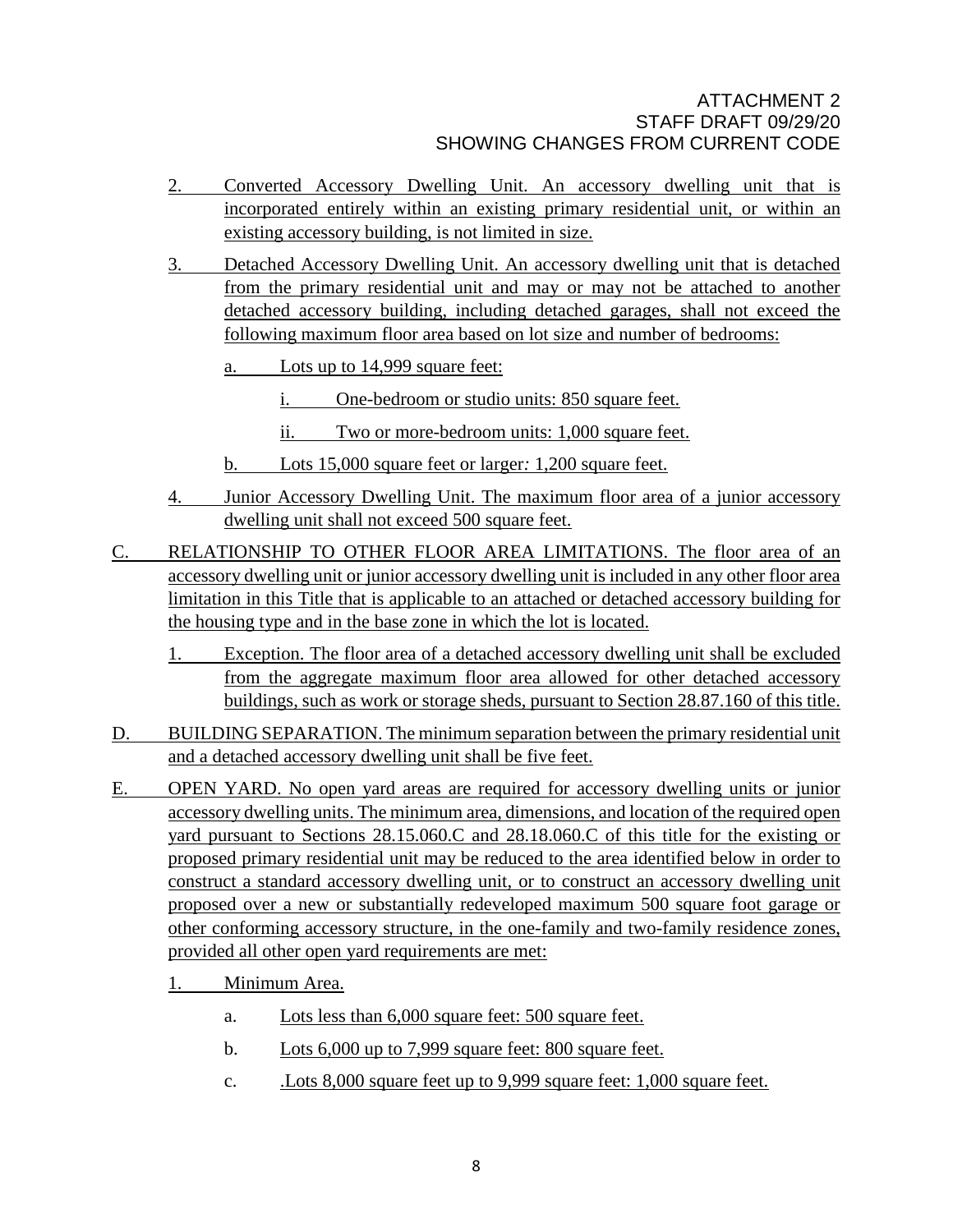- d. Lots 10,000 square feet or greater: 1,250 square feet.
- 2. Minimum Dimensions. 15 feet long and 15 feet wide.
- 3. Location in Driveways and Turnarounds. Notwithstanding Section 28.15.060 C.c. ii. Setback and Open Yard Requirements of this title, the required open yard may be located in driveways and turnarounds, but not required parking areas, in order to allow the construction of a new accessory dwelling unit.
- G. SETBACKS. The following setbacks shall apply to new and converted standard accessory dwelling units approved pursuant to this section:
	- 1. New Construction. Newly constructed accessory dwelling units shall comply with the following setback standards:
		- a. Front Setback: Meet the minimum front setback for residential structures in the zone, unless further limited by Section 28.86.060 H., Front Yard Location, below.
		- b. Interior Setback: Four feet.
	- 2. Converted. No setback is required to convert the existing, legally permitted, floor area of a main or accessory building to an accessory dwelling unit. Improvements to existing nonconforming buildings, including conforming additions, are allowed pursuant to Section 28.87.030 D., Nonconforming Buildings of this title and the policies of the City's Coastal Land Use Plan.
	- 3. Demolished and Converted. No setback is required when an existing main or accessory building is demolished or substantially redeveloped and converted to an accessory dwelling unit, provided that the new building is reconstructed in the same location and with the same dimensions and floor area as the existing building.
		- a. Exception for Small Conforming Additions. One small 150-square-foot conforming first floor addition may be permitted on a substantially redeveloped and converted nonconforming accessory building.
	- 4. New Construction Combined with Replacement of a Nonconforming Garage. The construction of an accessory dwelling unit may be combined with the demolition and replacement of a nonconforming detached garage if all of the following requirements are met:
		- a. The new garage is reconstructed in the same location and with the same dimensions as the existing garage; or
		- b. The new garage is enlarged only as necessary to provide the same number of parking spaces and to meet the dimension requirements of the City of Santa Barbara Access & Parking Design Standards, but located no closer to the property line as the existing garage; and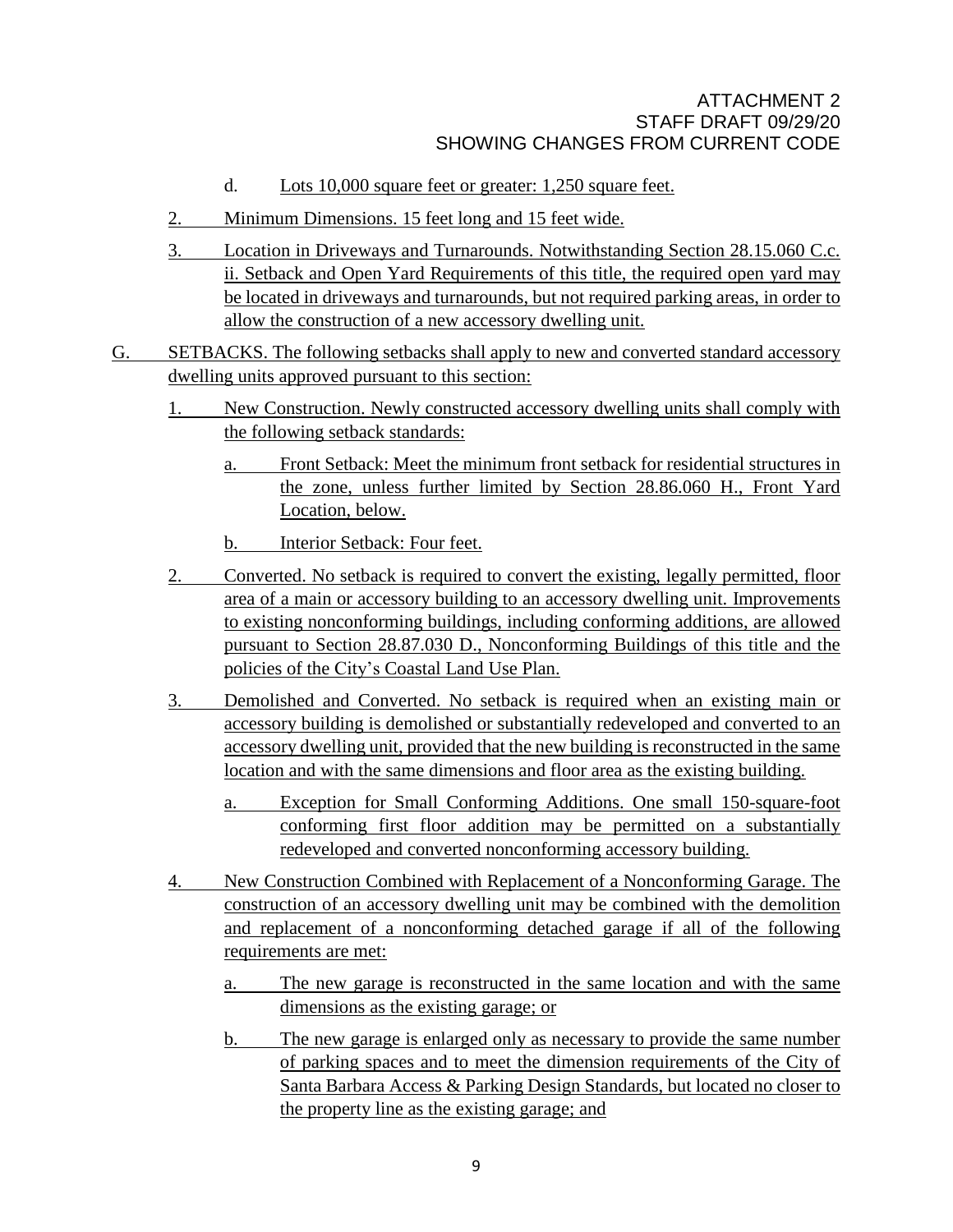- c. The accessory dwelling unit is constructed above the reconstructed garage; and
- d. The accessory dwelling unit and any additions to the garage shall conform with current setbacks; and
- e. The new structure shall comply with all applicable height and building story limitations, and all other development standards are met.
- 5. Encroachments. Encroachments allowed pursuant to Section [28.87.062,](http://qcode.us/codes/santabarbara/view.php?cite=section_30.140.090&confidence=6) Setback, Open Yard, Common Outdoor Living Space, and Distance Between Main Buildings Encroachments, may be permitted for accessory dwelling units or junior accessory dwelling units. However, no setback encroachment shall be located closer than three feet from any property line, except roof eaves, which may be located as close as two feet from any property line.

# **28.86.060 Architectural Review.**

All accessory dwelling units or junior accessory dwelling units shall be subject to the following architectural design criteria as applicable to either new construction or exterior alterations, which shall be reviewed ministerially by the Community Development Director. For purposes of this section, portions of a building or site considered to be the accessory dwelling unit shall include all of the contiguous interior livable floor area of the accessory dwelling unit and any exterior alterations directly attached to, and integral to, the livable floor area of the accessory dwelling unit.

- A. PROHIBITION OF SHINY ROOFING AND SIDING. New roofing and siding materials that are shiny, mirror-like, or of a glossy metallic finish are prohibited.
- B. ROOF TILE. Where a new clay tile roof is proposed, the use of two-piece terra cotta (Mission "C-tile") roof is required and "S-tile" is prohibited, unless necessary to match the S-tile roof materials of the existing primary residential unit.
- C. SKYLIGHTS. New skylights shall have flat glass panels. "Bubble" or dome type skylights are not allowed.
- D. GLASS GUARDRAILS. New glass guardrails are not allowed, unless necessary to match the glass guardrails of the existing primary residential unit.
- E. GARAGE CONVERSION. If a garage is converted to an accessory dwelling unit, the garage door opening shall be replaced with exterior wall coverings, or residential windows or doors, to match the existing exterior garage wall covering and detailing.
- F. GRADING. No more than 250 cubic yards of grading (i.e., cut or fill under the main accessory dwelling unit building footprint and outside the main building footprint to accommodate the accessory dwelling unit) is proposed in the Hillside Design District or on lots in other parts of the City with a slope of 15% or greater.
- G. HEIGHT*.* An accessory dwelling unit shall not exceed the following, whichever is greater: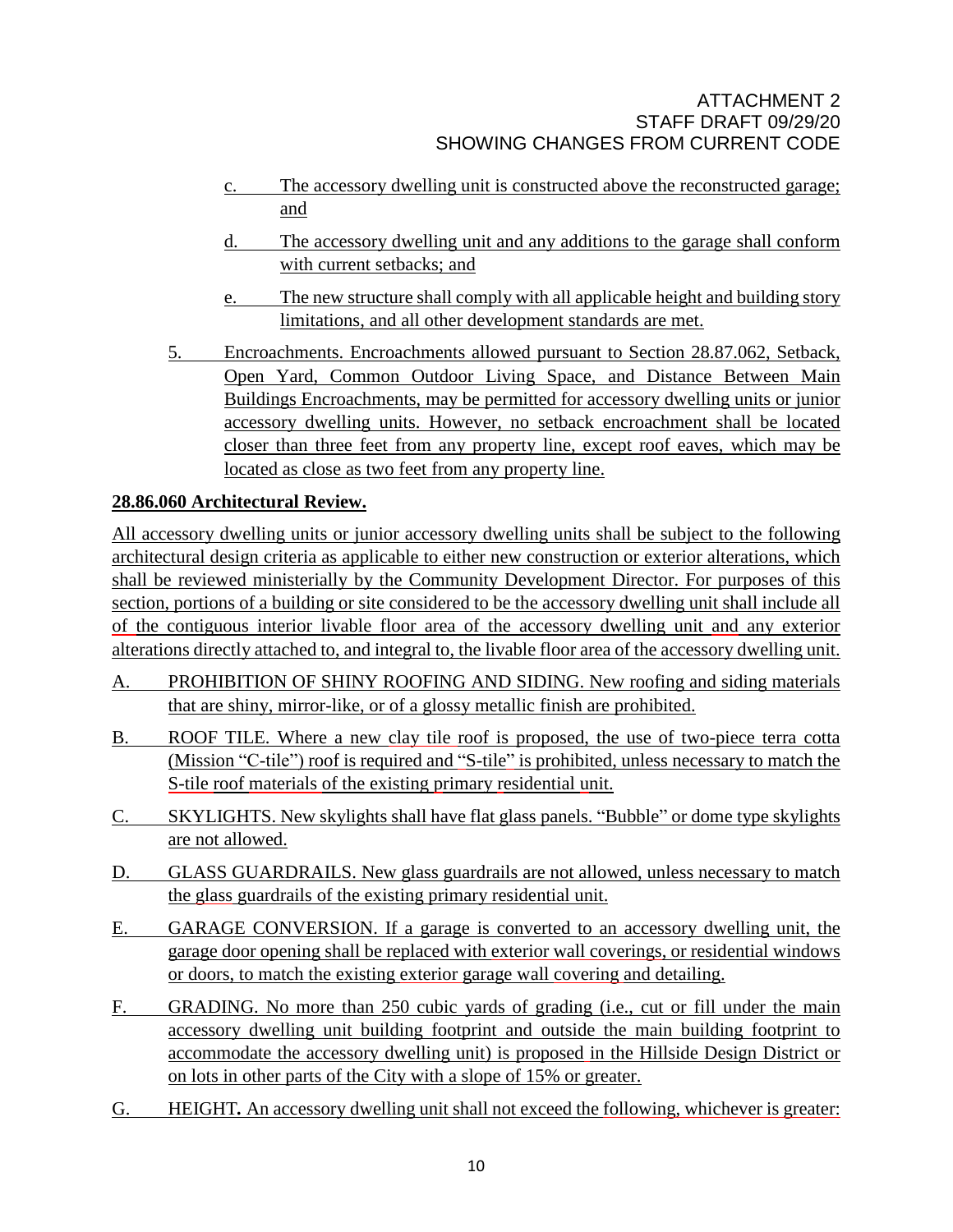- 1. Height of the primary residential unit;
- 2. Number of stories of the primary residential unit; or
- 3. 17 feet.

This height limitation is not applicable to an accessory dwelling unit constructed above a garage; however, in no event shall the resulting building exceed the maximum height or number of stories allowed for a detached or attached accessory building in the zone.

- H. FRONT YARD LOCATION. The construction of a new detached accessory dwelling unit located in the front yard shall be subject to all of the following:
	- 1. The new accessory dwelling unit must be located a minimum of 20 feet back from all front lot lines, or meet the minimum front setback for the zone in which the lot is located, whichever is greater.
	- 2. Unless constructed over a garage, the new unit shall be:
		- a. No more than one-story and less than 17 feet in height; and
		- b. Screened from the street by topography, location, or landscape, in a manner designed to blend into the surrounding architecture or landscape, so as to minimize visibility of the accessory dwelling unit to the casual observer as viewed from the street.
- I. DESIGN STYLE. New detached or attached accessory dwelling units shall be compatible with the design of the primary residential unit regarding style, fenestration, materials, colors, and details if the accessory dwelling unit meets any of the following:
	- 1. Attached to, or if any portion of the accessory dwelling unit is located within 20 feet of, the primary residential unit;
	- 2. Located in the Hillside Design District and 20% or greater average slope;
	- 3. Two or more stories tall, or 17 feet or taller in building height;
	- 4. Located in the front yard.
	- 5. Located on a site on which there is a historical resource as follows:
		- a. Listed on the National Register of Historic Places or the California Register of Historic Resources;
		- b. Designated as a City of Santa Barbara Landmark or Structure of Merit; or
		- c. Located in a designated historic district.
- J. PRIVACY STANDARDS*.* The construction of an accessory dwelling unit where any portion of the proposed construction is either: two or more stories tall or 17 feet or taller in building height, shall comply with the following: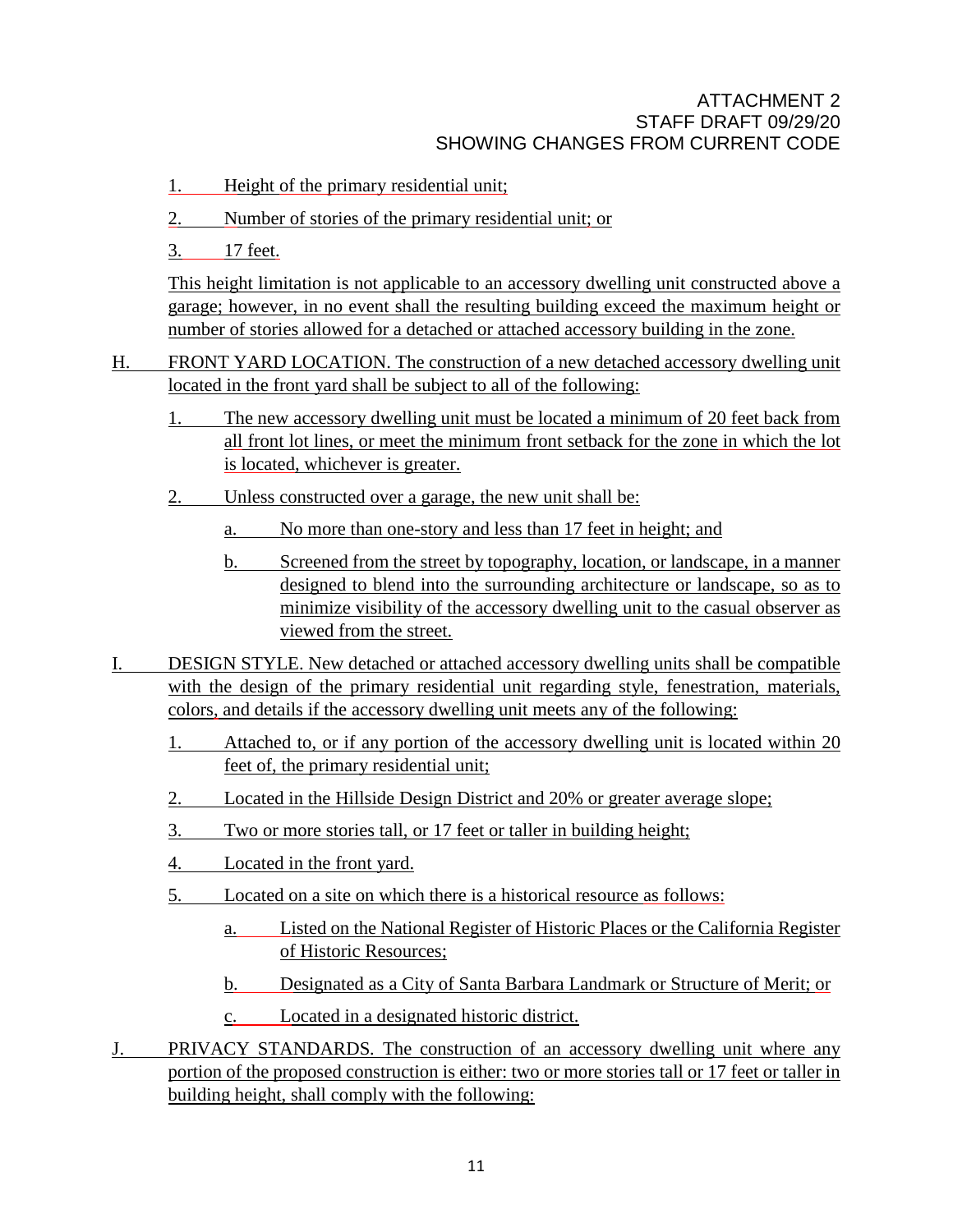- 1. Upper story unenclosed landings, decks, and balconies greater than 20 square feet, that face or overlook the adjoining property, shall be located a minimum of 15 feet from the interior lot lines.
- 2. Upper story unenclosed landings, decks and balconies, that do not face or overlook the adjoining property due to orientation or topography, may be located at the minimum interior setback line if an architectural screening element such as enclosing walls, trellises, awnings or perimeter planters with a five-foot minimum height is incorporated into the unenclosed landing, deck or balcony.
- 3. Upper story windows that face or overlook the adjoining property, located within 15 feet of the interior lot lines, shall be installed a minimum of 42 inches above finish floor.
- K. EXCEPTIONS. Discretionary applications for design review may be requested in the following circumstances:
	- 1. An applicant may propose an accessory dwelling unit that does not meet these ministerial design criteria subject to approval by the Single Family Design Board, Architectural Board of Review, or Historic Landmarks Commission, as appropriate.
	- 2. Discretionary design review may be required for any exterior alterations to the project site or main buildings that are not an integral part of the accessory dwelling unit, but are proposed in conjunction with the accessory dwelling unit, if required pursuant to Chapter [22.22,](http://qcode.us/codes/santabarbara/view.php?cite=chapter_22.22&confidence=8) [22.68,](http://qcode.us/codes/santabarbara/view.php?cite=chapter_22.68&confidence=8) or [22.69](http://qcode.us/codes/santabarbara/view.php?cite=chapter_22.69&confidence=8) of this code.

# **28.86.070 Protection for Historic Resources.**

No accessory dwelling unit or junior accessory dwelling unit shall be permitted if the proposal would cause a substantial adverse change in the significance of a historical resource that is listed on the National Register of Historic Places or the California Register of Historical Resources, designated as a City of Santa Barbara Landmark or Structure of Merit, or located in a designated historic district. The Community Development Director shall make this determination by reviewing the proposal for compliance with appropriate Secretary of Interior's *Standards for the Treatment of Historic Properties with Guidelines for Preserving, Rehabilitating, Restoring and Reconstructing Historic Buildings*.

# **28.86.080 Parking Standards**

Consistent with the requirements of the City's Coastal Land Use Plan Policies, sufficient off-street parking must be provided for any new development and substantial redevelopment so as to avoid significant adverse impacts to public access to the shoreline and coastal recreation areas. Automobile parking, therefore, must be provided consistent with the Zoning Ordinance for lots developed with accessory dwelling units or junior accessory dwelling units located in the coastal zone, as follows: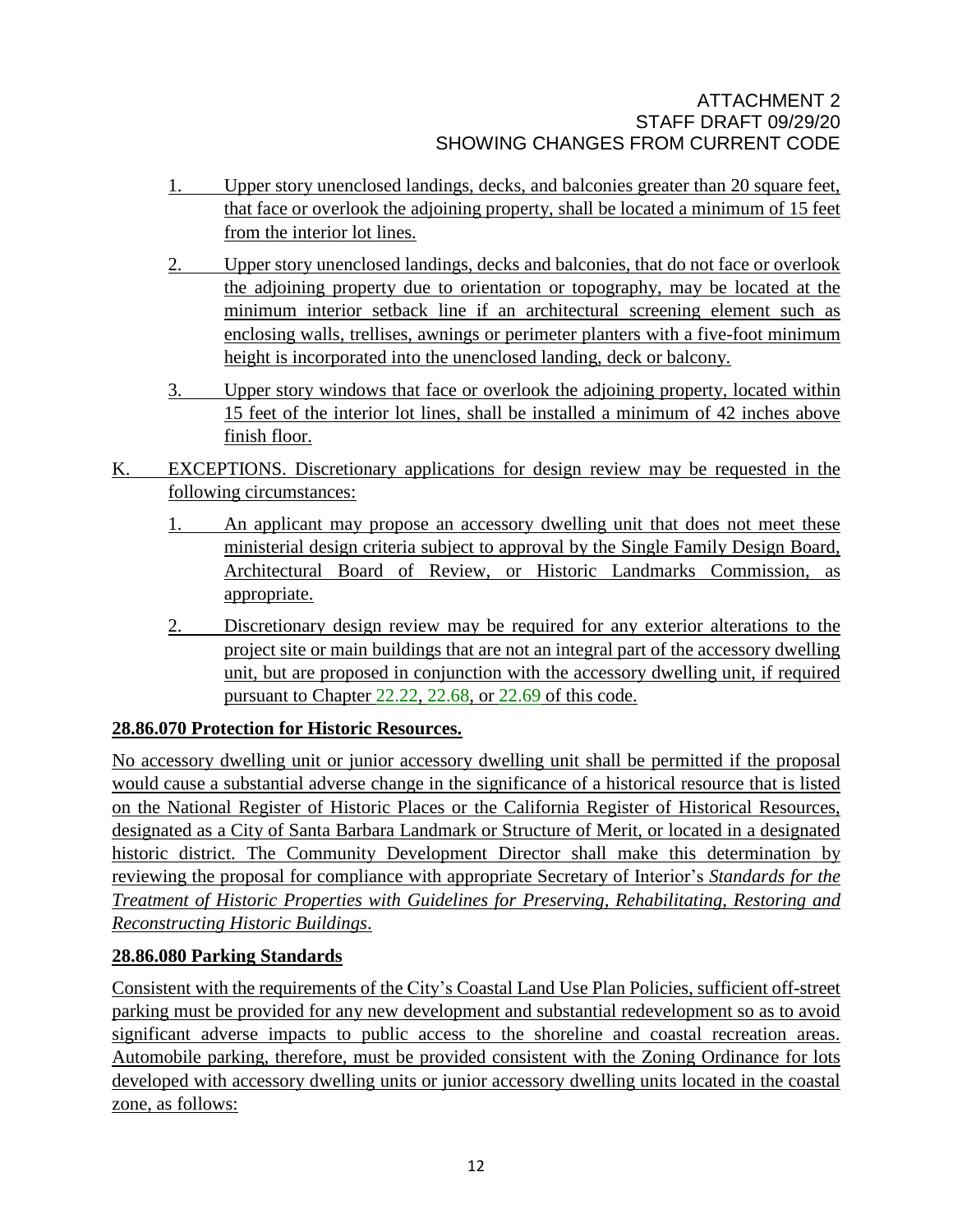- A. PRIMARY RESIDENTIAL UNIT. Automobile parking for the primary residential unit shall be provided in compliance with Chapter 28.90, except as provided below.
	- 1. Special Procedures for Conversion or Demolition of Existing Covered Parking to an Accessory Dwelling Unit. When an existing garage, carport, or other covered parking structure is converted to an accessory dwelling unit or junior accessory dwelling unit or demolished in conjunction with the construction of an accessory dwelling unit, the required covered parking spaces that are displaced by the conversion or demolition shall be replaced on the same lot asthe primary residential unit in order to satisfy the automobile parking requirement of the existing residential unit. The replacement spaces may be covered, uncovered, in a mechanical lift, or in a tandem configuration. The replacement spaces shall meet all of the following:
		- a. Covered parking shall meet the development standards applicable to a residential unit within the zone in which the lot is located.
		- b. All parking spaces must meet the minimum dimensions and development standards consistent with the City of Santa Barbara Access & Parking Design Standards and Section 28.90.045.
		- c. In order to maintain visibility for adjacent driveways and intersections, uncovered parking spaces shall not obstruct the sightlines required for the safe operation of motor vehicles, as determined by the Public Works Director.
		- d. Required uncovered parking spaces may be allowed in a front or interior setback, provided the uncovered parking space is contained within the area of an existing paved driveway and no increase to paved areas occurs in the setbacks.
		- e. No more than two automobiles shall be placed one behind the other. Tandem parking shall not create any traffic safety issues.
		- f. Both automobile parking spaces parked in tandem shall be assigned to the same residential unit.
		- g. Tandem parking in multi-unit and commercial zones is subject to approval by the Public Works Director.
		- h. Vertical or stackable tandem parking, provided by means of mechanical lifts, is subject to approval by the Public Works Director. Mechanical lifts shall be fully enclosed within a structure and shall require a recorded maintenance agreement.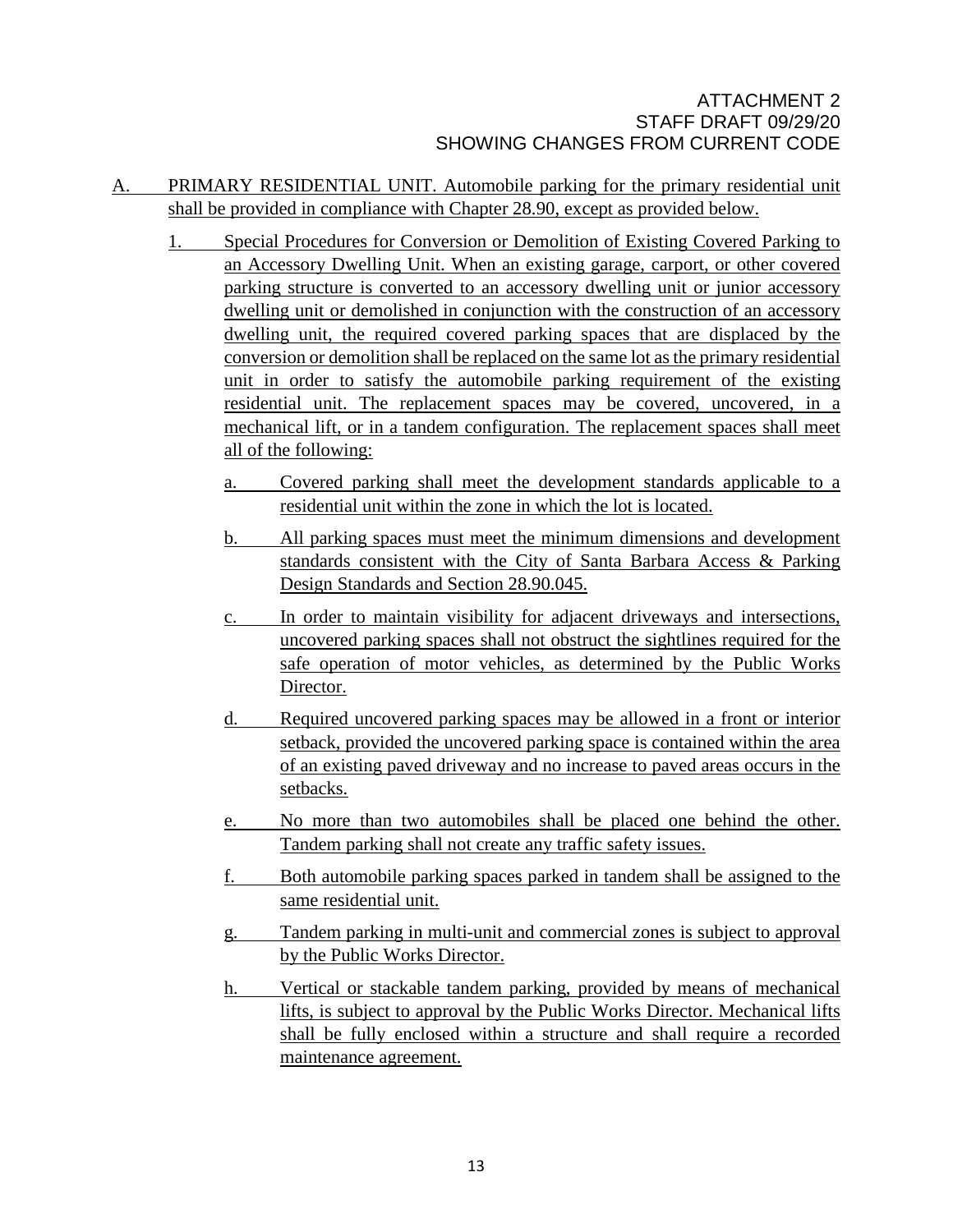- 2. Nonconforming Conditions. If the accessory dwelling unit or junior accessory dwelling unit is developed in accordance with all the requirements of this Chapter, and is eligible for ministerial approval, the provision in Section 29.90.001.B, Existing Parking Space, that requires nonconforming parking to be brought up to current standards if an enlargement of more than 50% of the existing net floor area is proposed, shall not apply if the new floor area consists of a new accessory dwelling unit.
- B. JUNIOR ACCESSORY DWELLING UNITS. No automobile parking is required for junior accessory dwelling units, since they are not anticipated to increase parking demand generated by the development.
- C. NO PARKING REQUIRED FOR CERTAIN ACCESSORY DWELLING UNITS. The following types of accessory dwelling units are not anticipated to increase parking demand generated by the development and therefore automobile parking is not required for the accessory dwelling unit if it meets all of the following criteria:
	- 1. Outside Key Public Access Areas. The accessory dwelling unit is not located in a key public access parking area (West Beach, Lower State, and East Beach Component Areas) as delineated in Figure 3.1-2 of the Coastal Land Use Plan; and
	- 2. On a Lot Developed with a Single Residential Unit. The accessory dwelling unit is located on a lot developed, or proposed to be developed with, only one single residential unit on the lot; and
	- 3. Measures to Reduce Demand. The accessory dwelling unit meets at least one of the following measures that will sufficiently reduce the demand for off-street parking:
		- a. The accessory dwelling unit is located within a walking distance of one-half mile of a public transit stop, such as a bus stop or train station; or
		- b. The accessory dwelling unit is located within an architecturally and historically significant historic district. For purposes of this provision, El Pueblo Viejo Landmark District constitutes an architecturally and historically significant historic district and any district hereafter created deemed to be architecturally and historically significant; or
		- c. The accessory dwelling unit is contained entirely within the permitted floor area of the existing primary residential unit or an existing accessory building; or
		- d. When on-street parking permits are required but not offered to the occupants of the accessory dwelling unit; or
		- e. When there is a carshare vehicle located within a walking distance of 500 feet of the accessory dwelling unit.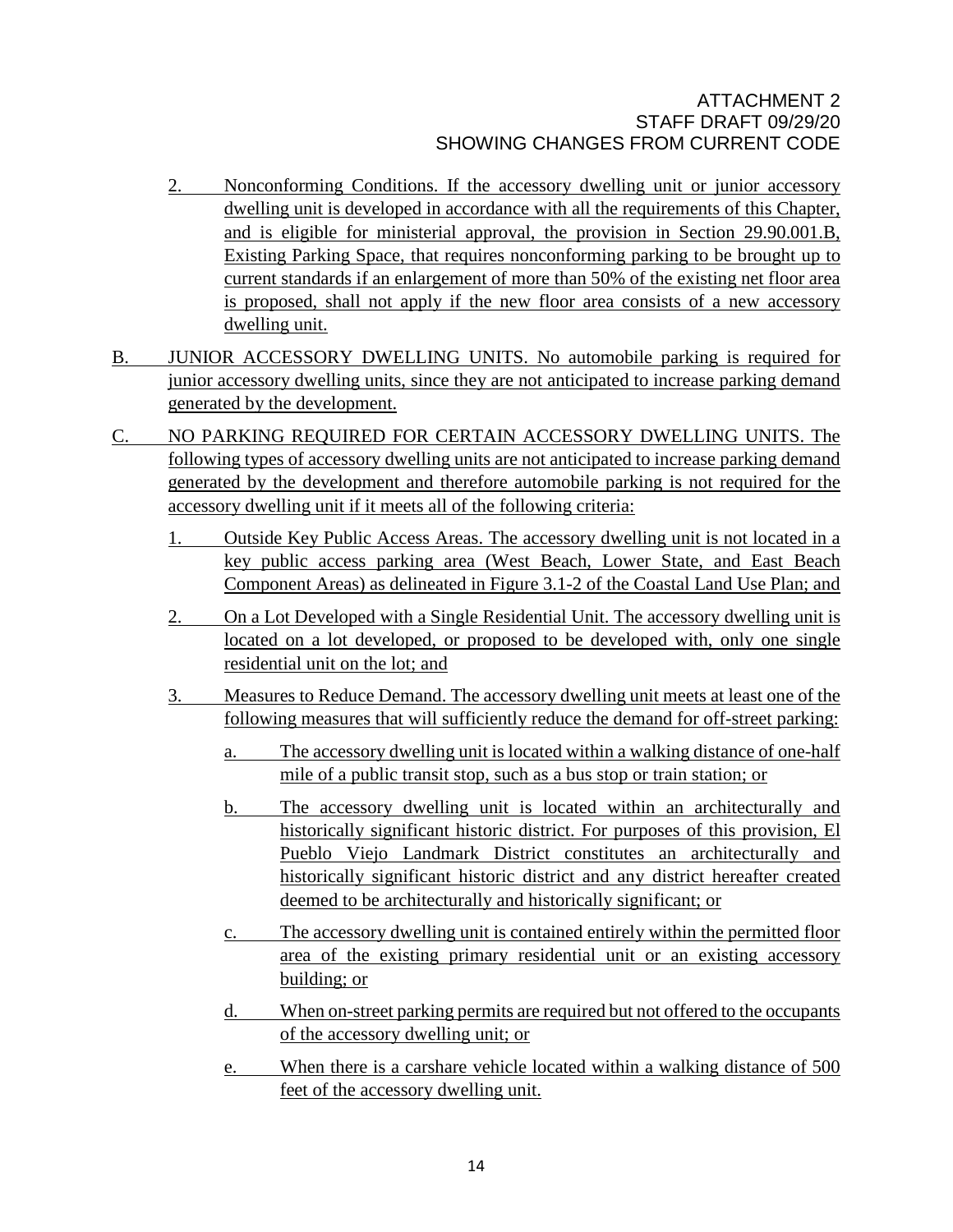- D. ALL OTHER UNITS. All other accessory dwelling units shall provide a minimum of one uncovered automobile parking space meeting all of the same parking standards required for the primary residential unit as described in Subsection A, above.
- E. OPTIONAL PARKING SPACES. If new parking spaces are proposed, but are not required, for either the primary residential unit or the accessory dwelling unit, those optional parking spaces shall comply with the development standards applicable to a residential unit within the zone in which the lot is located. Uncovered parking spaces may be located three feet from any interior lot line, provided a minimum of three feet in width of planting area is provided for the length of the paved parking area along the interior lot line.

# **28.86.085 Fire Hazard Area Standards**

All accessory dwelling units or junior accessory dwelling units located in any Fire Hazard Area as defined in the City's Community Wildfire Protection Plan or as may be subsequently retitled in the future as the "High" or "Very High Fire Hazard Severity Zone" as defined in the Community Wildfire Protection Plan adopted by City Council shall comply with the following standards as applicable to new construction or parking:

- A. NO TANDEM PARKING. No parking space shall be developed in a tandem configuration.
- B. HIGH FIRE CONSTRUCTION. The accessory dwelling unit shall be designed to meet high fire construction standards adopted or enforced by the City, as determined by the Chief Building Official or the Fire Code Official.
- C. NO VARIANCE OR MODIFICATIONS. No variance or modification to any Fire Code requirements or high fire construction standards shall be permitted.
- D. DEFENSIBLE SPACE. The site must meet defensible space requirements, pursuant to Chapter [8.04](http://qcode.us/codes/santabarbara/view.php?cite=chapter_8.04&confidence=8) of this code and the policies of the Coastal Land Use Plan, prior to occupancy and those requirements must be maintained.

# **28.86.090 Development Standards for Special Accessory Dwelling Units.**

A. DEVELOPMENT STANDARDS GENERALLY. The development standards listed in this section apply to specific types of small accessory dwelling units and junior accessory dwelling units with certain size, height, and setback standards that, if followed, allow for an accessory dwelling unit to be permitted on lots in a Fire Hazard Area, or more than one accessory dwelling unit on a lot, and allows additional reductions and exceptions to development standards for open yard and maximum floor area. Applications utilizing the special standards described in this Section may not utilize the less restrictive configuration, size, and height standards allowed under another section to achieve a larger unit or more than one unit.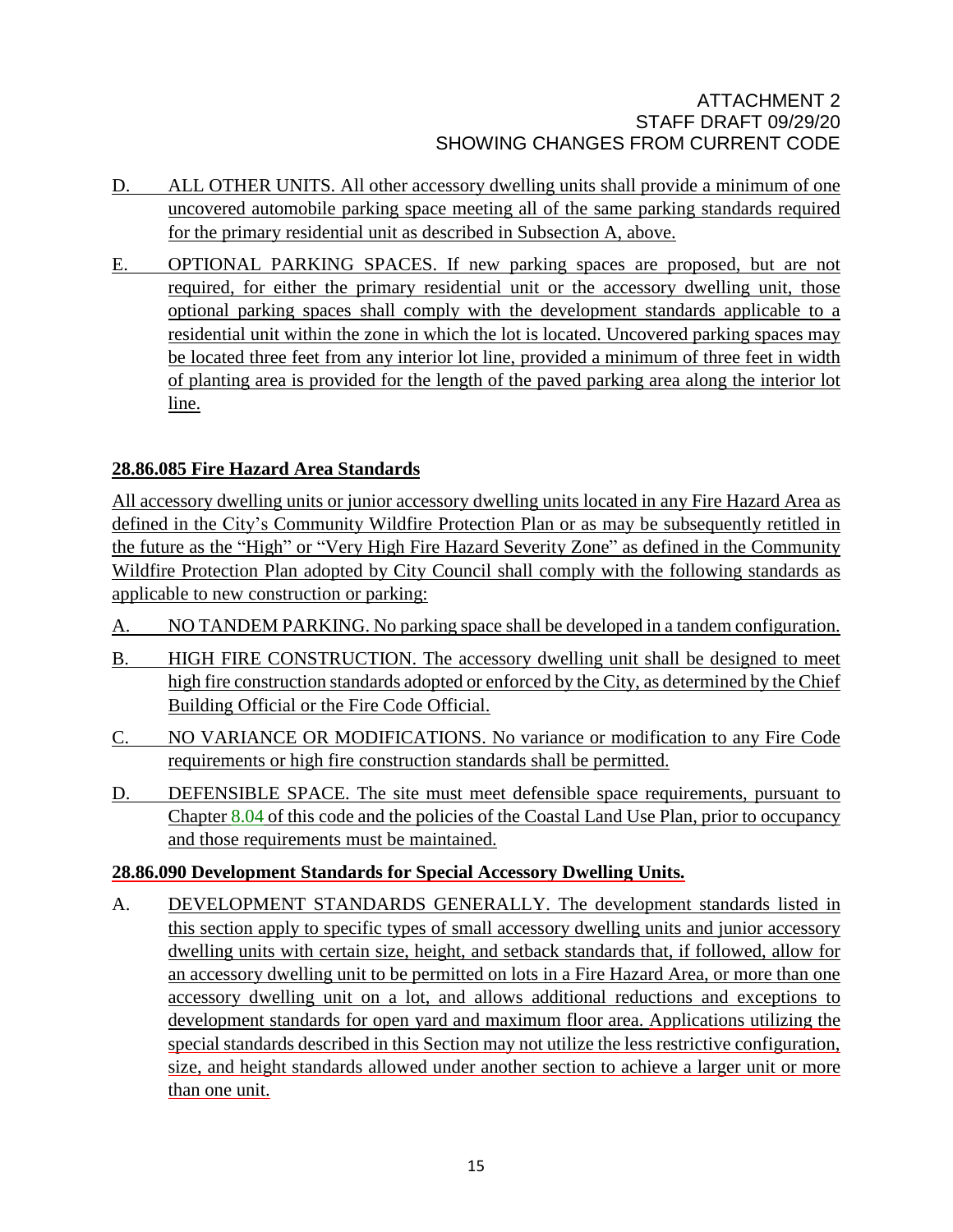- 1. Any reductions and exceptions in this section are for the express purpose of promoting the development and maintenance of a special accessory dwelling unit or junior accessory dwelling unit on the lot. If for any reason the accessory dwelling unit or junior accessory dwelling unit is no longer maintained on the lot, the lot shall be brought into compliance with all of the requirements for the remaining residential development, or with the legal nonconforming condition of the lot prior to the development of the accessory dwelling unit or junior accessory dwelling unit.
- 2. Except as otherwise specified in this section, projects developed in accordance with this Chapter shall otherwise comply with the development standards applicable to the housing type and base zone in which the lot is located.
- B. CONFIGURATION SINGLE RESIDENTIAL UNIT LOTS. A lot developed with only one existing or proposed single residential unit, may permit one of the following types of special accessory dwelling units:
	- 1. Converted Portion of Main Building*.* Only one accessory dwelling unit or junior accessory dwelling unit contained entirely within the existing, legally permitted, fully enclosed livable floor area of the existing or proposed primary residential unit; or
	- 2. Converted Accessory Building. Only one accessory dwelling unit contained entirely within the existing, legally permitted, fully enclosed floor area of a garage or other accessory building on the same lot as the primary residential unit, plus one 150-square-foot conforming first floor addition, if the expansion is limited to accommodating ingress and egress; or
	- 3. One Unit New Construction*.* One newly constructed accessory dwelling unit, detached from any other main or accessory building; or
	- 4. Two Units Combination*.* One junior accessory dwelling unit contained entirely within the existing, legally permitted, fully enclosed livable floor area of the existing or proposed primary residential unit, plus one newly constructed, accessory dwelling unit, detached from any other main or accessory building.
- C. CONFIGURATION TWO-RESIDENTIAL AND MULTIPLE RESIDENTIAL UNIT LOTS. A lot developed with two residential units or multiple residential units may permit one of the following types of special accessory dwelling units:
	- 1. Converted Non-Livable Space*.* At least one accessory dwelling unit, and up to 25 percent of the existing number of residential units on a lot, may be converted on a lot if contained entirely within portions of existing, legally permitted, fully enclosed floor area of a residential structure that is not used as livable space, including but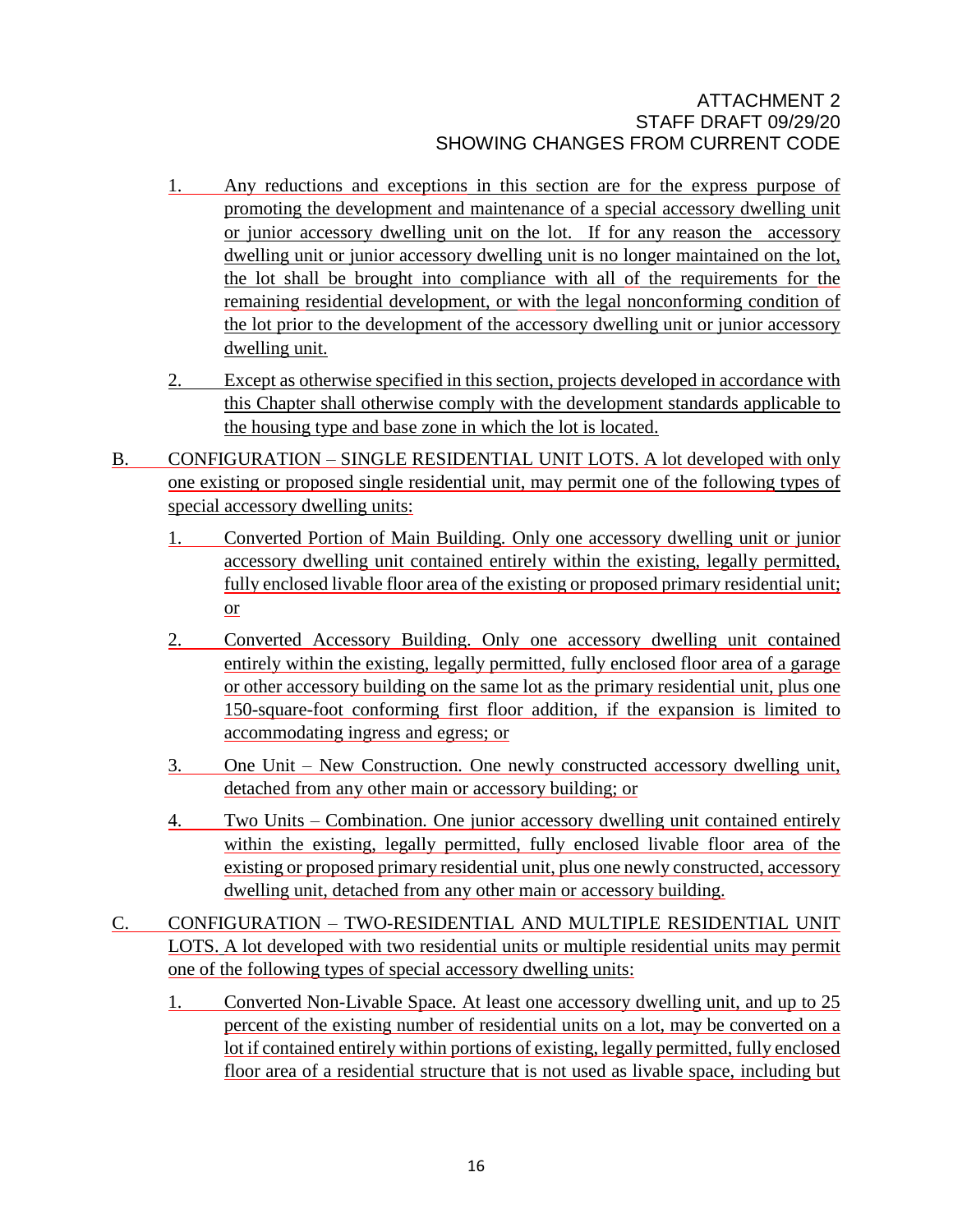not limited to storage rooms, boiler rooms, passageways, attics, basements, or garages; or

2. Two Units – New Construction. No more than two newly constructed accessory dwelling units, detached from any other main or accessory building.

# D. MAXIMUM FLOOR AREA

- 1. Detached Accessory Dwelling Unit. The maximum floor area of any detached, new construction, special accessory dwelling unit, approved pursuant to this Section, is 800 square feet.
- 2. Converted Accessory Dwelling Unit. An accessory dwelling unit that is incorporated entirely within portions of existing floor area, approved pursuant to this Section, is not limited in size.
- 3. Junior Accessory Dwelling Unit. The maximum floor area of a junior accessory dwelling unit shall not exceed 500 square feet.
- E. MAXIMUM HEIGHT DETACHED ACCESSORY DWELLING UNIT. The maximum building height of a detached, new construction, special accessory dwelling unit approved pursuant to this Section is 16 feet.
- F. EXEMPT FROM OTHER SIZE LIMITATIONS. A special accessory dwelling unit or junior accessory dwelling unit approved pursuant to this Section is exempt from any other size limitation, including but not limited to, the aggregate maximum floor area allowed for detached accessory buildings pursuant to Section 28.87.160 of this title, or the Maximum Net Floor Area (Floor to Lot Area Ratio) for one-family residence zones per Section 28.15.083 of this title, or the provision in Section 29.90.001.B, Existing Parking Space, that requires nonconforming parking to be brought up to current standards if an enlargement of more than 50% of the existing net floor area is proposed.
- G. EXEMPT FROM OPEN YARD. No open yard is required for a special accessory dwelling unit or junior accessory dwelling unit approved pursuant to this Section. Open yard for any existing residential units on a lot may be reduced or eliminated entirely in order to permit a special accessory dwelling unit meeting all the standards and criteria in this Section.

# **28.86.100 Permits and Processing.**

All accessory dwelling units and junior accessory dwelling units shall comply with applicable state and local building codes and shall require approval of either a Coastal Exemption, Coastal Exclusion, or Coastal Development Permit, and a building permit. The City shall ministerially approve or disapprove a complete building permit application for an accessory dwelling unit or junior accessory dwelling unit in compliance with time periods established by State law, following any applicable discretionary coastal permit approvals.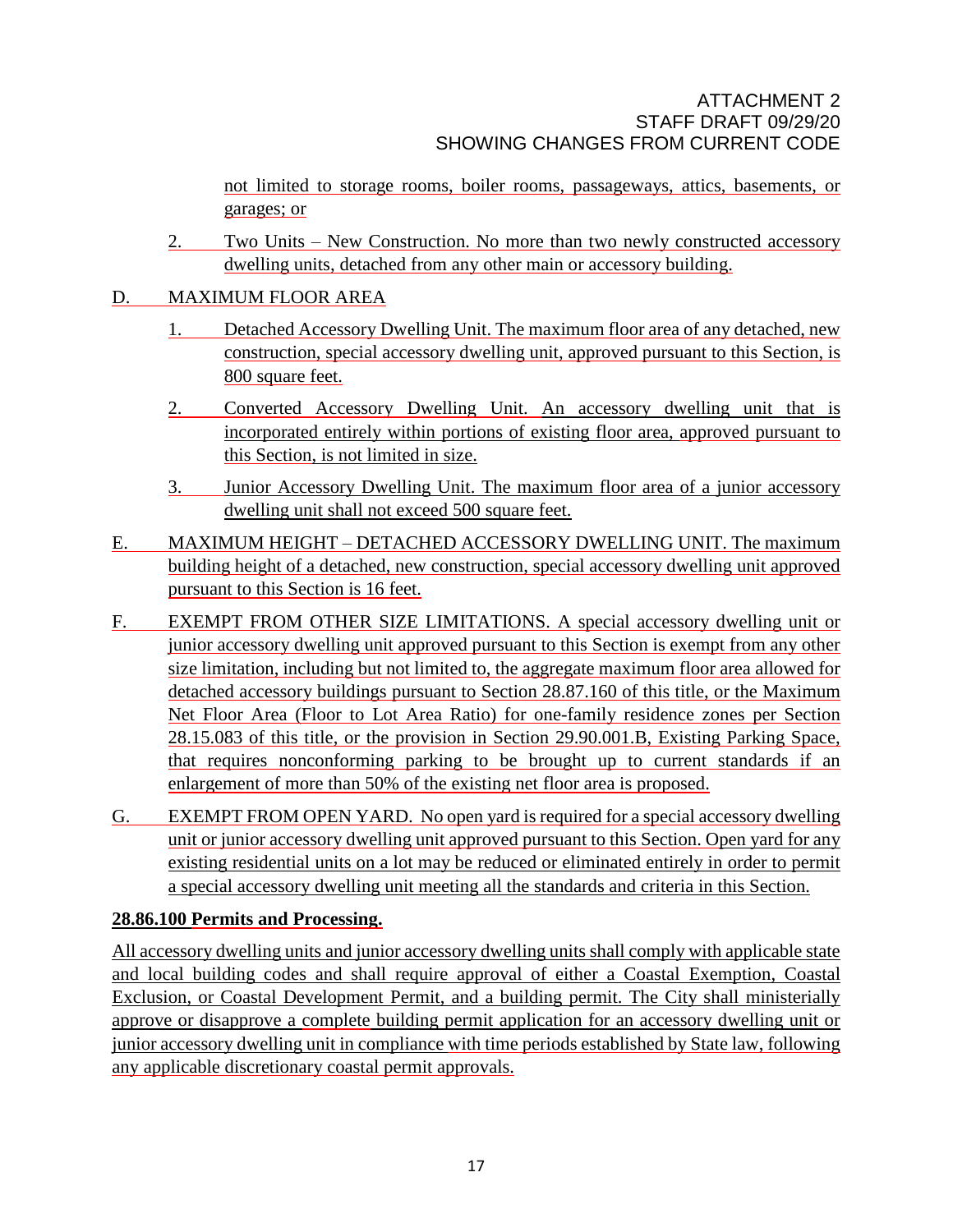- A. COMBINED PERMITS. An accessory dwelling unit or junior accessory dwelling unit permit shall not be combined with a permit for other proposed construction on the site unrelated to the accessory dwelling unit or junior accessory dwelling unit. If a permit application for an accessory dwelling unit or junior accessory dwelling unit is submitted at the same time as a permit application for a new single-unit dwelling, review of the permit for the accessory dwelling unit or junior accessory dwelling unit application shall be delayed until the permit for the single-unit dwelling has been approved.
- B. MODIFICATIONS. An accessory dwelling unit or junior accessory dwelling unit that is not in compliance with the development standards of this Chapter may be granted a modification if all the required findings can be met, pursuant to the procedures outlined in Section [28.92.110,](http://qcode.us/codes/santabarbara/view.php?cite=chapter_30.250&confidence=6) Modifications of this title.
- C. POSTED SIGN. Within five calendar days after submitting an initial permit application to the City, the property owner shall install a public notice in the form of a posted sign on the property in a manner deemed acceptable by the Community Development Director. The sign shall remain posted until a building permit is issued, or the application expires or is withdrawn. At the time of application submittal, the applicant shall sign an affidavit stating that he or she will post the required sign per this subsection. The validity of the permit shall not be affected by the failure of any property owner, resident, or neighborhood or community organization to receive this notice.
- D. RECORDED AGREEMENT. Before obtaining a building permit for an accessory dwelling unit or junior accessory dwelling unit, the property owner shall execute an agreement, containing a reference to the deed under which the property was acquired by the present owner which outlines the requirements regarding the sale, rental, and owner occupancy of lots developed with accessory dwelling units and junior accessory dwelling units as specified in Section 28.86.040 of this chapter.
- E. RESIDENTIAL DENSITY. An accessory dwelling unit or junior accessory dwelling unit is a residential use that is consistent with the existing Coastal Land Use Plan designation and zoning for lots within the allowable residential zones. Any accessory dwelling unit or junior accessory dwelling unit permitted pursuant to this section does not exceed the allowable density for the lot upon which the accessory dwelling unit or junior accessory dwelling unit is located.

SECTION 2. Section 28.04.020 of Chapter 28.04 of Title 28 of the Santa Barbara Municipal Code is amended to read as follows:

# **28.04.020 Terms Defined.**

**Accessory Building**. A subordinate building or portion of the main building, the use of which is incidental to that of the main building on the same lot. Where an accessory building is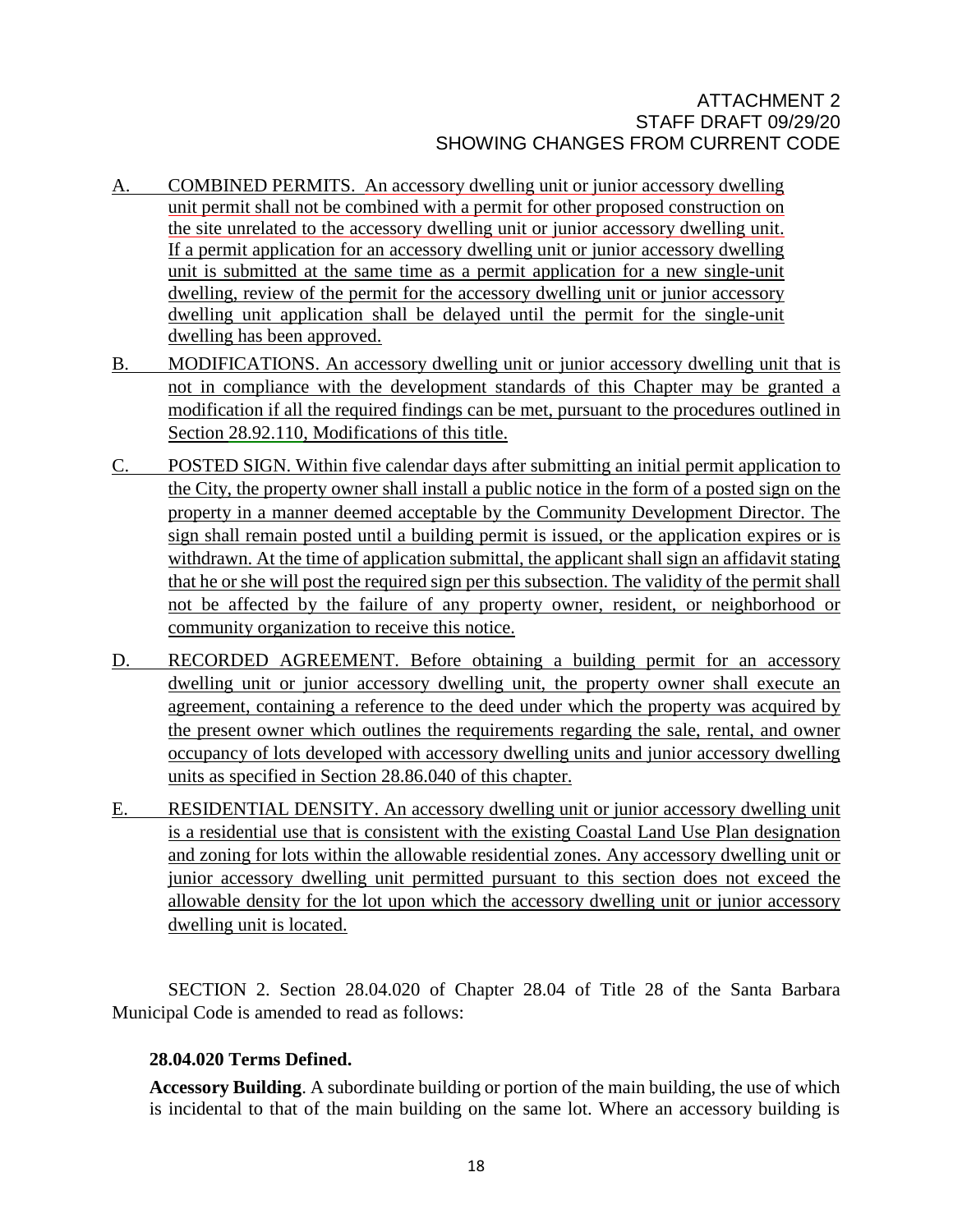attached to and made a part of the main building, not less than eight feet in length of one of the walls or roof of such accessory building, or not less than 100% of any wall of such accessory building less than eight feet in length, shall be an integral part of the main building and such accessory building shall comply in all respects with the requirements of this title applicable to a main building. An accessory building, unless attached to and made a part of the main building, as above provided for, shall be not closer than five feet to the main building.

**Accessory Use**. A use customarily incidental and accessory to the principal use of a lot or of a main building or structure located upon the same lot as the accessory use.

**Addition**. An extension of or increase in the floor area of a building or structure.

**Agent**. Any person, firm, partnership, association, joint venture, corporation, or any other entity or combination of entities who represent or act for or on behalf of a applicant in selling or offering to sell any dwelling unit.

**Agriculture**. The tilling of the soil, the raising of crops, horticulture and the harvesting, sorting, cleaning, packing and shipping of agricultural products produced on the premises preparatory to sale or shipment in their natural form including all activities or uses customarily incidental thereto, but not including a slaughter house, fertilizer works, commercial dairying, pasturage agriculture, commercial viticulture, commercial animal and poultry husbandry, retail sales, the commercial packing or processing of products not grown on the premises or operations for the reduction of animal matter or any other use which is similarly objectionable because of odor, smoke, dust, fumes, vibration or danger to life or property.

**Alley**. A public or private way 25 feet or less in width that is primarily used for vehicular access to the back or side of properties. Alleys typically do not meet standard requirements for City streets, which include curbs, gutters, sidewalks, or similar improvements. Typically, alleys are separated from adjacent parcels by a lot line. An alley may have an official name and may be shown on the official street map of the City of Santa Barbara.

**Alteration**. An exterior change or modification. For the purposes of this title, an alteration shall include, but not be limited to, exterior changes to or modification of a structure, including the architectural details or visual characteristics such as paint color and surface texture, grading, surface paving, new structures, a structural addition, cutting or removal of trees and other natural features, disturbance of archaeological or paleontological sites or areas, and the placement or removal of any exterior objects such as signs, plaques, light fixtures, street furniture, walls, fences, steps, plantings and landscape accessories affecting the exterior visual qualities of the property.

**Antenna**. Any system of wires, poles, rods, reflecting discs or similar devices used for the transmission or reception of electromagnetic waves, including devices having active elements extending in any direction, and directional beam-type arrays having elements carried by and arranged from a generally horizontal boom. It may be mounted upon and rotatable through a vertical mast interconnecting the boom and a support for the antenna.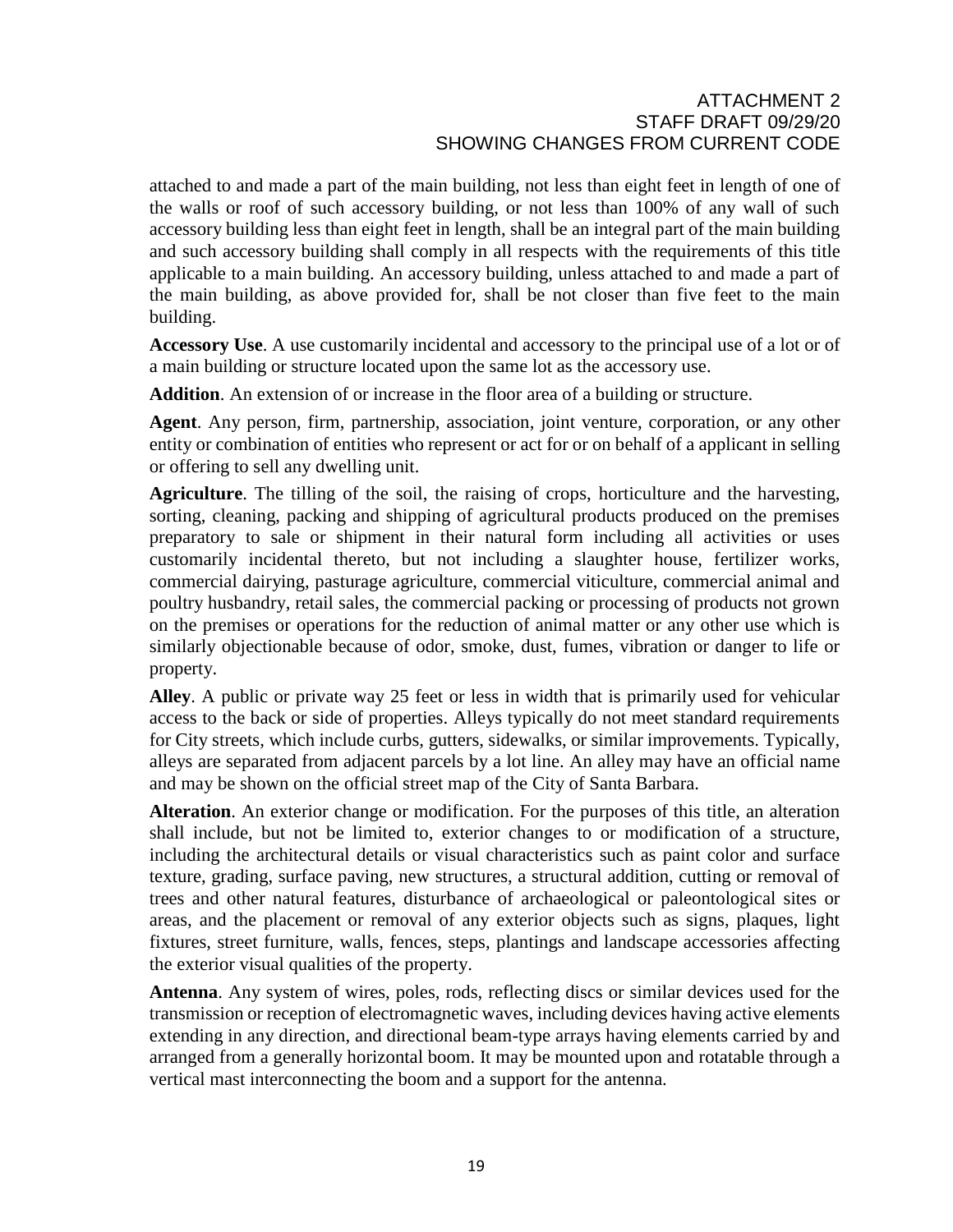**Antenna, Cellular Telephone, and Two-Way and One-Way Paging Systems**. Any radio or microwave repeating structure, and associated equipment and structures including microcells, used for transmitting or receiving radio signals for cellular telephones and pagers.

**Antenna, Height Above Grade**. The vertical distance from the ground to the point to be measured through the axis of the antenna, antenna support, or antenna tower.

**Antenna, Radio or Television**. Any antenna, and associated equipment and structures, used for transmission of commercial television and broadcast radio.

**Antenna Support**. Any devices for supporting an antenna which is other than a tower.

**Antenna Tower**. Any substantial wood or metal structure used to support one or more antennas and which is affixed to the ground or an existing structure. A tower may be selfsupporting or supported by an existing structure or by guy wires.

**Antennas, Emergency Service**. Any antenna, and associated equipment and structures, used principally for communications related to government provided emergency services, including, but not limited to, police, fire, and paramedic services.

**As-Graded**. The extent of surface conditions on completion of grading.

**Association**. The organization of persons who own a lot, parcel, area, condominium or right of exclusive occupancy in a project.

**Automated Teller Machine (ATM)**. An electronic device from which a person is able to withdraw cash, make a deposit, or undertake other financial transactions.

**Automobile Service Station**. A retail business establishment primarily supplying gasoline, other types of fuel, oil, minor accessories and services for motor vehicles, excluding painting, body work and steam cleaning.

**Automobile Service Station/Mini-Market**. A retail business establishment supplying gasoline, other types of fuel, oil and services for motor vehicles which also sells other products, merchandise or services that are not directly related to the operation of motor vehicles where such sale is by means other than vending machines.

**Balcony**. A cantilevered platform that projects from the wall of a building above the ground and is surrounded by a railing, balustrade, or parapet.

**Basement**. That portion of a building between floor and ceiling which is partly below and partly above grade (as defined in this chapter), but so located that the vertical distance from grade to the floor below is less than the vertical distance from grade to ceiling. A basement shall be counted as a story.

**Bed and Breakfast Inn**. The definitions of "Bed and Breakfast Inn" and "Hotel" are synonymous. See "Hotel."

**Bedroom**. Any habitable room in a dwelling other than a bathroom, a kitchen or a living room (except in studios, where a living room is considered a habitable room).

**Birth Center**. A structure that contains facilities to assist in human births, but is not licensed as a hospital.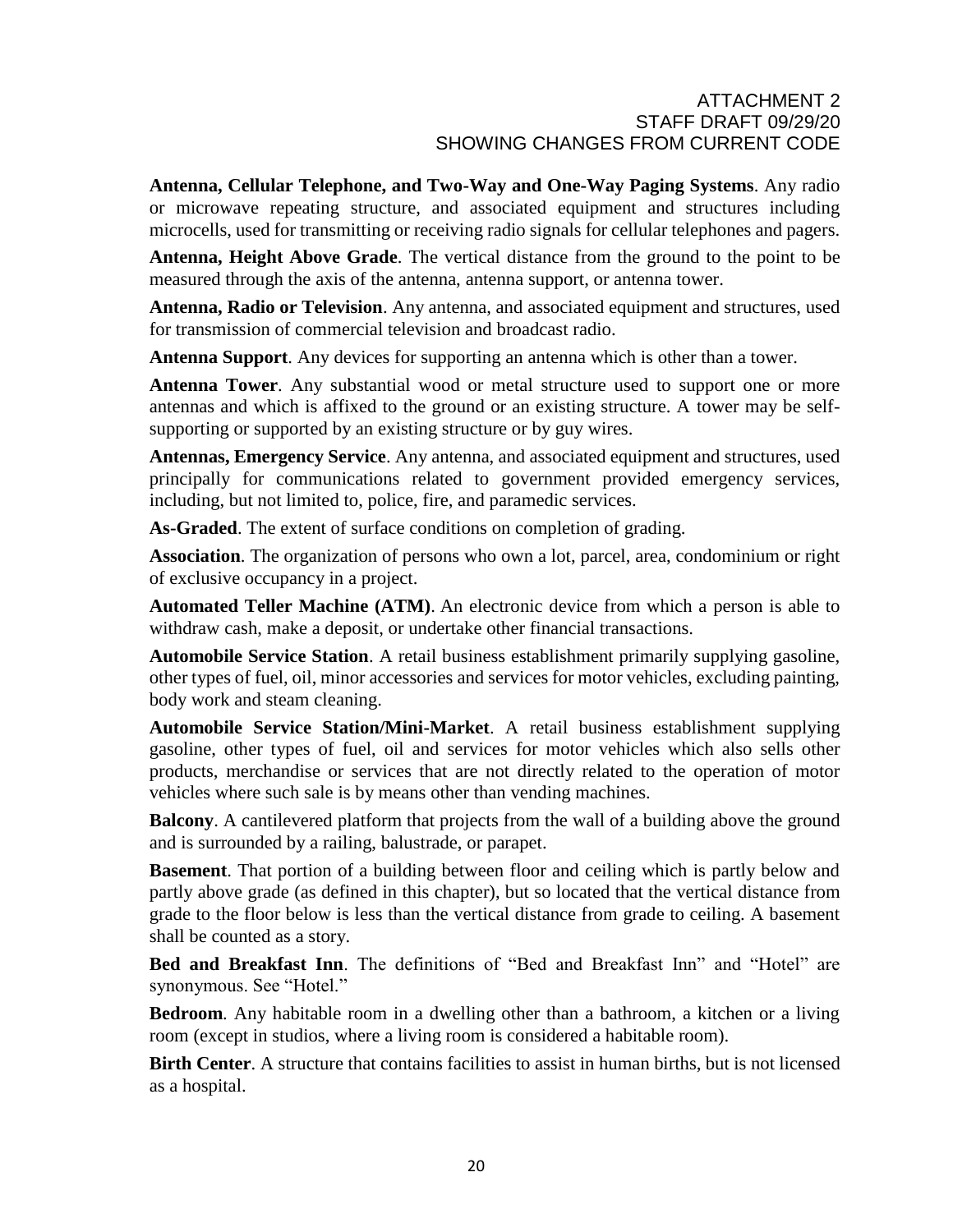**Boarding House**. A building, group of buildings or a portion of a building which is designed for or occupied as sleeping quarters for five or more paying guests and where meal service is included in the price of the lodging. A boarding house is not considered a single residential unit.

**Building**. Any structure having a roof supported by columns or walls for the shelter, housing or enclosure of persons, animals, chattels or property of any kind.

**Building Height**. The maximum vertical height of a building or structure at all points measured from natural or finished grade, whichever is lower. Architectural elements that do not add floor area to a building, such as chimneys, vents, antennae, and towers, are not considered a part of the height of a building, but all portions of the roof are included.

**Building, Main**. A building in which the principal use of the lot is conducted.

**Bungalow Court**. Three or more detached single or duplex dwellings located upon a single lot under one ownership, together with all open spaces as required by this title.

**Car Wash**. Any business whose activity involves washing, steam cleaning, or detailing motor vehicles.

**Carport**. A building with a solid weatherproof roof that is permanently open on at least two sides and is designed to shelter one or more vehicles. A carport may be freestanding or attached to another structure. A trellis or other similar structure is not considered a carport.

**Cellar**. That portion of a building between floor and ceiling which is wholly or partly below grade (as defined in this chapter) and so located that the vertical distance from grade to the floor below is equal to or greater than the vertical distance from grade to ceiling. A cellar shall not be counted as a story if the vertical distance from grade to ceiling is four feet or less on all sides.

**Child Care Center**. Any State-licensed child care facility other than a family day care home in which less than 24-hour per day non-medical care and supervision is provided in a group setting for children under 18 years of age.

**Club**. Any organization, group or association supported by the members thereof, the purpose of which is to render a service customarily rendered for members and their guests, but shall not include any organization, group or association, the chief activity of which is to render a service customarily carried on as a business.

**Commercial**. Managed on a business basis for profit derived from the promise or delivery of compensation, money, rent, or other bargained-for consideration in exchange for: (1) goods; (2) services; (3) rights or interests in property; or (4) any other valuable consideration.

**Common Area**. Common area is an entire project excepting all units therein granted or reserved.

**Community Apartment**. As defined in Section 11004 of the Business and [Professions](http://qcode.us/codes/othercode.php?state=ca&code=buspro) Code.

**Community Care Facility**. A State-licensed facility, place or building which is maintained and operated to provide non-medical residential care, day treatment, adult day care, or foster family agency services for children, adults, or children and adults, including, but not limited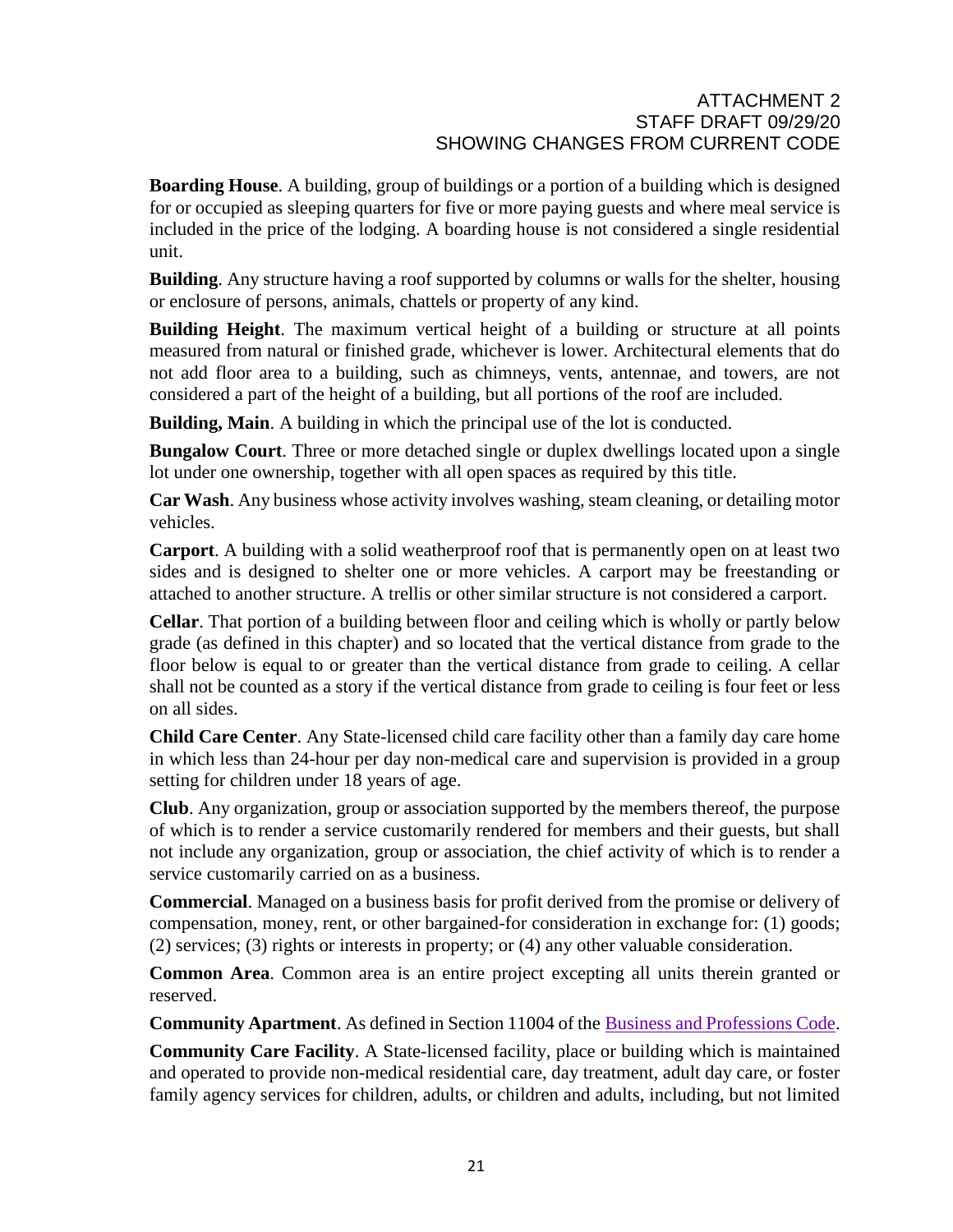to, the physically handicapped, mentally impaired, incompetent persons, and abused or neglected children, as further defined in Chapter 3 of Division 2 of the California [Health](http://qcode.us/codes/othercode.php?state=ca&code=heasaf) and [Safety](http://qcode.us/codes/othercode.php?state=ca&code=heasaf) Code; but not including a group home.

**Compaction**. The act of increasing the density of a fill by mechanical means.

**Condominium**. As defined in Sections 783 and 1350 of the Civil [Code.](http://qcode.us/codes/othercode.php?state=ca&code=civ)

**Condominium, Community Apartment**. The development of land and attached structures as a condominium or community apartment project, regardless of the present or prior use of such land and structures, and regardless of whether substantial improvements have been made to such structures.

**Condominium or Community Apartment Project**. A plan by a developer to sell residential condominium or community apartment units in a building through conversion to condominium or community apartment status.

**Condominium Unit**. The elements of a condominium which are not owned in common with the owners of other condominiums in the project.

**Congregate Dining Facility**. A room or rooms which contain suitable space for group dining to feed all the residents of the facility in one or two sittings, accessible to and for the primary use of the residents of a State licensed residential facility for the elderly or similar residential facility. Such a facility shall provide full meal service for the residents which shall include at least two meals per day for seven days per week.

**Court**. An area open to the sky that is enclosed on at least three sides by walls, sometimes referred to as a courtyard.

**Deck**. An outdoor platform wholly or partially supported from the ground below, which may be surrounded by a railing, balustrade, or parapet. A deck can be freestanding or attached to a building.

**Deck, Roof**. A deck constructed above any top plate of a structure and which is designed to function as useable outdoor area.

**Distance Between Buildings**. The shortest distance measured from the exterior wall or supporting post(s) of a building to the nearest exterior wall or supporting post(s) of another building.

**Drive-Through Facility**. Drive-through facility means a motor vehicle drive-through facility which is a commercial building or structure or portion thereof which is designed or used to provide goods or services to the occupants of motor vehicles. It includes, but is not limited to, banks and other financial institutions, fast food establishments, and film deposit/pick-up establishments, but shall not include drive-in movies, gasoline stations, or car-wash operations.

**Driveway**. A minor private way that provides vehicular access from a street or alley to an onsite parking facility. Driveways may provide vehicular access for up to four lots or to multiple buildings on the same lot. Driveways are usually differentiated from private streets by shorter lengths, narrower widths, and the lack of curbs, gutters, sidewalks, street lights, and similar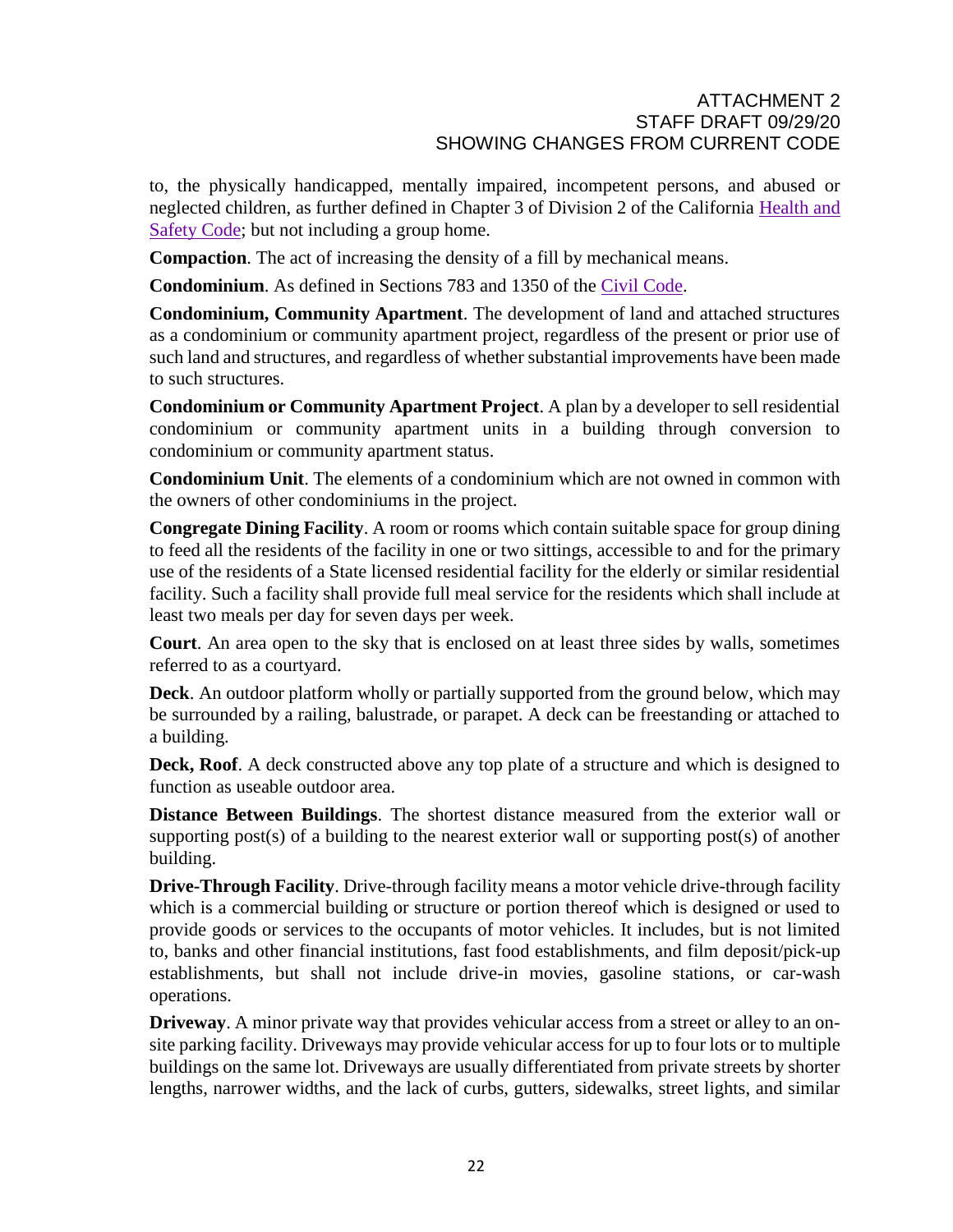improvements. Driveways are usually differentiated from alleys in that they are located on the lots to which they provide vehicular access, while alleys are normally separated from adjacent real property by a lot line. Except as otherwise specified in this title, setbacks do not apply to driveways.

**Dwelling Unit**. As used in this title, the terms dwelling unit and residential unit are synonymous.

**Earth Material**. Any rock, natural soil or fill or any combination thereof.

**Educational Institution**. An institution of learning giving general academic instruction equivalent to the standards prescribed by the State Board of Education; or, a non-profit institution or center of advanced study and research in the field of learning equivalent to or higher than the level of standards prescribed by the State Board of Education. An educational institution may include administrative offices, classrooms, technical and other support services directly related to the operations of the institution.

**Emergency Shelter**. Housing for homeless persons with minimal supportive services that is limited to a length of occupancy of not more than six months. Minimal supportive services shall mean administrative offices, intake and waiting areas, kitchen and dining facilities, and laundry facilities as long as the facilities are directly related to the operation of the emergency shelter or for the exclusive use of the residents of the emergency shelter. Homeless shelters providing more than minimal supportive services or supportive services to persons other than the residents of the shelter shall require a conditional use permit pursuant to Section 28.94.030.W of this title.

**Erosion**. The wearing away of the ground surface as a result of the movement of wind, water or ice.

**Excavation**. The mechanical removal of earth material.

**Existing Grade**. The grade prior to grading.

**Family**. A single residential unit or a person or group of persons living together as a domestic unit in a single residential unit.

**Family Day Care Home**. A State-licensed home which regularly provides care, protection, and supervision of children under 18 years of age in the provider's own home, for periods of less than 24 hours per day, while the parents or guardians are away, as further defined and permitted pursuant to the California Health and Safety Code and other applicable State Regulations. The term "Family Day Care Home" includes the terms "Large Family Day Care Home" and "Small Family Day Care Home" as such terms are defined in Sections 1597.465 and 1597.44 of the California Health and Safety Code.

**Fast Food Restaurant**. Any establishment whose principal business is the sale of foods, frozen desserts or beverages to the customer in a ready-to-consume state for consumption either within the restaurant building or for carry-out with consumption off the premises, and whose design or principal method of operation includes foods, frozen desserts, or beverages that are usually served in edible containers or in paper, plastic, or other disposable containers.

**Fill**. A deposit of earth material placed by artificial means.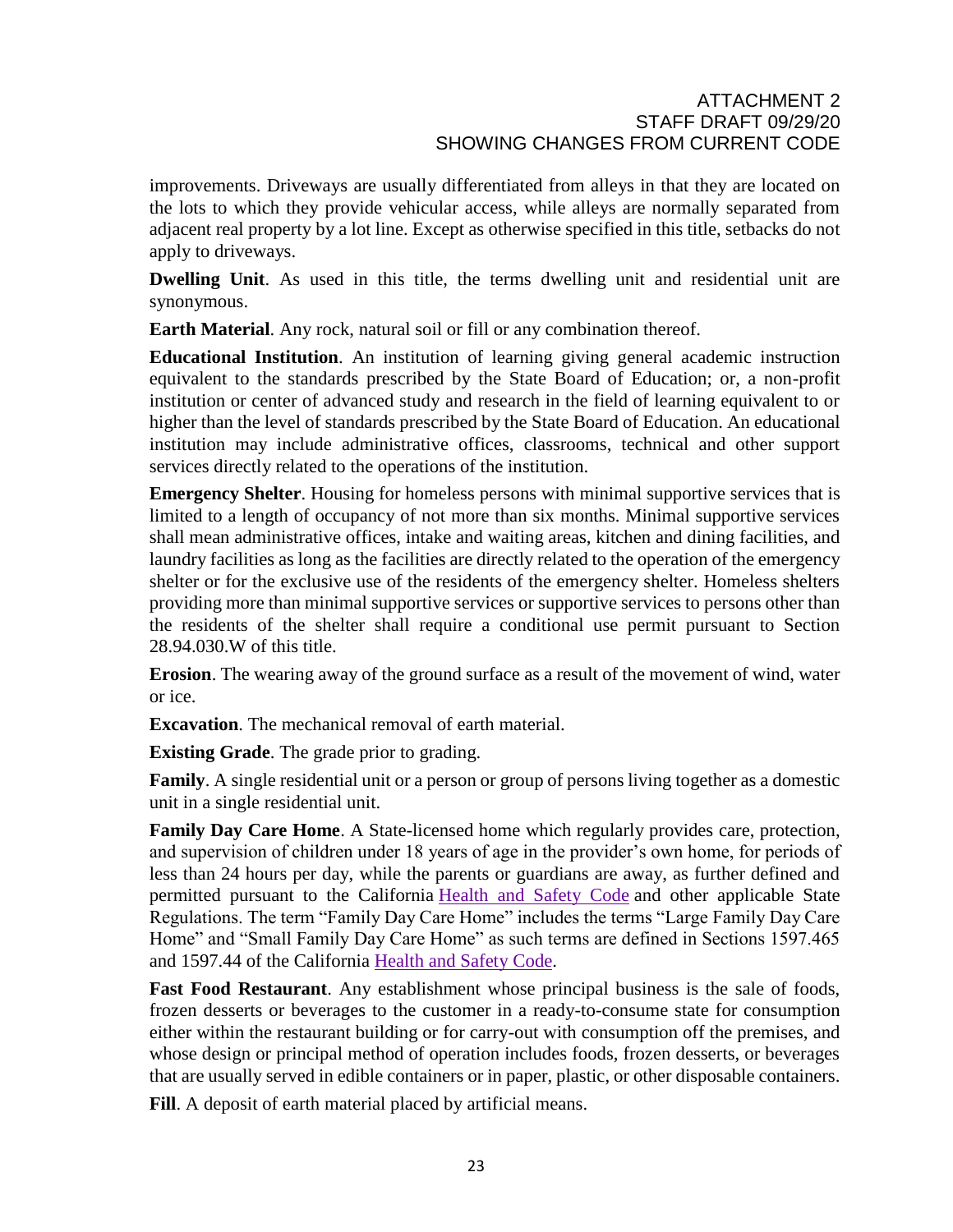**Finished Grade**. The final grade of the site that conforms to the approved plan.

**Floor Area, Net**. The net floor area of a building shall be calculated in accordance with the following general rule and any applicable special rules:

1. GENERAL RULE. Net floor area shall be defined as the area in square feet of all floors confined within the exterior walls of a building, but not including the area of the following: exterior walls, vent shafts, courts, and any areas with a ceiling height of less than five feet above the finished floor.

2. SPECIAL RULES.

a. The area occupied by stairs or an elevator shaft within the exterior walls of a building shall be counted only on one floor of the building.

b. Freestanding accessory buildings that do not require a building permit for construction or installation are excluded from the net floor area calculation.

**Frontage of Block**. That dimension along one side of a street between two intersecting streets, or between an intersecting street and the end of a street where such frontage is not between two intersecting streets.

**Garage, Private**. A building or portion of a building in which motor vehicles used by the occupants or tenants of the main building or buildings on the premises are stored or kept.

**Garden Apartment Development**. A multiple-family residence development of four or more dwelling units of high quality designed to provide greater amenities than are normally provided in R-3 apartment developments, the plans and specifications, site development plans, landscaping plans and general appearance of which meet the approval of the Board of Land Use Controls.

**Gazebo**. A freestanding, open-sided, roofed structure.

**General Plan**. The comprehensive General Plan of the City of Santa Barbara together with all Specific Plans adopted by the City Council.

**Grade**. The lowest point of elevation of the finished surface of the ground, paving or sidewalk within the area between the building and the property line or, when the property line is more than five feet from the building, between the building and a line five feet from the building. In case walls are parallel to and within five feet of a public sidewalk, alley or public way, the grade shall be the elevation of the sidewalk, alley or public way. The term exterior wall shall include columns or other supporting members, whether free-standing or connected to a wall.

**Grading**. Any excavating or filling or combination thereof.

**Group Home**. The residence of a group of persons with mental or other handicaps, or otherwise disabled, which is organized as a single, relatively stable, bonafide housekeeping unit. Residents of a group home are a household for purposes of this code, and a group home is one residential unit.

The term "group home" does not include any center for the medical treatment of nonhandicapped persons, halfway house, club, fraternity or sorority house, boarding house, dormitory, or the commercial use of property as a bed and breakfast, hostel, hotel, inn,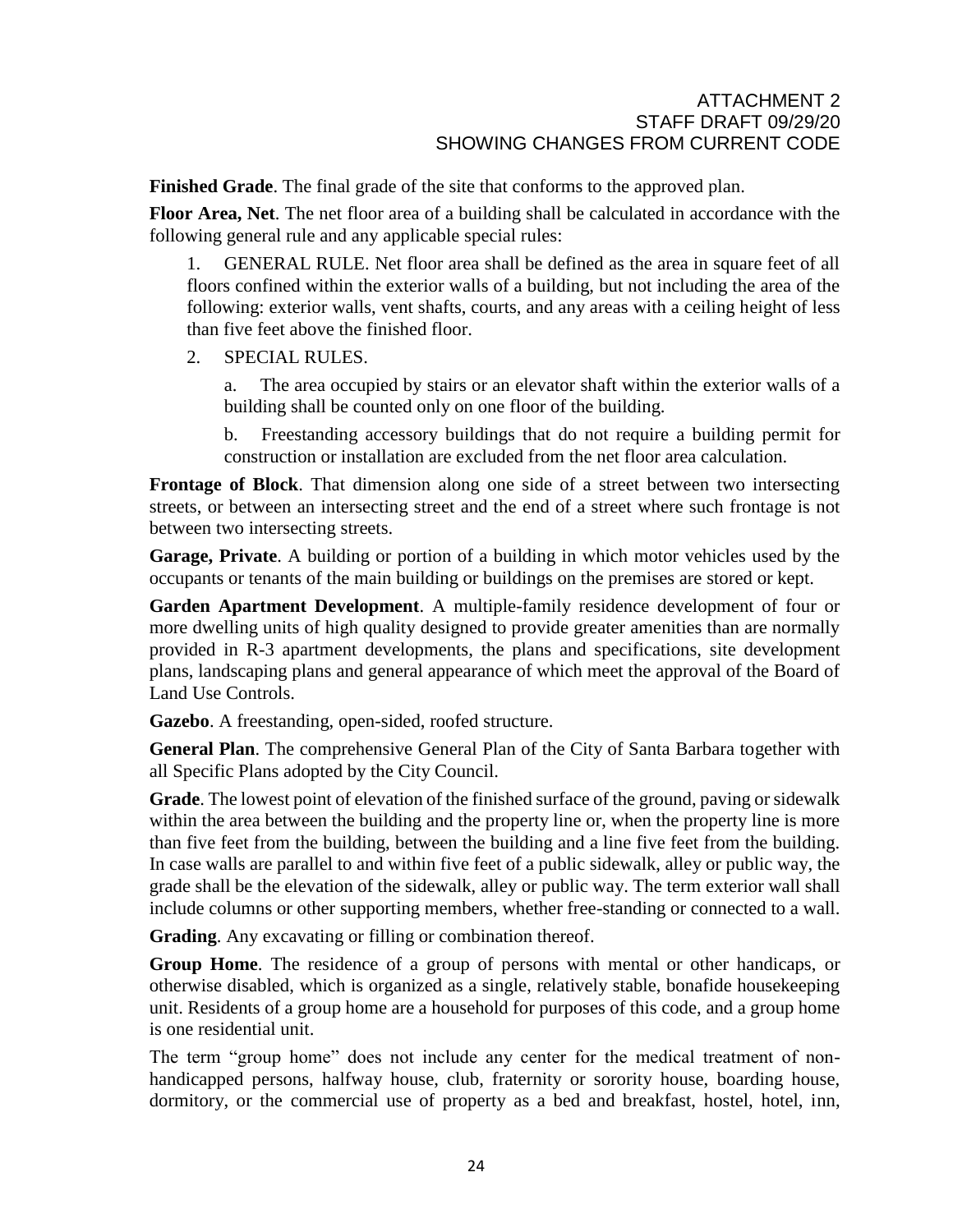lodging, motel, resort, timeshare project or other temporary lodging where the term of occupancy, possession, or tenancy is fewer than 30 days.

Guest Room. Any habitable room, except a kitchen, designed or used for occupancy by one or more persons and not in a dwelling unit.

**Hazardous Waste**. A waste, or combination of wastes, which because of the quantity, concentration or physical and chemical characteristics may either (a) cause or significantly contribute to an increase in mortality or an increase in serious irreversible or incapacitating reversible illness, or (b) pose a substantial present or potential hazard to human health or the environment when improperly treated, stored, transported, disposed or otherwise managed. Hazardous waste also includes those materials described in Title 22, Division 4.5, Chapter 11, California Code of [Regulations](http://qcode.us/codes/othercode.php?state=ca&code=reg) [\(CCR\)](http://qcode.us/codes/othercode.php?state=ca&code=ccr).

#### **Hazardous Waste Management Facility, Off-Site**.

1. An "off-site hazardous waste management facility" means a facility that accepts hazardous wastes from more than one generator, and may also be referred to as a commercial or specified hazardous waste facility.

2. An off-site hazardous waste management facility shall include the following:

a. Hazardous Waste Transfer Station. "Hazardous waste transfer station" means a facility where hazardous waste from more than one source is collected and consolidated for shipment to a treatment, recycling and/or disposal facility or facilities. Transfer stations which handle only latex paint, used oil, antifreeze, spent lead acid batteries and/or small household batteries in accordance with provisions of California [Health](http://qcode.us/codes/othercode.php?state=ca&code=heasaf) and Safety Code Section 25201(c) and meet all conditions for exemption outlined in California [Health](http://qcode.us/codes/othercode.php?state=ca&code=heasaf) and Safety Code Section 25201(c), and are known as a household hazardous waste collection facility, are specifically excluded from this definition.

b. Hazardous Waste Storage Facility. "Hazardous waste storage facility" means a hazardous waste facility at which hazardous waste is contained for a period greater than 96 hours at an off-site facility with specified exceptions provided in the California Health and Safety Code, Section 25123.3. On-site facilities which store hazardous wastes for periods of greater than 90 days shall be considered to be an Off-site Hazardous Waste Storage Facility.

c. Hazardous Waste Treatment Facility. "Hazardous waste treatment facility" means a facility where the toxicity, chemical form and/or volume of a hazardous waste is altered to render the waste less toxic, less chemically active, or of a reduced volume.

d. Hazardous Waste Recycling Facility. "Hazardous waste recycling facility" means a facility engaged in the process of reclaiming, using or reusing hazardous wastes.

e. Hazardous Waste Residuals Repository. "Hazardous waste residuals repository" means a disposal facility for the long-term storage of the byproducts of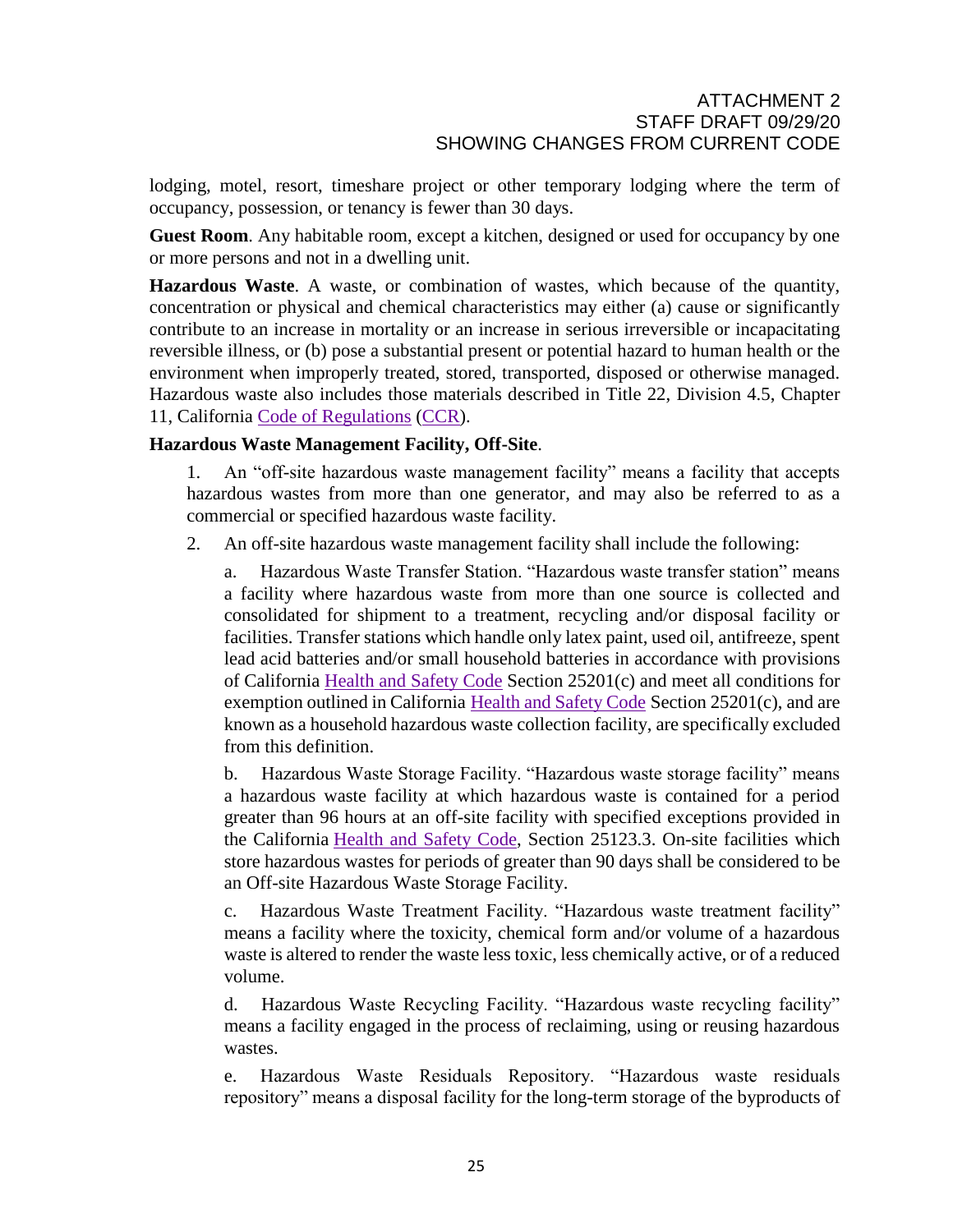treated hazardous waste for which there is no further means of practical treatment to render them less toxic or less chemically reactive.

**Hazardous Waste Management Facility, On-Site**. A facility that stores, treats, recycles and/or disposes of hazardous waste generated only within the facility's boundaries.

**Hazardous Waste Management Plan**. A plan prepared, adopted and amended from time to time, pursuant to Section 25135 of the California [Health](http://qcode.us/codes/othercode.php?state=ca&code=heasaf) and Safety Code by Santa Barbara County to direct the management of hazardous wastes within the boundaries of the County. It is also known as the Hazardous Waste Element of the Santa Barbara County Comprehensive Plan.

**Home Occupation**. Any use customarily conducted entirely within the dwelling and carried on by the inhabitants thereof, which use is clearly incidental and secondary to the use of the dwelling for dwelling purposes, and does not change the character thereof or adversely affect the use or uses permitted in the zone in which the dwelling is located, and in connection with which there shall be no exterior display, no display windows, no stock in trade or commodity stored or sold upon the premises, no persons employed, and no mechanical, electrical or other specialized equipment used except such as is necessary for ordinary housekeeping purposes. Clinics, hospitals, barber shops, beauty parlors, tea rooms, tourist courts, rest homes, insurance and real estate offices, dancing schools, retail stores, commercial manufacturing, animal hospitals, kennels, among others, and any business which requires a City permit or license, except licenses issued for revenue purposes only, shall not be deemed home occupations.

**Hospice**. A State-licensed facility which provides 24-hour nursing and supportive care and other services in a home-like setting to persons who have a medical diagnosis of terminal illness.

**Hotel**. A building, group of buildings or a portion of a building which is designed for or occupied as the temporary abiding place of individuals for less than 30 consecutive days including, but not limited to establishments held out to the public as auto courts, bed and breakfast inns, hostels, inns, motels, motor lodges, time share projects, tourist courts, and other similar uses.

**Household**. A person, or a group of persons living together as a single, relatively permanent, bonafide housekeeping unit in a residential unit. Any reference in this code to "family" means "household." The term "household" does not include any center for the medical treatment of non-handicapped persons, halfway house, club, fraternity or sorority house, boarding house, dormitory, or the commercial use of property as a bed and breakfast, hostel, hotel, inn, lodging, motel, resort, timeshare project or other temporary lodging where the term of occupancy, possession, or tenancy is fewer than 30 consecutive calendar days.

**Household Hazardous Waste Collection Facility**. A facility run by, or under contract to, a public agency which only accepts certain types of hazardous materials and then only for transport to an authorized recycling facility or to a permitted hazardous waste collection facility. The types of wastes that can be accepted are latex paint, used oil, antifreeze, spent lead-acid batteries and small household batteries in accordance with all provisions of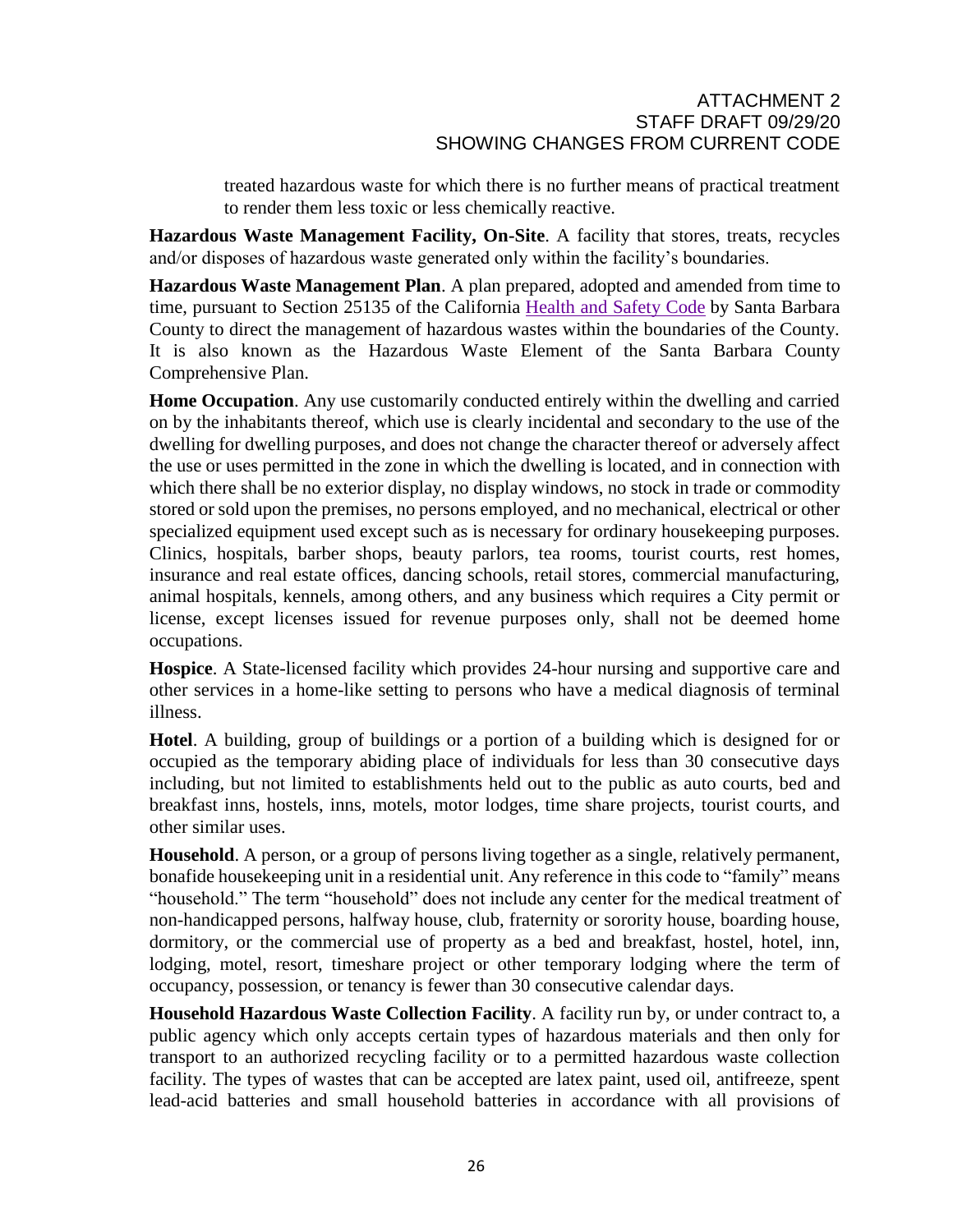California [Health](http://qcode.us/codes/othercode.php?state=ca&code=heasaf) and Safety Code Section 25201(c). The materials cannot be stored for more than 180 days. Such facilities shall be accessible to individuals, households or small businesses.

**Junk Yard**. The term junk yard includes automobile wrecking yards and includes any area of more than 200 square feet for the storage, keeping or abandonment of junk including scrap metals or other scrap materials, or for the dismantling, demolition or abandonment of automobiles or other vehicles, or machinery or parts thereof.

**Kitchen**. Any room used or intended or designed to be used for cooking and/or preparation of food.

**Lot**. A parcel of land shown with a separate and distinct number on a plot or map recorded or filed with the Recorder of the County or a parcel of land held under separate ownership on the effective date of this title.

Lot, Corner. A lot situated at the intersection of two or more streets having an angle of intersection of not more than 135 degrees.

**Lot, Interior**. A lot other than a corner lot.

**Lot Line, Front**. The line or lines dividing a lot from a public or private street. The line or lines that divide a lot from an alley or a driveway shall not be considered front lot lines. On lots that abut multiple streets, all lines that divide the lot from a street shall be considered front lot lines.

**Lot Line, Interior**. Any lot lines other than front lot lines.

**Lot, Through**. A lot having frontage on two parallel or approximately parallel streets.

**Mezzanine**. Mezzanine or mezzanine floor is an intermediate floor placed in any story or room. When the total area of any such mezzanine floor exceeds 33-1/3% of the total floor area in that room, it shall be considered as constituting an additional story. The clear height above or below a mezzanine floor construction shall be not less than seven feet.

**Microcell**. A small cellular transceiver facility installed at or below ground level and comprised of a utility cabinet, one or more small antennas mounted on a steel pipe, an existing public utility pole or existing structure, and transmitters with an effective radiated power not exceeding five watts per channel and not to exceed a total of 200 watts per facility.

**Mixed Use Development**. A development in which both nonresidential and residential uses are permitted on the same lot.

**Mobilehome**. A structure designed for human habitation and for being moved on a street or highway under permit pursuant to Section 35790 of the California [Vehicle](http://qcode.us/codes/othercode.php?state=ca&code=veh) Code. Mobilehome includes a manufactured home, as defined in Section 18007 of the California [Health](http://qcode.us/codes/othercode.php?state=ca&code=heasaf) and Safety Code, and a mobilehome as defined in Section 18008 of the California [Health](http://qcode.us/codes/othercode.php?state=ca&code=heasaf) and Safety Code, but does not include a recreational vehicle as defined in this chapter and Section 18010 of the California [Health](http://qcode.us/codes/othercode.php?state=ca&code=heasaf) and Safety Code, or a commercial coach as defined in Section 18001.8 of the California [Health](http://qcode.us/codes/othercode.php?state=ca&code=heasaf) and Safety Code.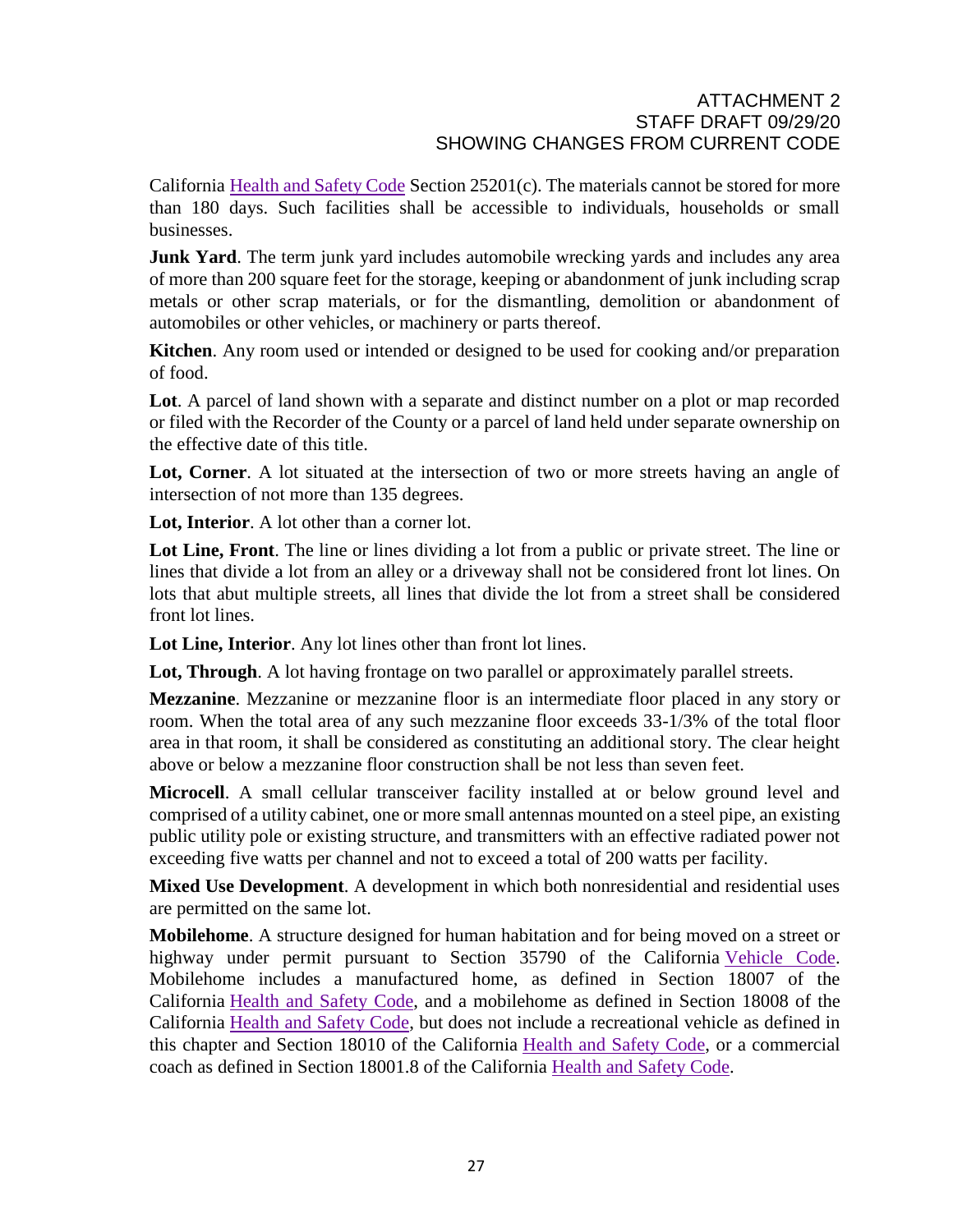**Mobilehome Park**. An area of land where two or more mobilehome spaces are rented, or held out for rent, to accommodate mobilehomes for more than 30 days.

**Mobilehome Park Space**. That portion of a mobilehome park set aside and designated for the occupancy of one mobilehome, including any contiguous area designed or used for automobile parking, carport, storage, awning, cabana or other use which is clearly incidental and accessory to the primary use of the space.

**Modular Cooking Unit**. A self-contained cooking and food preparation area shall be permitted when located in a state-licensed residential care facility for the elderly, community care facility, or hospice after a performance standard permit or conditional use permit is obtained pursuant to either Chapter [28.93](http://qcode.us/codes/santabarbara/view.php?cite=chapter_28.93&confidence=6) or Chapter [28.94](http://qcode.us/codes/santabarbara/view.php?cite=chapter_28.94&confidence=8) of this code. The modular cooking unit shall contain no more than a two-burner stove, oven or microwave oven, single compartment sink, refrigerator, utensil drawer(s), and cabinet(s) in one detachable module. The modular cooking unit shall not be larger than 18 square feet. Dishwashers and garbage disposals shall not be allowed. The modular cooking unit shall not be located in a room separated from other living areas, but could be located in a small recessed opening off other living areas.

**Motel**. The definitions of "Motel" and "Hotel" are synonymous. See "Hotel."

**Multiple Residential Unit**. A building, or portion thereof, configured and/or occupied as three or more residential units and including apartment houses, and may include one or more Accessory Dwelling Units, but not including hotels.

**Nonconforming Building**. A building, structure or portion thereof which does not conform to the regulations of this title and which lawfully existed at the time the regulations with which it does not conform became effective.

**Nonconforming Use**. A use of a building or land which does not conform to the regulations of this title and which lawfully existed at the time the regulations with which it does not conform became effective.

**Non-Transient Tenant**. A person who has resided in a residential hotel for a period of more than 30 days as of the time a development application is submitted for that residential hotel.

**Owner**. Any individual, firm, association, syndicate, copartnership, corporation, trust or any other legal entity having sufficient proprietary interest in the land sought to be converted to commence, maintain, and complete proceedings to convert the same under this title.

**Parcel**. A general term including all plots of land shown with separate identification on the latest equalized county assessment roll. Parcels may or may not be separate lots, depending upon whether or not such parcels are created as required by the Subdivision Ordinance.

**Patio**. A hardscaped (e.g., concrete, tile, brick, stone, etc.) space, constructed on the ground, usually adjoining a building and intended for indoor-outdoor living and recreation. A patio may be surrounded by walls or roofed, but not both.

**Planned Residence Development**. One or more contiguous parcels of land in a single ownership or planning control which shall be planned and developed as a single unit, under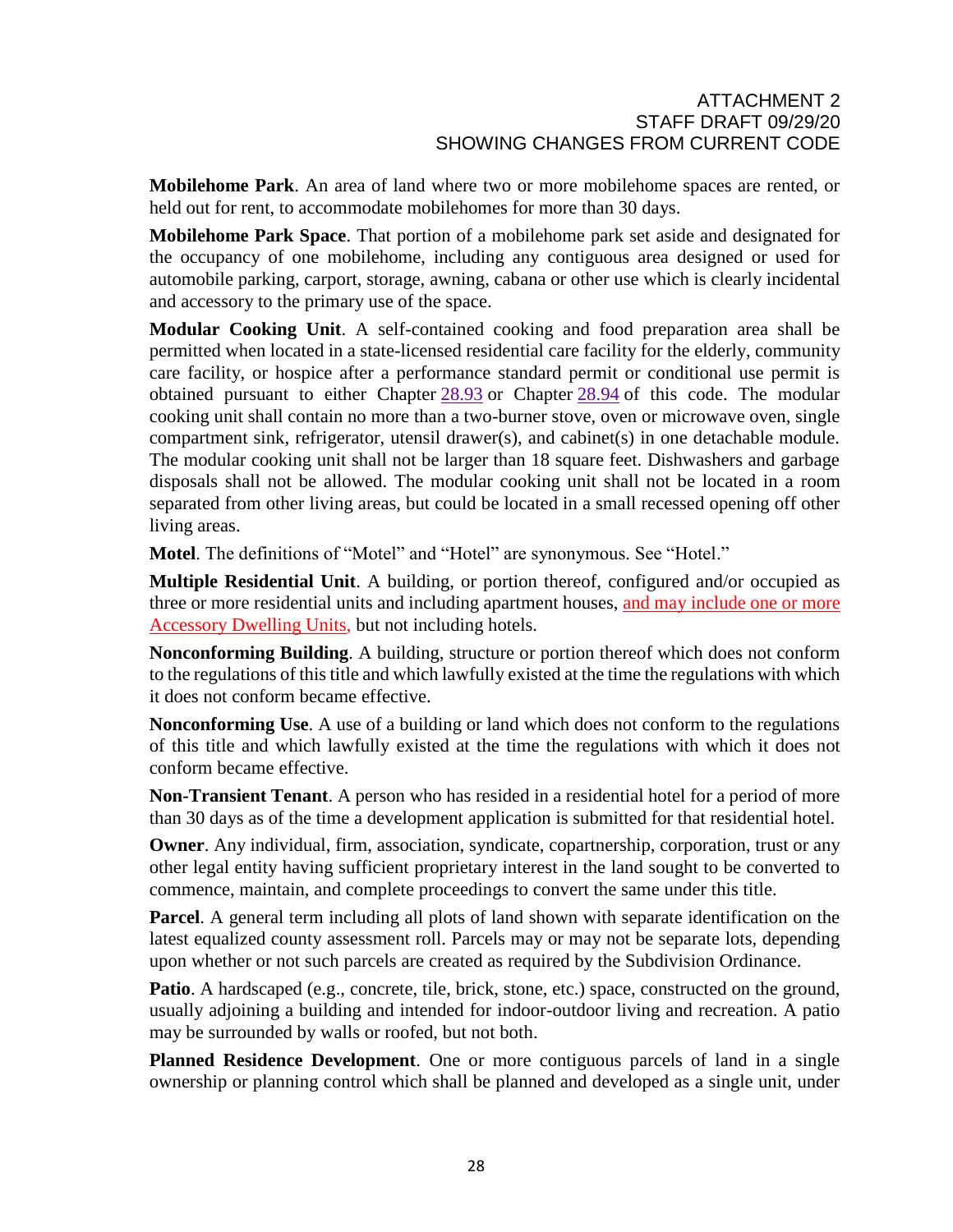provisions of this title, in a manner which shall be in harmony with the basic characteristics of the land use zone district in which it is located.

**Porch**. A raised platform, usually roofed and sometimes partly enclosed with low walls, that extends along an outside wall of a building, usually at an entrance to a dwelling. A porch may also be referred to as a veranda.

**Public Facility.** A facility open to the public and owned or operated by a governmental entity.

**Public Utilities**. The general classification for public water, gas, sewer, electrical, cable television and telephone lines and facilities; does not include natural or improved drainage facilities.

**Public Works Director**. The Public Works Director or any of his or her deputies or assistants.

**Quasi-Public Facility**. A facility that is open to the public and has a public purpose but is not owned or operated by a governmental entity. A community center, a public museum, and an art gallery are examples of a quasi-public facility.

# **Recreational Vehicle**.

1. RECREATIONAL VEHICLE. A motor home, slide-in camper, travel trailer, truck camper, or camping trailer, with or without motive power, designed for human habitation for recreational or emergency occupancy.

2. CAMPING TRAILER. A vehicular portable unit mounted on wheels and constructed with collapsible partial sidewalls which fold for towing by another vehicle and unfold at the campsite and designed for human habitation for recreational or emergency occupancy.

3. MOTOR HOME. A vehicular unit built on or permanently attached to a selfpropelled motor vehicle chassis, chassis cab or van, which becomes an integral part of the completed vehicle, designed for human habitation for recreational or emergency occupancy.

4. SLIDE-IN CAMPER. A portable unit, consisting of a roof, floor and sides, designed to be loaded onto and unloaded from the bed of a pickup truck, and designed for human habitation for recreational or emergency occupancy and shall include a truck camper.

5. TRAVEL TRAILER. A portable unit, mounted on wheels, of such a size and weight as not to require special highway movement permits when drawn by a motor vehicle and for human habitation for recreational or emergency occupancy.

**Recreational Vehicle Park**. Recreational vehicle park includes a permanent recreational vehicle park and overnight recreational vehicle park as defined in this chapter.

**Recreational Vehicle Park (Overnight)**. Any area of land where two or more recreational vehicle spaces are rented, or held out for rent, to owners or users of recreational vehicles used for travel or recreational purposes for less than 30 days.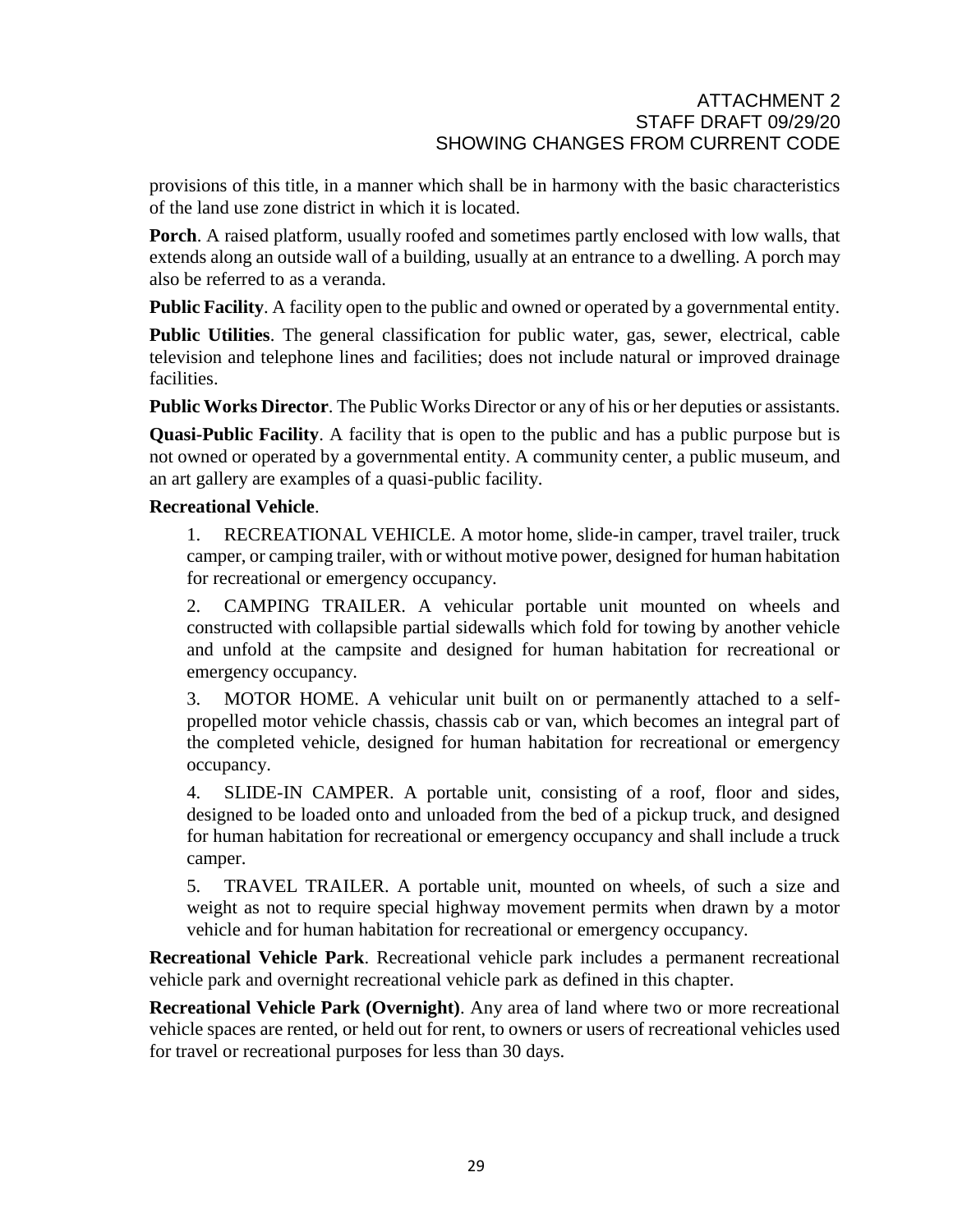**Recreational Vehicle Park (Permanent)**. An area of land where two or more recreational vehicle spaces are rented, or held out for rent, to accommodate recreational vehicles for residential purposes for 30 or more days.

**Recreational Vehicle Space**. That portion of a recreational vehicle park set aside and designated for the occupancy of one recreational vehicle, including any contiguous area designed or used for automobile parking, carport, storage, awning, cabana or other use which is clearly incidental and accessory to the primary use of the space.

**Residential Care Facility for the Elderly**. A housing arrangement where the residents are at least 60 years of age and where varying levels of care, supervision, or health-related services are provided to the residents based on their varying needs. Persons under 60 years of age with compatible needs may be allowed to be admitted or retained in such a facility, not to exceed 25% of the residents, as further defined in Chapter 3.2 of Division 2 of the California [Health](http://qcode.us/codes/othercode.php?state=ca&code=heasaf) and Safety Code.

**Residential Hotel**. A hotel or boarding house or similar residential facility where, on the date of the adoption of this chapter, the average duration of stay for the residents thereof exceeds 30 days.

#### **Residential Unit**.

1. A building or portion thereof designed or occupied for residential purposes, containing not more than one kitchen per residential unit, but not including hotels or boarding houses.

2. A residential unit may be declared by the Community Development Director when a building or portion thereof is configured or occupied for residential purposes, whether permanent or temporary, and contains elements evidencing separate residential occupancy. Elements to be considered may include, but are not limited to, the proximal arrangement and various combinations of:

- a. Sink or bar sink;
- b. Garbage disposal;
- c. Dishwasher;
- d. Toilet;
- e. Bathing facility;
- f. Interior locking doors;
- g. Exterior entrance;
- h. Exterior staircase;
- i. Separate yard, patio, deck or balcony;
- j. Separate phone line, cable line, or utility line;
- k. Separate garage or parking area (covered or uncovered) or carport;
- l. Countertops or cupboards;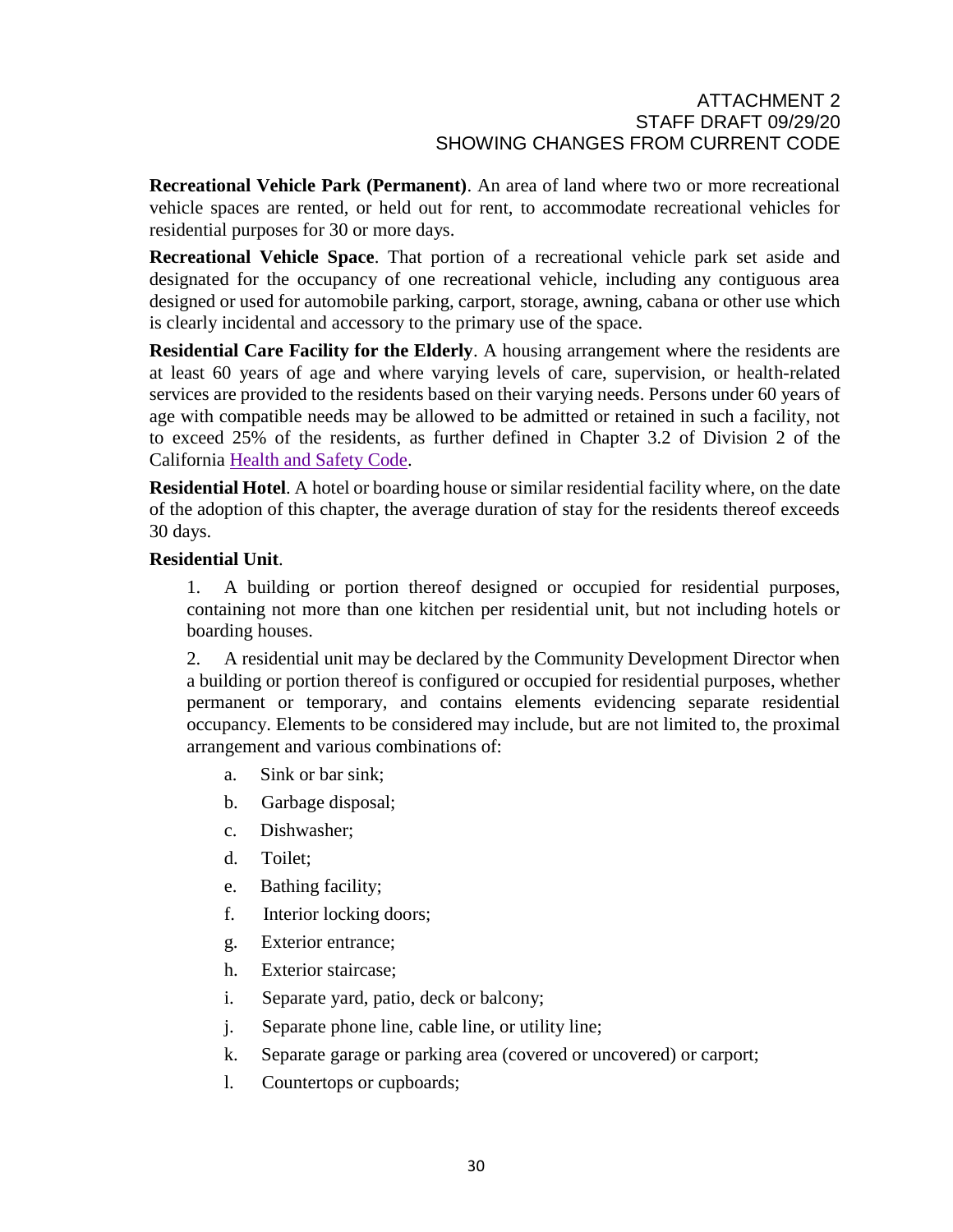- m. Sleeping loft; or
- n. Separate address/mail box designation.

Issuance of a building permit or other approvals does not, of itself, establish that a building or portion thereof is not a residential unit.

3. Notwithstanding this section, a building or portion thereof configured or occupied for residential purposes, whether permanent or temporary, containing a modular cooking unit shall not be deemed a residential unit providing:

a. A performance standard permit or conditional use permit has been issued pursuant to either Chapter [28.93](http://qcode.us/codes/santabarbara/view.php?cite=chapter_28.93&confidence=6) or Chapter [28.94](http://qcode.us/codes/santabarbara/view.php?cite=chapter_28.94&confidence=8) of this code; and

b. The facility has current, valid state licenses to operate a residential care facility for the elderly, community care facility or hospice; and

c. There is a staffed congregate kitchen and dining facility on-site providing regular meals to all residents.

**Rough Grade**. The stage at which the grade approximately conforms to the approved plan.

**School, Elementary or High**. An institution of learning which offers instruction in the several branches of learning and study required to be taught in the public schools by the [Education](http://qcode.us/codes/othercode.php?state=ca&code=edu) Code of the State of California. High schools include junior and senior, parochial and private.

**Secondary Dwelling Unit**. A separate, complete housekeeping unit consisting of two or more rooms for living and sleeping purposes, one of which is a kitchen, and having a maximum square footage of 600 square feet, that is substantially contained within the structure of a onefamily dwelling.

**Self-Service Laundry**. Any establishment for laundering where there is no pick-up or delivery service and no steam or hand laundry of any type; provided, however, that all washing machines and accessory extractors and dryers shall be installed on a single floor and there shall be no intermingling of customers' laundry.

**Service Station**. Service station includes both automobile service stations and automobile service station/mini-markets.

**Setback, Front**. An area between the front lot line and a line parallel to the front lot line bounded by the interior lot lines of the lot that are roughly perpendicular to the front lot line, the depth of such area being the distance required by this zoning ordinance. The front setback is to be provided and maintained as an open space on a lot or parcel of land, unoccupied and unobstructed from the ground upward, except as otherwise provided in this title.

**Setback, Interior**. An area between an interior lot line and a line parallel to the interior lot line bounded by the two lot lines adjacent to the interior lot line from which the setback is measured, the depth of such area being the distance required by this zoning title. The interior setback is to be provided and maintained as an open space on a lot or parcel of land, unoccupied and unobstructed from the ground upward, except as otherwise provided in this title.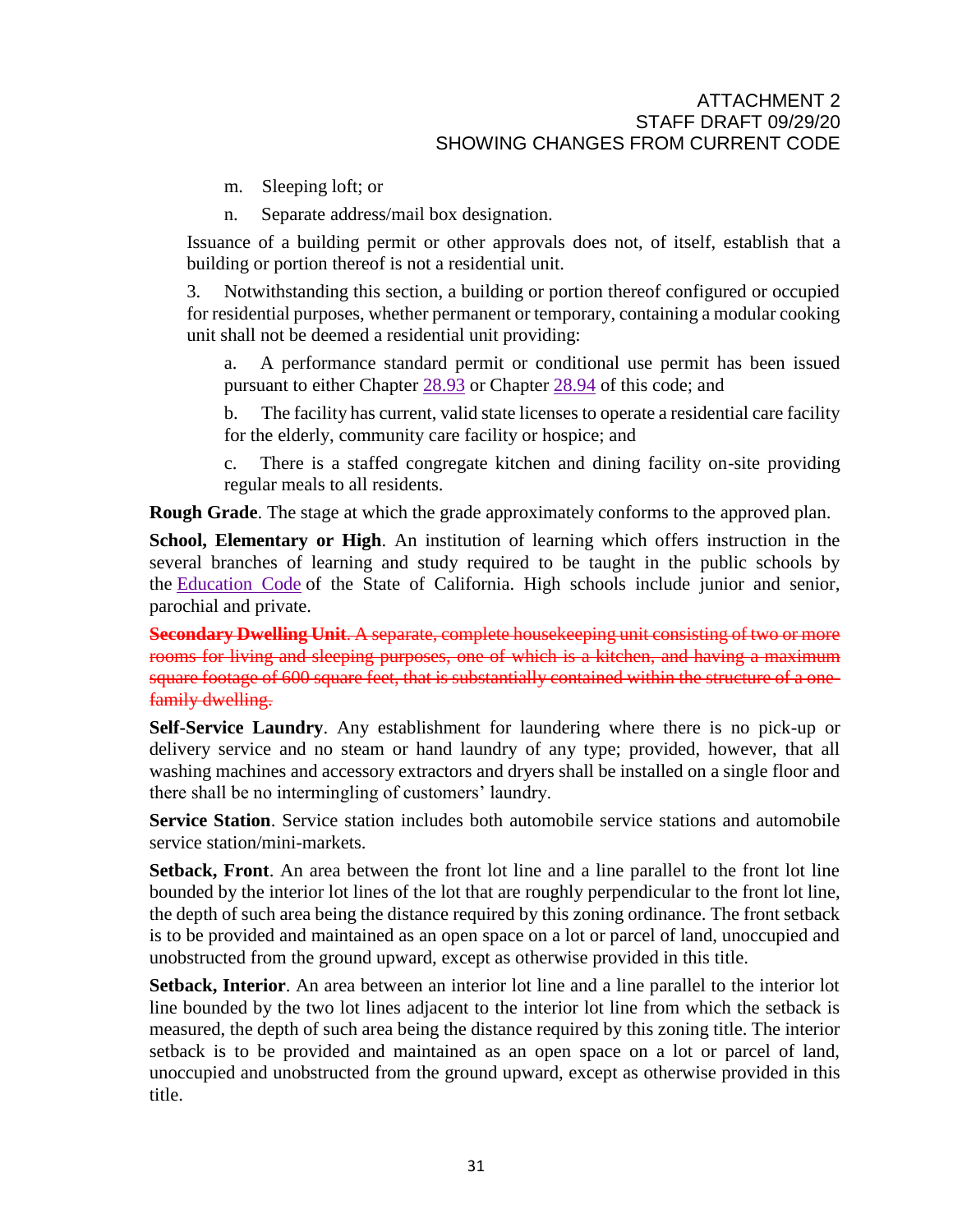**Single Residential Unit.** A residential building configured as not more than one primary residential unit and occupied by not more than one household, and up to one Accessory Dwelling Unit or one Junior Accessory Dwelling Unit located on a single lot.

**Skilled Nursing Facility**. A State-licensed health facility or a distinct part of a hospital which provides continuous skilled nursing care and supportive care to patients whose primary need is for the availability of skilled nursing care on an extended basis. It provides 24-hour inpatient care and, as a minimum, includes physician, nursing, dietary, pharmaceutical services and an activity program. Intermediate care programs which provide skilled nursing and supportive care for patients on a less than continuous basis shall be considered skilled nursing facilities for the purposes of this chapter. "Skilled Nursing Facility" and "Intermediate Care Facilities" are further defined in Chapter 2, Division 2 of the California [Health](http://qcode.us/codes/othercode.php?state=ca&code=heasaf) and Safety Code.

**Stock Cooperative.** As defined in Section 11003.2 of the **Business and [Professions](http://qcode.us/codes/othercode.php?state=ca&code=buspro) Code**.

**Story**. That portion of a building included between the surface of any floor and the surface of the floor next above it, or if there be no floor above it then the space between such floor and the ceiling next above it. The number of stories in a building shall be construed to be the maximum number of stories through which any one of an unlimited number of possible vertical lines can pass, without passing through a wall, excluding certain mezzanines as provided in the definition for "Mezzanine."

**Street**. A public or private way constructed for the primary purpose of vehicular travel. An alley or a driveway is not a street. The term "street" describes the entire legal right-of-way or easement (public or private), including, but not limited to, the traffic lanes, bike lanes, curbs, gutters, sidewalk whether paved or unpaved, parkways, and any other grounds found within the legal street right-of-way. The name given to the right-of-way (avenue, court, road, etc.) is not determinative of whether the right-of-way is a street.

**Street Frontage**. The length of the front lot line along an adjacent street. For the purpose of computing the street frontage of an irregularly shaped lot which is narrower at the front than at the rear, said measurement shall be along a straight line approximately parallel to the street and at a distance from the front property line equal to the front setback.

**Street, Private**. A street that is privately owned. Private streets do not appear on the official dedicated street map of the City of Santa Barbara. Private streets generally provide access to multiple lots or units and are usually named, unlike driveways. Private streets may be constructed to public street standards. Private streets are generally differentiated from driveways by larger widths, longer lengths, and may include public or private utilities. A private street may also be referred to as private road, lane, or drive.

**Street, Public**. Any street shown on the official dedicated street map of the City of Santa Barbara, as such map may be amended from time to time.

**Structural Alterations**. Any change in the supporting members of a building, such as bearing walls, columns, beams or girders, floor joists or roof joists.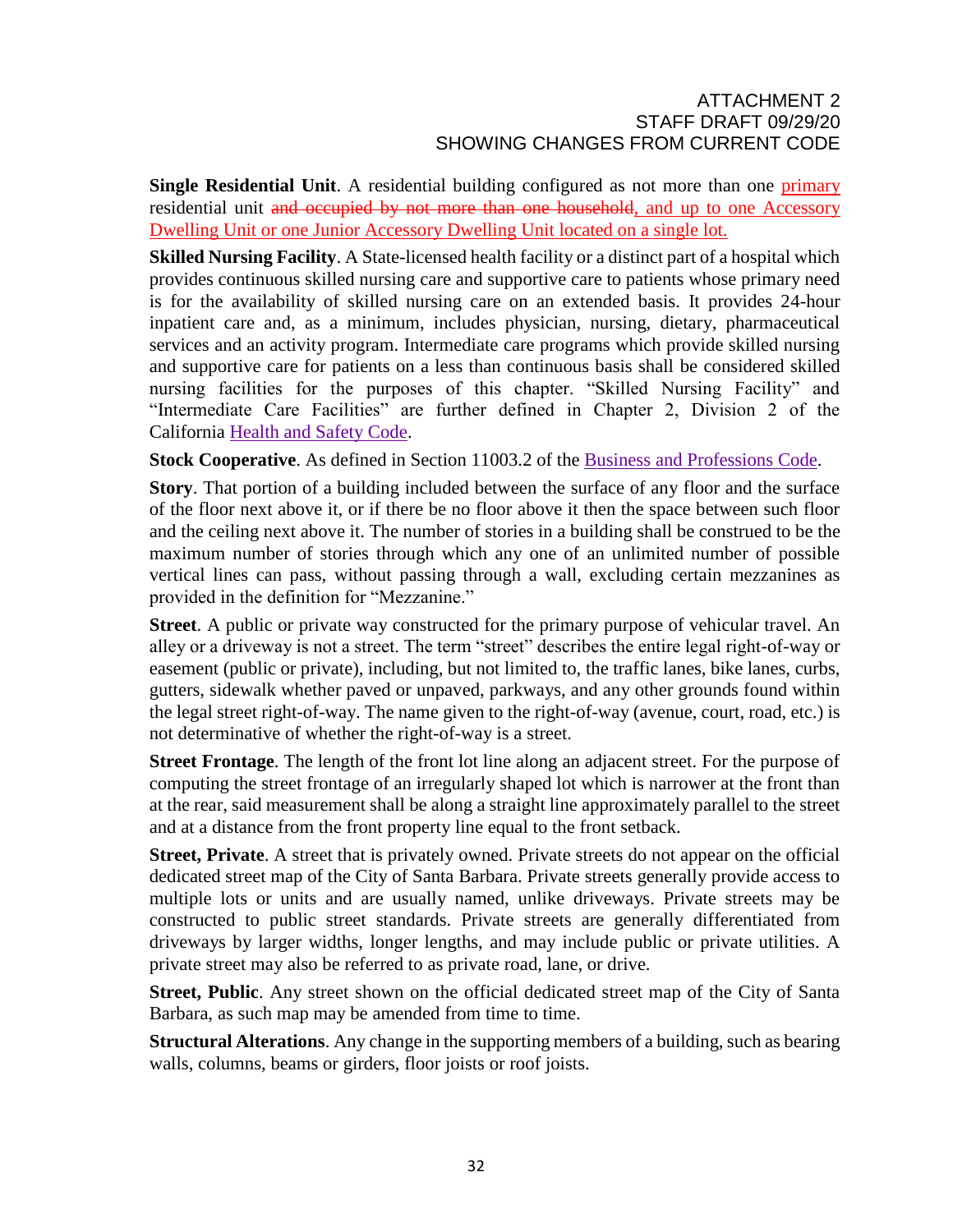**Structure**. Anything constructed or erected and the use of which requires more or less permanent location on the ground or attachment to something having a permanent location on the ground.

# **Time Share Project; Time Share Estate; Time Share Use**.

1. A "time-share project" is one in which a purchaser receives the right in perpetuity, for life, or for a term of years, to the recurrent, exclusive use or occupancy of a lot, parcel, unit, or segment of real property, annually or on some other periodic basis, for a period of time that has been or will be allotted from the use or occupancy periods into which the project has been divided.

2. A "time-share estate" is a right of occupancy in a time-share project which is coupled with an estate in the real property.

3. A "time-share use" is a license or contractual or membership right of use in a timeshare project which is not coupled with an estate in the real property.

**Tourist Court**. The definitions of "Tourist Court" and "Hotel" are synonymous. See "Hotel."

**Trellis**. A structure or frame supporting open latticework, sometimes referred to as a pergola or arbor. A trellis is not considered an accessory building.

**Two-Residential Unit**. A building configured and/or occupied as not more than two residential units.

**Vertical**. Perpendicular to the plane of the horizon.

**Yard**.

1. A yard is an open space, on a lot or parcel of land, unoccupied and unobstructed from the ground upward, except as otherwise provided in this title.

2. It is the intent of this title to require yard area in all residential zones, which shall be adequate to provide light and air, separation of buildings, privacy of occupancy, reduction of fire hazards, control of building density, enjoyment of occupants, and preservation of residential amenities.

3. For the purpose of this title, open parking of automotive vehicles, trailers and boats shall be considered as an obstruction.

**Yard, Front**. A yard extending across the full width of the lot between the front lot line and the nearest wall of any main building on the lot. This yard shall be measured by extending perpendicular lines from each point of the front lot line to the nearest wall of any main building on the lot. Where there is no wall of any main building on the lot which intercepts said perpendicular lines, said yard will terminate at a point determined by extending a line parallel to the front lot line from the corner of the front elevation of the main building to the nearest lot line. The front elevation of a building is any elevation that faces a street. If the corner of the front elevation is rounded (i.e., a tower), the corner of the elevation shall be established by drawing the smallest square or rectangle that will enclose the round element and extend the line from the corner of the superimposed square or rectangle that is closest to the front lot line.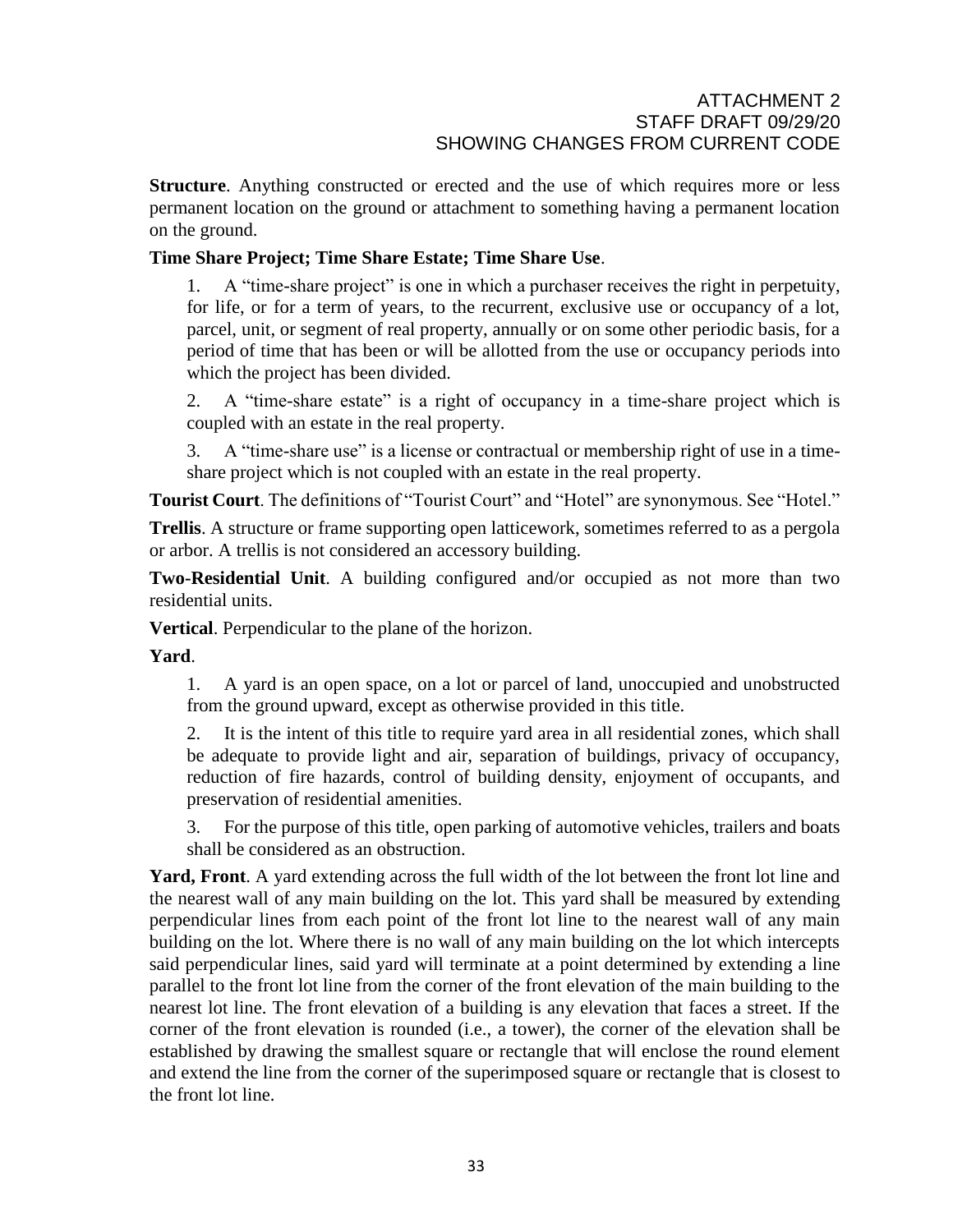**Yard, Open**. A required yard, the purpose of which is to provide usable outdoor living space and/or visual open space.

**Yard, Primary Front**. A front yard, on a lot with multiple front yards, designated by the property owner and approved by the Community Development Director or the Director's designee as the primary front yard. All other front yards on the lot shall be secondary front yards.

**Yard, Remaining Front**. The area of the front yard outside the required front setback.

**Yard, Secondary Front**. Any front yard on a lot with multiple front yards that is not designated as the primary front yard.

SECTION 3. Section 28.15.030 and Section 28.15.083 of Chapter 28.15 of Title 28 of the Santa Barbara Municipal Code is amended to read as follows:

# **28.15.030 Uses Permitted.**

- A. A single residential unit occupying a single lot, or a group home.
- B. Accessory buildings or uses as follows:
	- 1. An accessory dwelling unit or junior accessory dwelling unit subject to the provisions in Chapter 28.86 of this title
	- 4.2. A private garage, carport or parking spaces.
	- 2.3. Work or storage sheds for any non-commercial use or equipment.

3.4. The keeping of horses and necessary outbuildings in conjunction with the residential use of a lot and subject to the following conditions:

a. The keeping of horses shall be permitted only on lots having an area of 20,000 square feet or more, but in no event for commercial purposes, and provided that the number of animals on any one lot shall be limited to one for every 10,000 square feet of lot area, but not more than five per lot.

b. The keeping of such animals shall conform to all other provisions of law governing same, and no such animals nor any pen, stable, barn or corral shall be kept or maintained within 35 feet of any dwelling or other building used for human habitation, or within 75 feet of the front lot line of the lot upon which it is located, or within 75 feet of any public park, school, hospital or similar institution.

c. The keeping of any other animal is only permitted pursuant to the provisions of Title 6 of the Santa Barbara Municipal Code.

- C. A home occupation.
- D. A State-licensed small family day care home.

E. A State-licensed large family day care home, subject to the provisions in Chapter [28.93](http://qcode.us/codes/santabarbara/view.php?cite=chapter_28.93&confidence=8) of this title.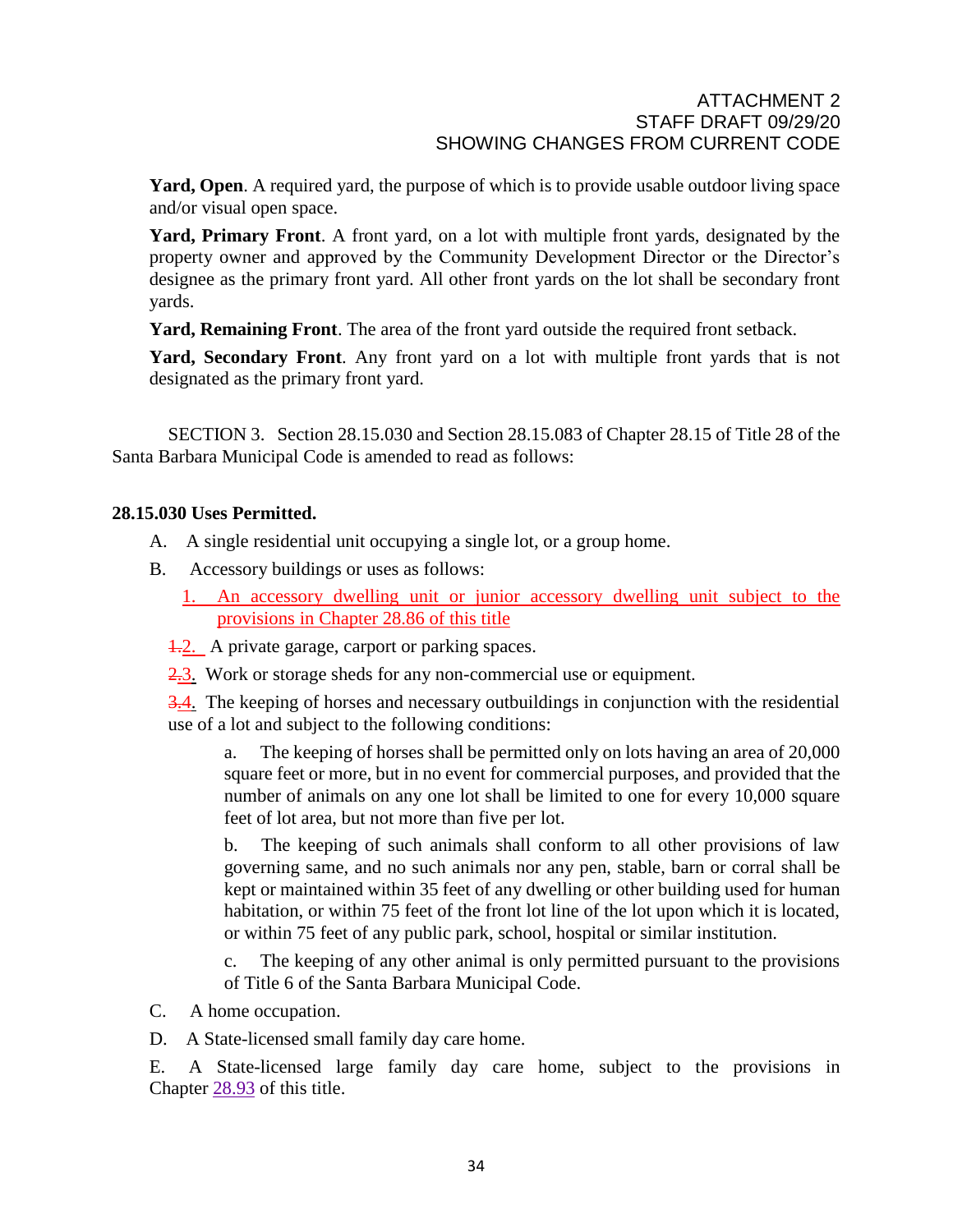F. State authorized, licensed or certified use to the extent it is required by State Law to be an allowed use in residential zones.

G. A mobilehome which has been certified under the National Mobilehome Construction and Safety Standards Act of 1974 (42 U.S.C. Section 5401 et seq.), as amended from time to time, on an approved permanent foundation.

H. Agriculture, as defined in Chapter [28.04](http://qcode.us/codes/santabarbara/view.php?cite=chapter_28.04&confidence=8) of this title, subject to administrative guidelines necessary to monitor and carry out these standards which may be adopted and amended from time to time by resolution of the City Council and subject to the following performance standards:

1. Accessory Buildings. Accessory buildings for agricultural purposes shall not exceed 500 square feet in aggregate and shall be located a minimum of 100 feet from any property line. Accessory buildings used for agricultural purposes may be placed on a parcel without a main building. Accessory buildings shall not be placed on ridgelines or in such a manner that the peak of the roof exceeds the ridgeline elevation by more than six feet. All accessory buildings shall be placed outside of the 100-year floodplain of any creeks or drainages on the property. Building siding and roof colors shall be in earth or vegetation tones to minimize visibility unless otherwise approved by the Architectural Board of Review or the Historic Landmarks Commission. If an applicant proposes an agricultural accessory building in excess of 500 square feet in area, the applicant may apply for a modification under Chapter [28.92](http://qcode.us/codes/santabarbara/view.php?cite=chapter_28.92&confidence=8) of this title.

2. Storage Requirements. All flammables, pesticides and fertilizers shall be stored in accordance with the regulations of the [California](http://qcode.us/codes/othercode.php?state=ca&code=calfir) Fire Code and Santa Barbara County Department of Health Services or successor agency. At a minimum, any area where such materials are stored shall have a continuous concrete floor and lip which is tall enough to contain 110% of the volume of all the materials stored in the area. No pesticides, chemical fertilizers or other hazardous materials shall be stored outside of buildings.

3. Large Vehicles. No vehicles in excess of five tons shall be kept, stored or parked on the property, except that such vehicles may be on the property as necessary for completion of grading performed in accordance with a grading permit issued by the City of Santa Barbara.

4. Sanitation. Sanitary facilities shall be provided for agricultural workers as required by the Santa Barbara County Division of Environmental Health and the California Occupational Safety and Health Administration.

5. Water Meters. All agricultural operations involving an area of one-half acre or greater shall be placed on "Irrigation" water meters, as defined by authorization of Title 14 of this code.

6. Irrigation Systems. All new or retrofitted agricultural irrigation systems for agricultural uses other than those carried out in greenhouses, shall be designed in accordance with the standards of the Soil Conservation Service for water conserving irrigation.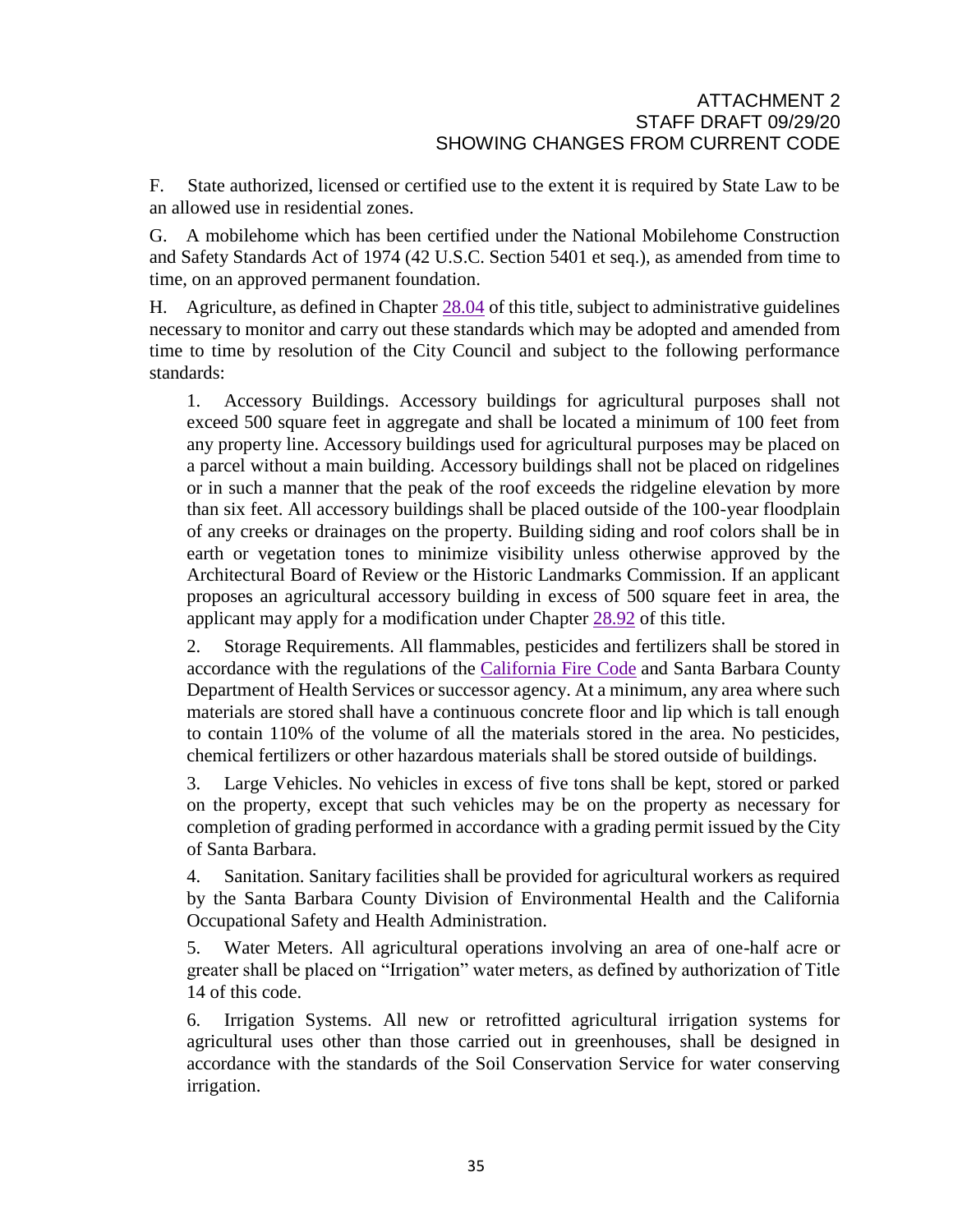I. Improvements and additions of 500 square feet or less to existing Public Works Facilities including, but not limited to, sewer lift stations, pump stations, water wells, pressure reducing stations, generator enclosures, minor improvements to existing water storage reservoirs and other miscellaneous structures incidental to or improving the existing use. Standard construction conditions may be imposed on the building permit as deemed appropriate by the Community Development Director.

# **28.15.083 Maximum Net Floor Area (Floor to Lot Area Ratio)**

A. APPLICATION. The provisions of this section shall only apply to lots within these zones that have less than 15,000 square feet of net lot area and which are, or are proposed to be, developed with a main or accessory building that is either: (1) two or more stories tall, or (2) has a building height of 17 feet or more.

B. DEFINITIONS. For purposes of this section, the following definitions shall apply:

1. Net Floor Area of a Building. The net floor area of a building shall be calculated in accordance with the following general rule and any applicable special rules:

General Rule. Net floor area is the area in square feet of all floors confined within the exterior walls of a building, but not including the area of the following: exterior walls, vent shafts, courts, and any areas with a ceiling height of less than five feet above the finished floor.

b. Special Rules.

(i) Stairs and Elevators. The area occupied by stairs or an elevator shaft within the exterior walls of a building shall be counted only on one floor of the building.

(ii) Small Accessory Buildings. Freestanding accessory buildings that do not require a building permit for construction or installation are excluded from the net floor area calculation.

(iii) Basements and Cellars. The net floor area calculation for a basement or cellar shall be reduced by 50% if the vertical distance from grade to ceiling is four feet or less for at least one-half of the length of the perimeter of the basement or cellar. The floor area of a basement or cellar shall be excluded from the calculation of net floor area if the vertical distance from grade to the ceiling is four feet or less for the entire length of the perimeter of the basement or cellar. For purposes of the exclusion of floor area, one section of the basement or cellar perimeter length, not exceeding five feet in length, may have a distance from grade to ceiling greater than four feet in order to allow for an exterior door, and the basement or cellar may still qualify for the exclusion if the door is located outside the required front setback.

(iv) Secondary Accessory Dwelling Units. Net floor area within a portion of a building that is designed and permitted as an secondary accessory dwelling unit or junior accessory dwelling unit pursuant to Section 28.94.030. Z Chapter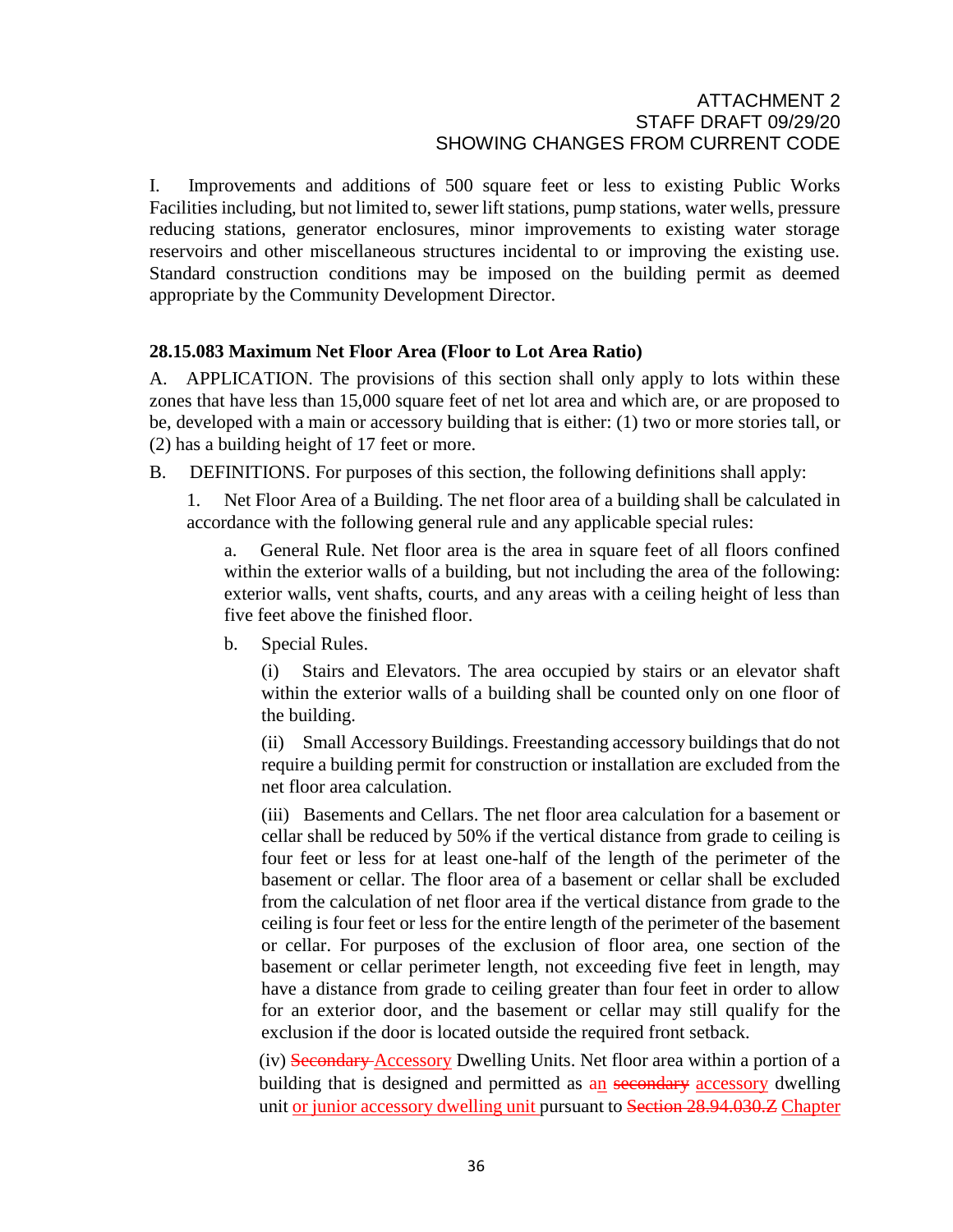$28.86$  of this title shall be excluded included in from the net floor area calculation.

(v) Carports. The area within the exterior walls or supporting columns of a carport shall be included in the calculation of net floor area.

2. Net Floor Area on a Lot. The net floor area on a lot shall be the sum of the net floor area of all existing and proposed buildings on the lot.

3. Net Lot Area. The total horizontal area within the lot lines of a lot subtracting the horizontal area within any public rights-of-way on the lot.

C. MAXIMUM NET FLOOR AREA (Floor to Lot Area Ratio). For purposes of this section, the maximum net floor area of a lot shall be calculated according to the following formulae:

| NET LOT AREA (SQ. FT.) | MAXIMUM NET FLOOR AREA (SQ. FT.)                |
|------------------------|-------------------------------------------------|
| Less than $4,000$      | 2,200                                           |
| 4,000 to 9,999         | $1,200 + (.25$ multiplied by the net lot area)  |
| 10,000 to 14,999       | $2,500 + (.125$ multiplied by the net lot area) |

D. PRECLUDED DEVELOPMENT. No application for a building permit may be approved for any project that will: (1) result in an increase of the net floor area on the lot, (2) change the location of any floor area on the second or higher story of any building on the lot, or (3) increase the height of any portion of a building on the lot to a building height of 17 feet or higher if either of the following is true regarding the project:

1. The net floor area on the lot will exceed the maximum net floor area for the lot as calculated pursuant to this section, or

2. The net floor area on the lot will exceed 85% of the maximum net floor area for the lot as calculated pursuant to this section and any of the following conditions apply to the lot:

a. The average slope of the lot or the building site (as calculated pursuant to Section [28.15.080](http://qcode.us/codes/santabarbara/view.php?cite=section_28.15.080&confidence=8) of this code) is 30% or greater, or

b. The building height of any new or existing building or structure on the lot is in excess of 25 feet, or

c. The lot is located in the Hillside Design District established in Section [22.68.080](http://qcode.us/codes/santabarbara/view.php?cite=section_22.68.080&confidence=8) of this title and the application proposes 500 or more cubic yards of grading outside the footprint of the main building (soil located within five feet of an exterior wall of a main building that is excavated and recompacted shall not be included in the calculation of the volume of grading outside the building footprint).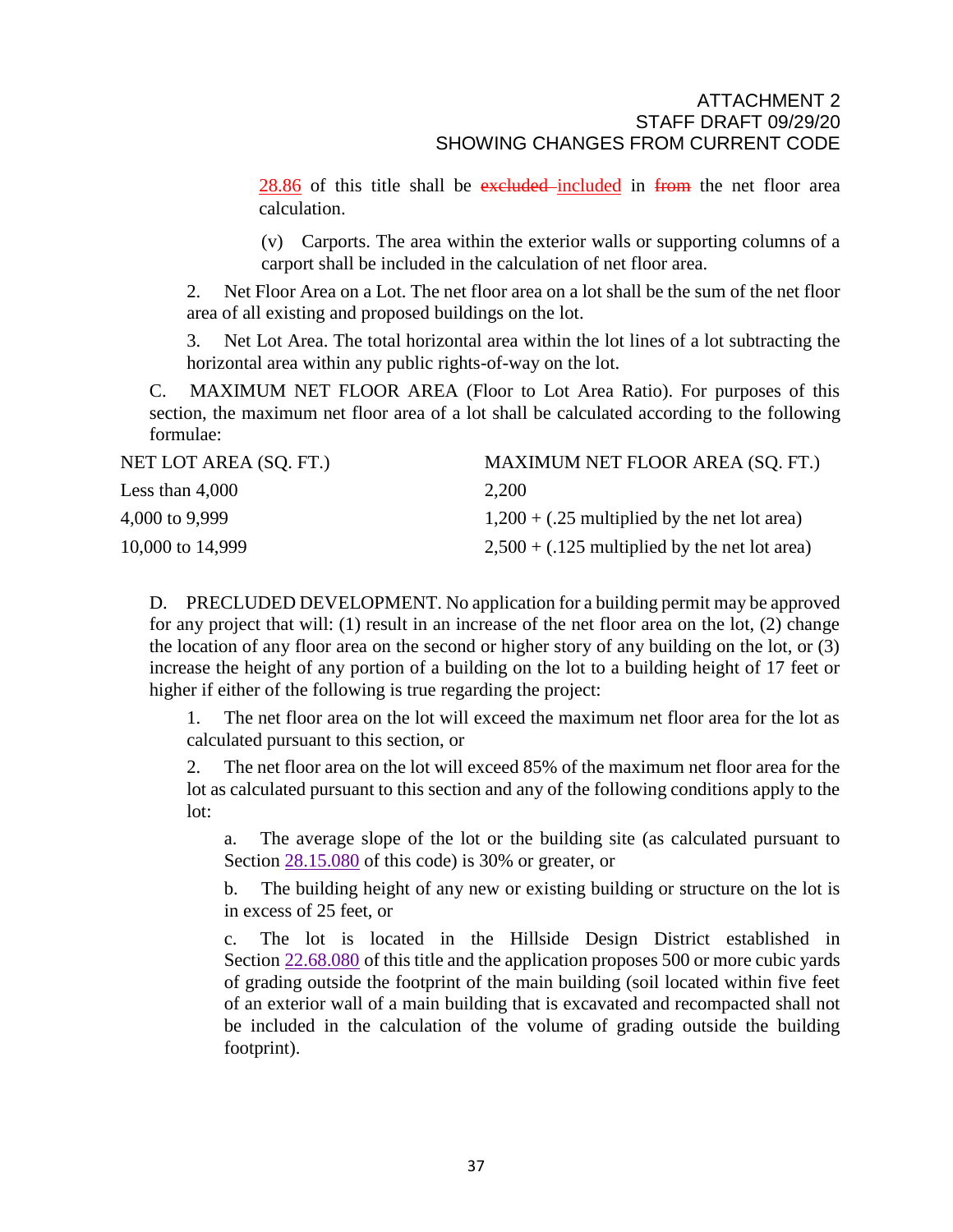SECTION 4. Section 28.18.060, Section 28.18.070 and Section 28.18.075 of Chapter 28.18 of Title 28 of the Santa Barbara Municipal Code is amended to read as follows:

# **28.18.060 Setback, Open Yard, and Private Outdoor Living Space Requirements.**

The following setback, open yard, and private outdoor living space requirements shall be observed on all lots within the R-2 zone:

A. Front Setback. A front setback of not less than the indicated distance shall be provided between the front lot line and all buildings, structures, and parking on the lot as follows:

- 1. Ground floor of any building or structure: 15 feet
- 2. Upper story portion of a multiple story building or structure: 20 feet

3. Garage or carport with an opening that does not face an adjacent street or uncovered parking that does not back out onto the street: 15 feet

4. Garage or carport with an opening that faces an adjacent street or uncovered parking that backs out onto the street: 20 feet

B. Interior Setback. An interior setback of not less than the indicated distance shall be provided between the interior lot line and all buildings, structures, and parking on the lot as follows:

- 1. Buildings and structures other than covered parking: 6 feet
- 2. Covered or uncovered parking: 3 feet

C. Open Yard and Private Outdoor Living Space. An open yard shall be provided on all lots within this zone. The required open yard shall observe the following general rules regarding dimension, location, and configuration, except as such general rules may be altered by any applicable additional rules or exceptions specified within this subsection C:

1. General Rules. In this zone, open yards shall conform to the following dimension, location, and configuration requirements:

a. Minimum Size. Total area of at least 1,250 square feet of lot area.

b. Minimum Dimensions. The open yard may be provided in one area or in multiple areas; however, each area of open yard shall be at least 20 feet long and 20 feet wide measured in perpendicular directions.

c. Common Area or Assigned. The open yard may be provided as a common open yard or as private open yard assigned to individual units.

d. Location and Configuration. The open yard may consist of any combination of ground level areas such as patios, ground floor decks, pathways, landscaped areas, natural areas, flat areas, or hillsides, so long as the overall size and dimensions of the open yard area meet the requirements specified in these general rules and the open yard is not located in any of the following locations:

i. Any portion of the front setback; however, up to 850 square feet of the open yard may be provided in the remaining front yard,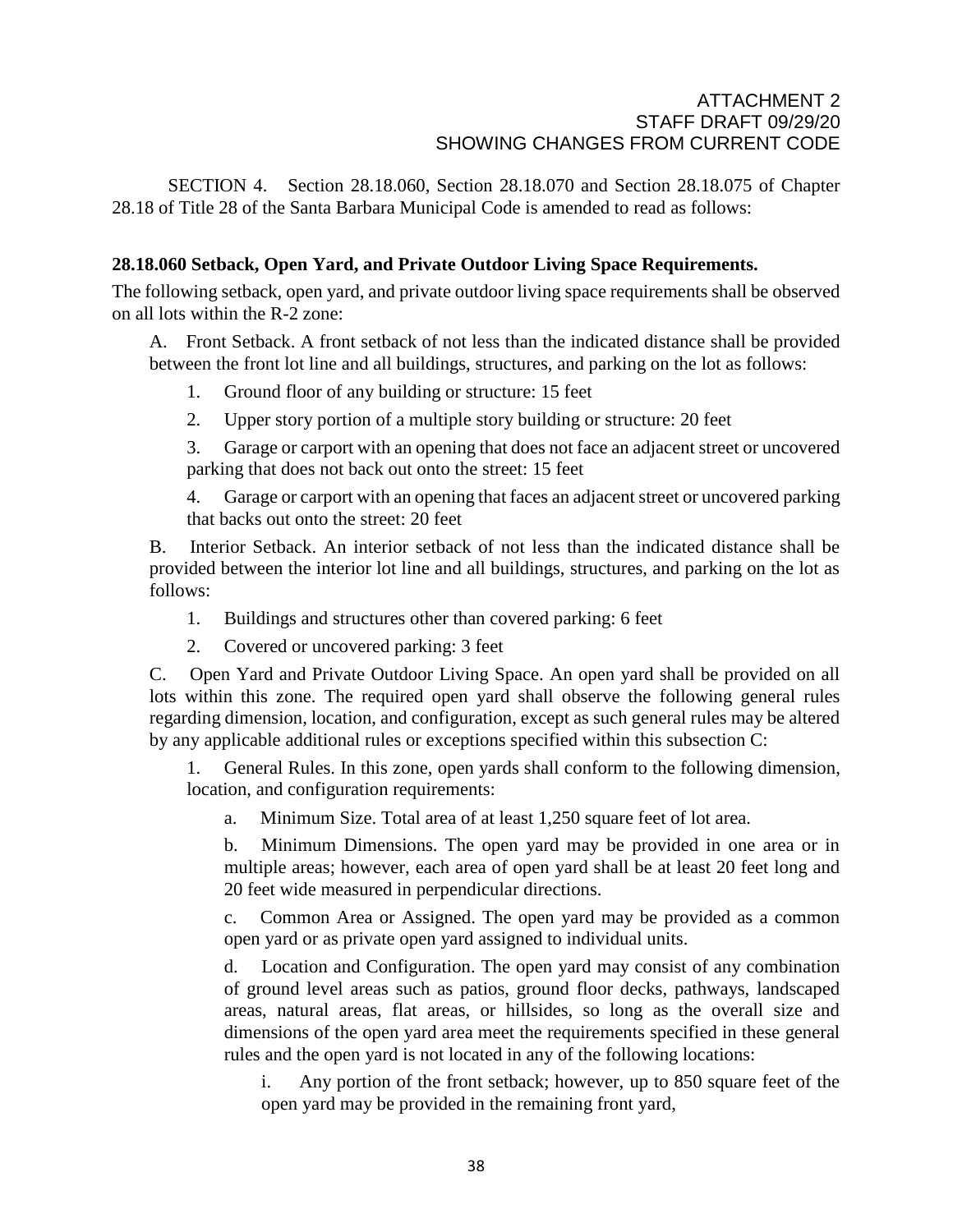ii. Any areas designated for use by motor vehicles, including, but not limited to, driveways and parking areas, or

iii. On decks, patios, terraces, or similar improvements where the maximum height of the improvement above existing or finished grade, whichever is lower, is greater than 36 inches.

2. Additional Open Yard and Private Outdoor Living Space Requirements for Lots Developed with Four or More Dwelling Units.

Common Open Yard. On lots developed with four or more dwelling units, a common open yard shall be provided that meets the size, dimensional, and location requirements specified in the general rules.

b. Private Outdoor Living Space. In addition to the required common open yard, lots developed with four or more dwelling units shall provide private outdoor living space for each dwelling unit of not less than the size specified below based on the number of bedrooms in the dwelling unit:

- i. Studio Unit: 100 square feet
- ii. 1 Bedroom Unit: 120 square feet
- iii. 2 Bedroom Unit: 140 square feet
- iv. 3+ Bedroom Unit: 160 square feet.

The minimum dimensions of the private outdoor living space shall be at least 10 feet long and 10 feet wide measured in perpendicular directions. In addition, private outdoor living space provided pursuant to this paragraph shall observe the requirements specified in paragraphs c, e, f, g, and h of Section 28.21.081.A.1 of this code.

Alternative Open Yard and Private Outdoor Living Space Requirements for Lots Developed with Accessory Dwelling Units Pursuant to Section 28.18.075.E.

a. Common Open Yard. On any lot developed with an Accessory Dwelling Unit pursuant to Section 28.18.075.E, a common open yard shall be provided that meets the following size, dimension, and location and configuration requirements:

i. Minimum size: The open yard may be provided in one area of at least 600 square feet, or two areas, each of which must be at least 300 square feet.

ii. Minimum dimensions: Each area of open yard shall be at least 10 feet long and 10 feet wide measured in perpendicular directions.

iii. Location and configuration: The common open yard shall observe the location and configuration requirements specified in the general rules, except that any amount of the common open yard may be located in the remaining front yard.

b. Private Outdoor Living Space. In addition to the required common open yard, any lot developed with an Accessory Dwelling Unit pursuant to Section 28.18.075.E shall provide private outdoor living space for each dwelling unit of not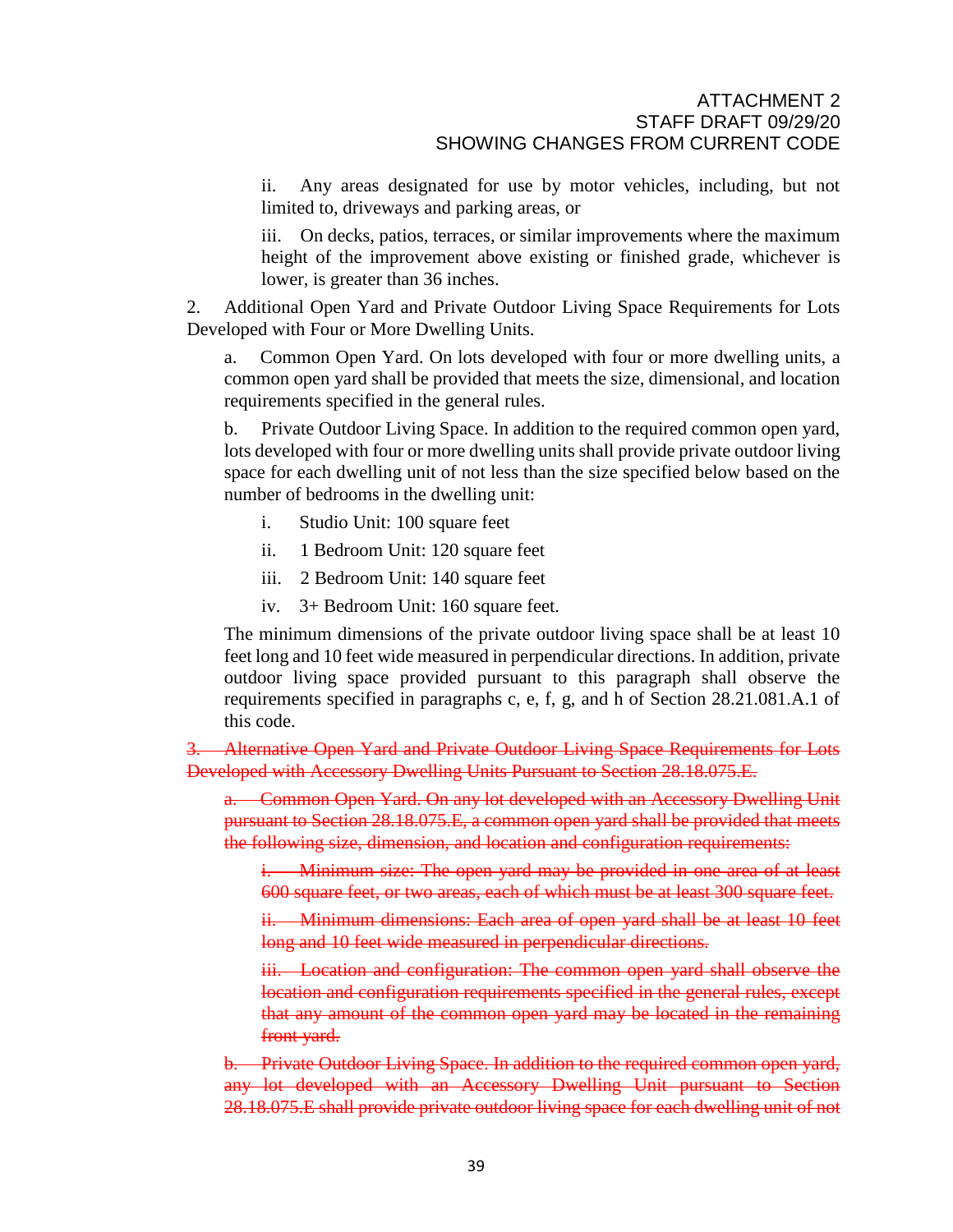less than the size specified below, based on the number of bedrooms in the dwelling unit:

i. Studio Unit: 60 square feet

ii. 1 Bedroom Unit: 72 square feet

iii. 2 Bedroom Unit: 84 square feet

iv. 3+ Bedroom Unit: 96 square feet

The minimum dimensions of the private outdoor living space shall be at least 6 feet long and 6 feet wide measured in perpendicular directions. The private outdoor living space may be provided by a patio, balcony, porch, deck, or similar improvement on the ground or on any upper floor. The private outdoor living space may be provided in the primary or secondary front setback, provided that it observes a setback of at least 9 feet from the front lot line. In addition, private outdoor living space provided pursuant to this paragraph shall observe the requirements specified in paragraphs b, c, e, f, and g of Section 28.21.081.A.1 of this code.

4.3. Exception to Location Requirement for Lots with Multiple Front Yards. On lots with multiple front yards, the following exception to the location requirement specified in the general rules or any applicable additional requirements is available: an open yard may include area in a secondary front yard as long as the open yard observes a 10 foot setback from the front lot line.

# **28.18.070 Distance Between Buildings on the Same Lot.**

No main building shall be closer than 15 feet to any other main building on the same lot, except that a one story building shall be no closer than 10 feet to another one story building.

A. GENERAL SEPARATION REQUIREMENTS. No main building shall be closer than 15 feet to any other main building on the same lot, except that a one story building shall be no closer than 10 feet to another one story building.

B. ACCESSORY DWELLING UNIT SEPARATION. Notwithstanding subsection A above, no portion of a one story accessory dwelling unit constructed pursuant to Section 28.18.075.E may be closer than five feet to another one story main building nor may a two story accessory dwelling unit or a main building be closer than 10 feet to another two story accessory or main building.

# **28.18.075 Lot Area and Frontage Requirements**

A. NEWLY-CREATED LOTS. Every lot hereafter created in an R-2 Zone shall contain at least 7,000 square feet and 60 feet of frontage on a public street.

B. LOTS BETWEEN 6,000 AND 6,999 SQUARE FEET. Existing lots between 6,000 and 6,999 square feet of net lot area, inclusive, may be used as if it had 7,000 square feet of lot area.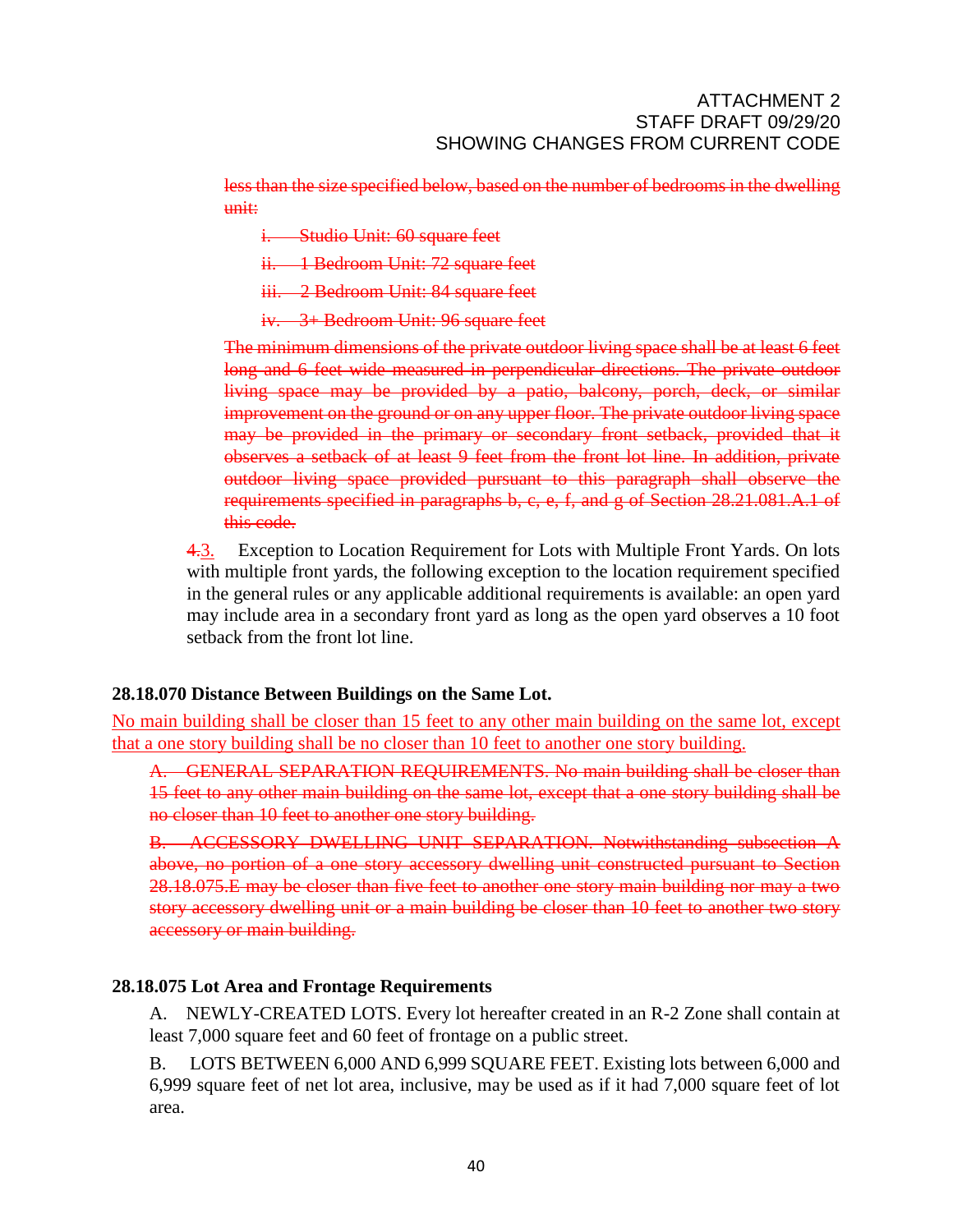C. LOTS WITH LESS THAN 6,000 SQUARE FEET. Existing lots of less than 6,000 square feet of net lot area may be used as a building site for a one-family dwelling, provided that all other regulations of the zone prescribed by this title are observed.

D. MINIMUM AREA PER DWELLING UNIT FOR STANDARD LOTS. For lots of 7,000 square feet or more, there shall be provided a lot area of 3,500 square feet or more for each dwelling unit hereafter erected.

E. ACCESSORY DWELLING UNITS ON CERTAIN R-2 LOTS. Notwithstanding other requirements of this chapter, for an R-2 lot with a total lot area of between 5,000 and 6,000 square feet, two dwelling units on such lot may be allowed subject to the following requirements:

1. Unit Size. One dwelling unit may have no more than three bedrooms and no more than 1,200 square feet of Habitable Dwelling Space and the other dwelling unit may have no more than one bedroom and no more than 600 square feet of Habitable Dwelling Space, provided that where appropriate in the determination of the Community Development Director, such maximum Habitable Dwelling Space square footage may be allocated differently between the two units provided the amount of Habitable Dwelling Space on one lot in no case exceeds a total of 1,800 square feet;

2. Private Storage Space. Each dwelling unit shall have at least 200 cubic feet of enclosed, weatherproof, lockable, and separate storage space in addition to the guest, linen, pantry, and clothes closets customarily provided exclusively for the use of the occupants of the dwelling unit. Such storage space shall be accessible from the exterior of the unit for which it is provided.

3. Accessory Unit Parking Requirements. Notwithstanding the parking requirements established for Two-Family Dwelling units on standard-sized lots in excess of 6,000 square feet as provided in Section 28.90.100.G.2, a two-dwelling unit development that meets the criteria delineated in this subsection shall provide not less than two covered and one uncovered parking spaces. Two of such parking spaces shall be allocated to the larger unit and the remaining space shall be allocated to the smaller unit through the use of appropriate signage on the site. Any such uncovered parking space may be provided in a tandem parking arrangement provided that both of the tandem parking spaces are allocated to the larger dwelling unit. Tandem parking spaces may be constructed within a nonconforming interior setback area under circumstances where the setback of the parking area remains consistent with the setback of a pre-existing nonconforming garage structure. The Community Development Director may require the recordation of a parking site plan in the official records of Santa Barbara County with respect to the lot involved for the purposes of memorializing the permanent use and availability of the required parking spaces as allocated to each permitted dwelling unit.

4. Nonconforming Garages. Notwithstanding other provisions of this chapter to the contrary, a lot containing a garage or parking structure which is nonconforming as to its interior setback may be maintained or reconstructed in its same location in accordance with the requirements of Section 28.87.030.D or, in connection with the construction of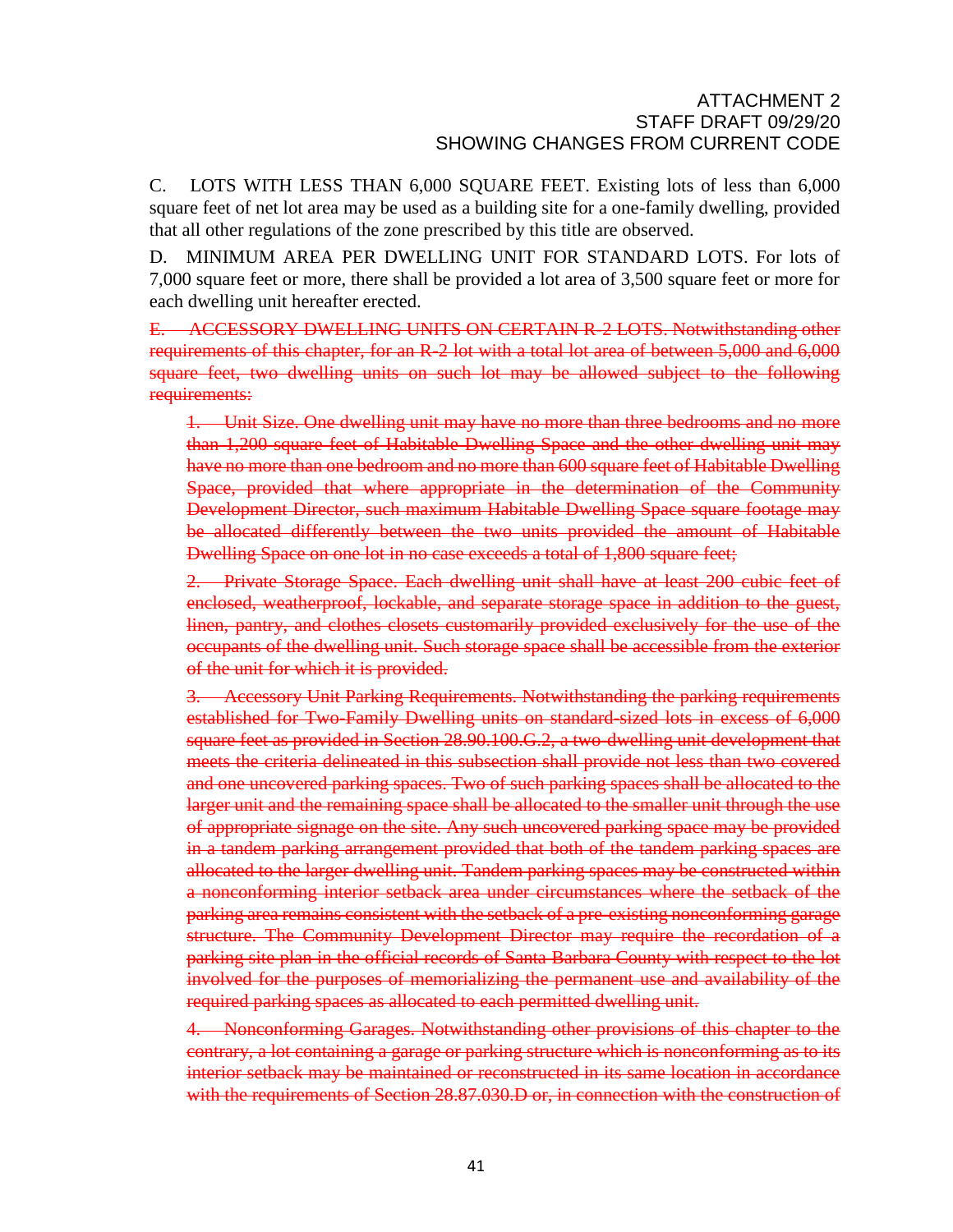an accessory dwelling unit pursuant to this subsection, it may be expanded in size along the nonconforming setback line so long as the expansion is to make the structure more in conformance with the City's Uniform Construction Code requirements or with City Parking Design Standards for Accessory Dwelling Units in R-2 Zone adopted pursuant to this subsection.

5. Condominium Units Not Allowed; ABR Review. Notwithstanding other provisions of this code, including specifically but not limited to Section 28.88.120.B, the subdivision of a development of two family dwellings pursuant to this subsection, either as a new development or as a conversion of an existing two-family dwelling, shall be governed by the requirements of Section [27.13.040.](http://qcode.us/codes/santabarbara/view.php?cite=section_27.13.040&confidence=6) In addition, an application to develop a lot with an accessory dwelling unit pursuant to this subsection shall receive design review approval from the Architectural Board of Review in accordance with the requirements of Section 22.68.020.B as noticed in accordance with the requirements of Section [22.68.040.](http://qcode.us/codes/santabarbara/view.php?cite=section_22.68.040&confidence=6)

6. Not Applicable To Sloped Lots. The provisions of this subsection E shall not apply to any lot with an average slope of 10% or greater as calculated pursuant to the formula specified in subsection F below.

F.E. R-2 LOT SLOPE DENSITY. The minimum lot areas specified in this section shall be increased by the following factors where the average slope of the parcels falls within the percent of average slope ranges given:

| Factor                     | <b>Percent of Average Slope</b> |
|----------------------------|---------------------------------|
| 1.5 times minimum lot area | 10\% to 20\%                    |
| 2.0 times minimum lot area | 20\% to 30\%                    |
| 3.0 times minimum lot area | over $30\%$                     |

"Average slope" of a parcel of land or any portion thereof shall be computed by applying the formula  $(S=.00229$  IL divided by A) to the natural slope of the land, before grading is commenced, as determined from a topographic map conforming to National Mapping Standards and having a scale of not less than 1 inch equals 200 feet and a contour interval of not less than five feet. The letters in this formula shall have the following significance:

 $S =$  The average slope of the land in percent.

 $I =$  The contour interval in feet.

 $L =$  The combined length of all contours in feet, excluding the length of contours in drainage channels and in natural water courses below the 25 year flood level.

 $A =$ The net area of parcel or portion thereof, in acres, after deducting all areas in drainage channels below the 25 year flood level, for which the slope is to be determined.

G.F. HABITABLE DWELLING SPACE - DEFINED. For the purpose of this section, the term "Habitable Dwelling Space" shall be calculated to include all building square footage as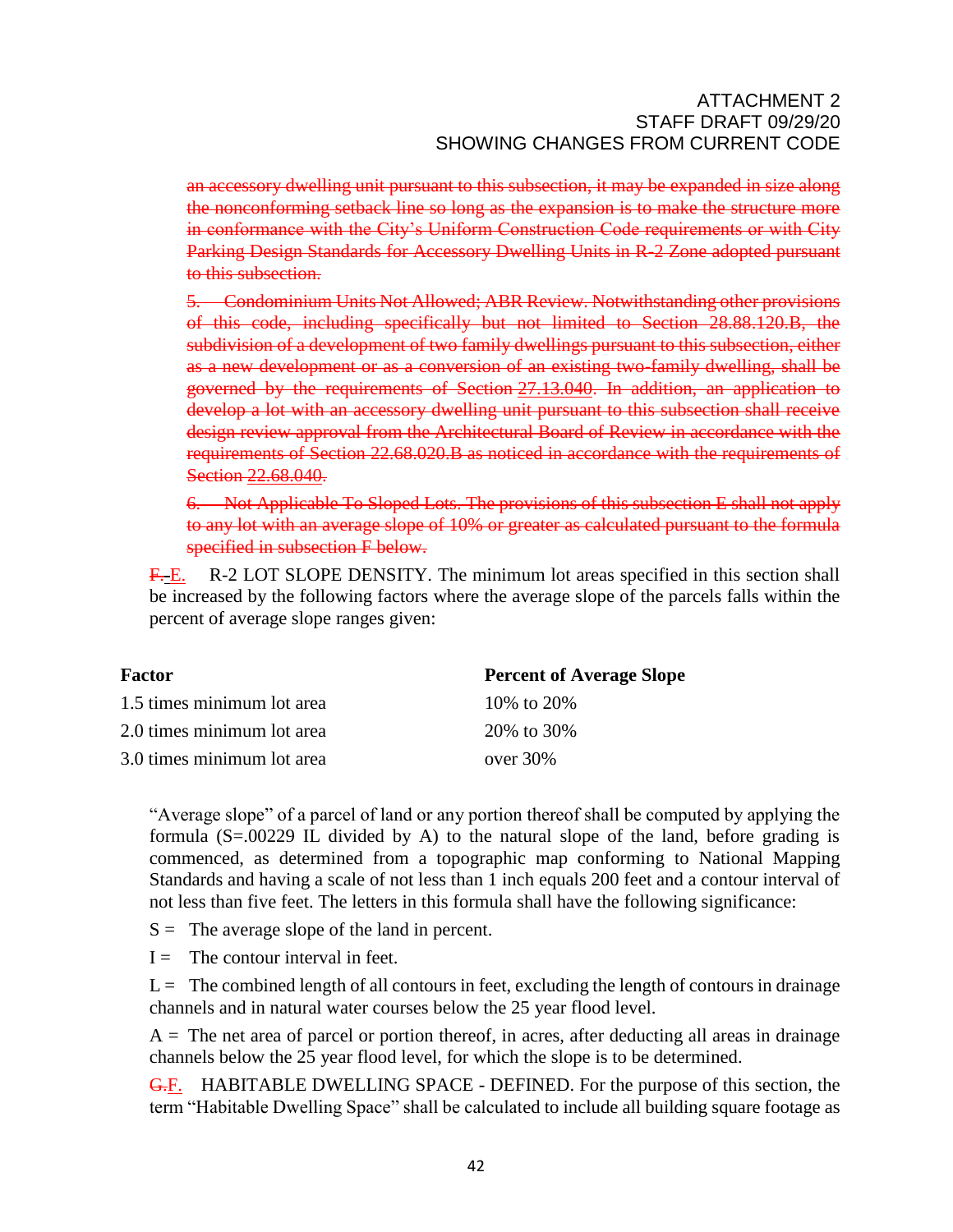measured from the inside of the walls of the building, excluding the square footage of the garage.

SECTION 5. Section 28.44.070, Section 28.44.110 and Section 28.44.120 of Chapter 28.44 of Title 28 of the Santa Barbara Municipal Code is amended to read as follows:

# **28.44.070 Exclusions and Exemptions.**

The following categories of development, through subsection C, are categorically excluded from the coastal development permit requirements of this chapter pursuant to Categorical Exclusion Order E-86-03 as amended by Categorical Exclusion Order E-06-1 and certified by the California Coastal Commission:

A. TIME-SHARE CONVERSION EXCLUSION. Any activity anywhere in the coastal zone that involves the conversion of any existing multiple-unit residential structure to a timeshare project, estate, or use, as defined in Section 11212 of the Business and [Professions](http://qcode.us/codes/othercode.php?state=ca&code=buspro) [Code.](http://qcode.us/codes/othercode.php?state=ca&code=buspro) If any improvement to an existing structure is otherwise exempt from the permit requirements of this division, no coastal development permit shall be required for that improvement on the basis that it is to be made in connection with any conversion exempt pursuant to this subdivision. The division of a multiple-unit residential structure into condominiums, as defined in Section 783 of the Civil [Code,](http://qcode.us/codes/othercode.php?state=ca&code=civ) shall not be considered a timeshare project, estate, or use for purposes of this subdivision.

B. VESTED RIGHTS EXCLUSION. Any development which, on the effective date of this subsection, has a valid approval from the Coastal Commission shall be considered to have a vested right until such time as said approval expires or lapses; provided, however, that no substantial change may be made in any such development without prior Coastal Commission and City approval having been obtained by the developer.

# C. SINGLE FAMILY RESIDENCE EXCLUSIONS.

1. Construction of one single family residence on an existing vacant parcel in the area designated as Non-Appealable on the Post-LCP Certification Permit and Appeal Jurisdiction Map, City of Santa Barbara.

2. Demolition and reconstruction of an existing single family residence in the area designated as Non-Appealable on the Post-LCP Certification Permit and Appeal Jurisdiction Map, City of Santa Barbara. Notwithstanding the exclusion specified in this paragraph, if an application for demolition and reconstruction of an existing single family residence is submitted for a lot that either: (1) contains a City Landmark or Structure of Merit, (2) contains or is within 100 feet of archeological or paleontological resources, or (3) contains or is within 100 feet of a environmentally sensitive habitat area, stream, wetland, marsh, or estuary, regardless of whether such resources are mapped or unmapped, then the application shall require a coastal development permit.

The following categories of development, through the end of this section, are exempt from the coastal development permit requirements of this chapter pursuant to Section 30610 of the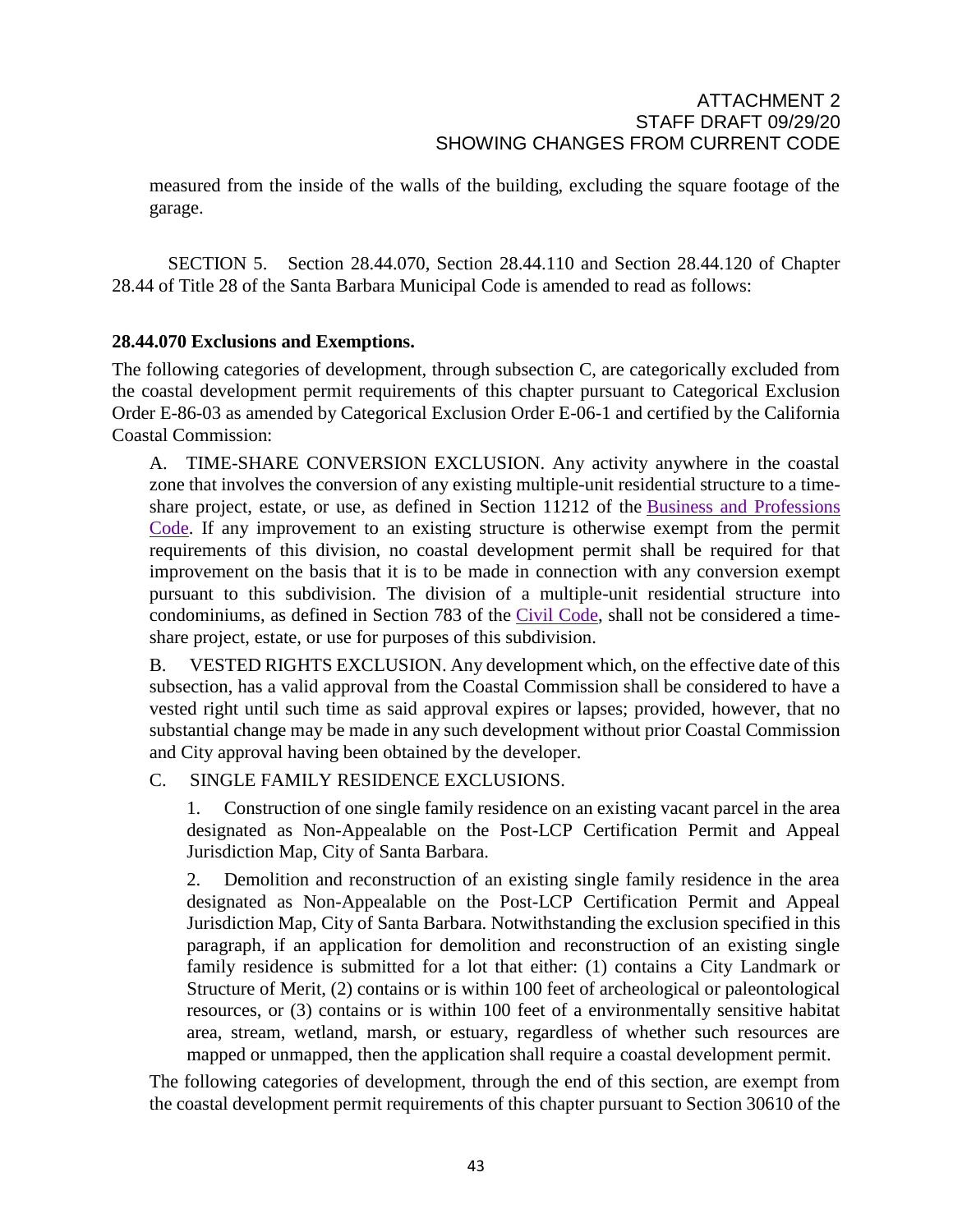Public Resource Code and Sections 13250—13253 of Title 14 of the [California](http://qcode.us/codes/othercode.php?state=ca&code=caladm) [Administrative](http://qcode.us/codes/othercode.php?state=ca&code=caladm) Code.

D. SINGLE FAMILY RESIDENCE EXEMPTION. Improvements to existing single-family residences including an attached accessory dwelling unit or a junior accessory dwelling unit; provided, however, that those improvements which involve a risk of adverse environmental effect shall require a coastal development permit, as provided for in Section 13250 or Section 13553 of Title 14 of the California Administrative Code, as amended from time to time. Attached accessory dwelling units and accessory dwellings units located in an existing accessory structure or in a proposed or existing primary residence that meet the requirements of Section 28.86 are exempt from obtaining a Coastal Development Permit. A junior accessory dwelling unit that is created from at least one existing bedroom and is entirely within an existing single-family residence and does not change the building envelope is not considered development and is not subject to the LCP.

E. OTHER CONSTRUCTION EXEMPTION. Improvements to any structure other than a single family residence or a public works facility; provided, however, that those improvements which involve a risk of adverse environmental effect; or adversely affect public access; or result in a change in use contrary to any policy of the Coastal Act; shall require a coastal development permit, as provided in Section 13253 of Title 14 of the [California](http://qcode.us/codes/othercode.php?state=ca&code=caladm) [Administrative](http://qcode.us/codes/othercode.php?state=ca&code=caladm) Code, as amended from time to time.

F. MAINTENANCE OF NAVIGATION CHANNEL EXEMPTION. Maintenance dredging of existing navigation channels or moving dredged material from such channels to a disposal area outside the Coastal Zone, pursuant to a permit from the United States Army Corps of Engineers.

G. REPAIR OR MAINTENANCE EXEMPTION. Repair or maintenance activities that do not result in an addition to, or enlargement or expansion of the object of such repair or maintenance activity; provided, however, that extraordinary methods of repair and maintenance that involve a risk of substantial adverse environmental impact shall require a coastal development permit, as provided in Section 13252 of Title 14 of the [California](http://qcode.us/codes/othercode.php?state=ca&code=caladm) [Administrative](http://qcode.us/codes/othercode.php?state=ca&code=caladm) Code, as amended from time to time.

H. UTILITY CONNECTIONS EXEMPTION. The installation, testing and placement in service or the replacement of any necessary utility connection between an existing service facility and any development approved pursuant to the California Coastal Act of 1976 and this chapter; provided that the Community Development Director may, where necessary, require reasonable conditions to mitigate any adverse impacts on coastal resources, including scenic resources.

I. REPLACEMENT OF EXISTING STRUCTURES DESTROYED BY NATURAL DISASTER EXEMPTION. The replacement of any structure, other than a public works facility, destroyed by a disaster. The replacement structure shall conform to applicable existing zoning requirements, shall be for the same use as the destroyed structure, shall not exceed either the floor area, height, or bulk of the destroyed structure by more than 10%, and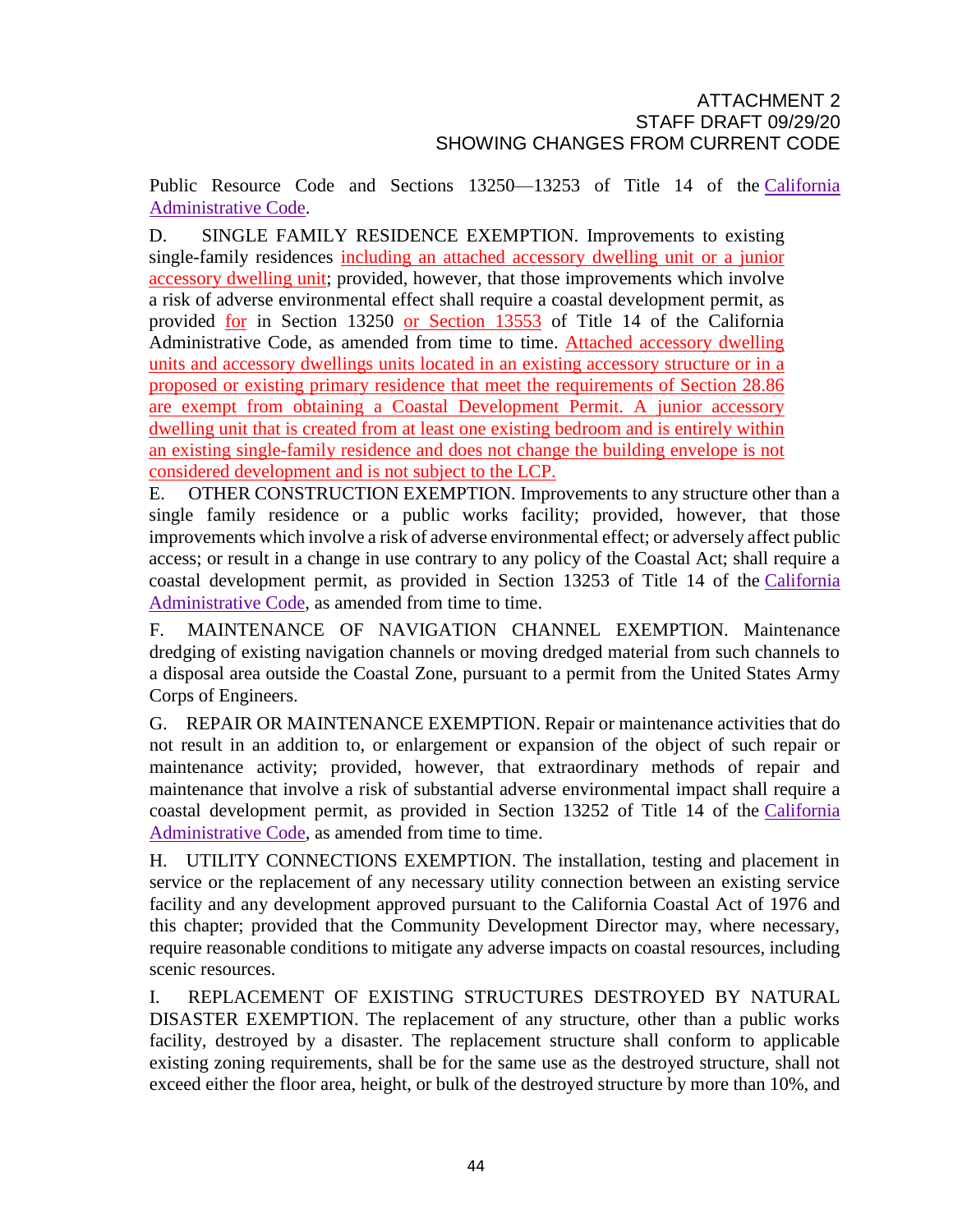shall be sited in the same location on the affected property as the destroyed structure. As used in this subsection I, the term:

1. "Disaster" means any situation in which the force or forces which destroyed the structure to be replaced were beyond the control of its owner.

2. "Bulk" means total interior cubic volume as measured from the exterior surface of the structure.

3. "Structure" includes landscaping and any erosion control structure or device which is similar to that which existed prior to the occurrence of the disaster.

#### J. TEMPORARY EVENT EXEMPTION.

1. Definitions. For the purposes of this subsection J, the following words and phrases shall be construed as set forth below:

a. Exclusive Use. A use that precludes public uses in the area of the temporary event for recreation, beach access or access to coastal waters other than for or through the temporary event itself.

b. Limited Duration. A period of time that does not exceed a two-week period on a continual basis, or does not exceed a consecutive four-month period on an intermittent basis.

c. Non-Permanent Structure(s). Include, but are not limited to, bleachers, perimeter fencing, vendor tents/canopies, judging stands, trailers, portable toilets, sound/video equipment, stages, booths, platforms, movie/film sets, which do not involve grading or landform alteration for installation.

d. Temporary Event. An activity or use that constitutes development as defined in Section 30106 of the California Coastal Act; and is an activity or function of limited duration; and involves the placement of non-permanent structures; and/or involves exclusive use of a sandy beach, parkland, filled tidelands, water, streets or parking area which is otherwise open and available for general public use.

e. Coastal Resources. Include, but are not limited to, public access opportunities, visitor and recreational facilities, water-oriented activities, marine resources, biological resources, environmentally sensitive habitat areas, agricultural lands, and archaeological or paleontological resources.

f. Sandy Beach Area. Includes publicly-owned and privately-owned sandy areas fronting on coastal waters, regardless of the existence of potential prescriptive rights or a public trust interest.

2. General Rule. Except as provided in paragraph 4 below, every temporary event is excluded from the coastal development permit requirements under this chapter, unless the temporary event meets all of the following criteria:

a. The event is to be held between Memorial Day weekend and Labor Day, inclusive; and

b. The event occupies all or a portion of a sandy beach area; and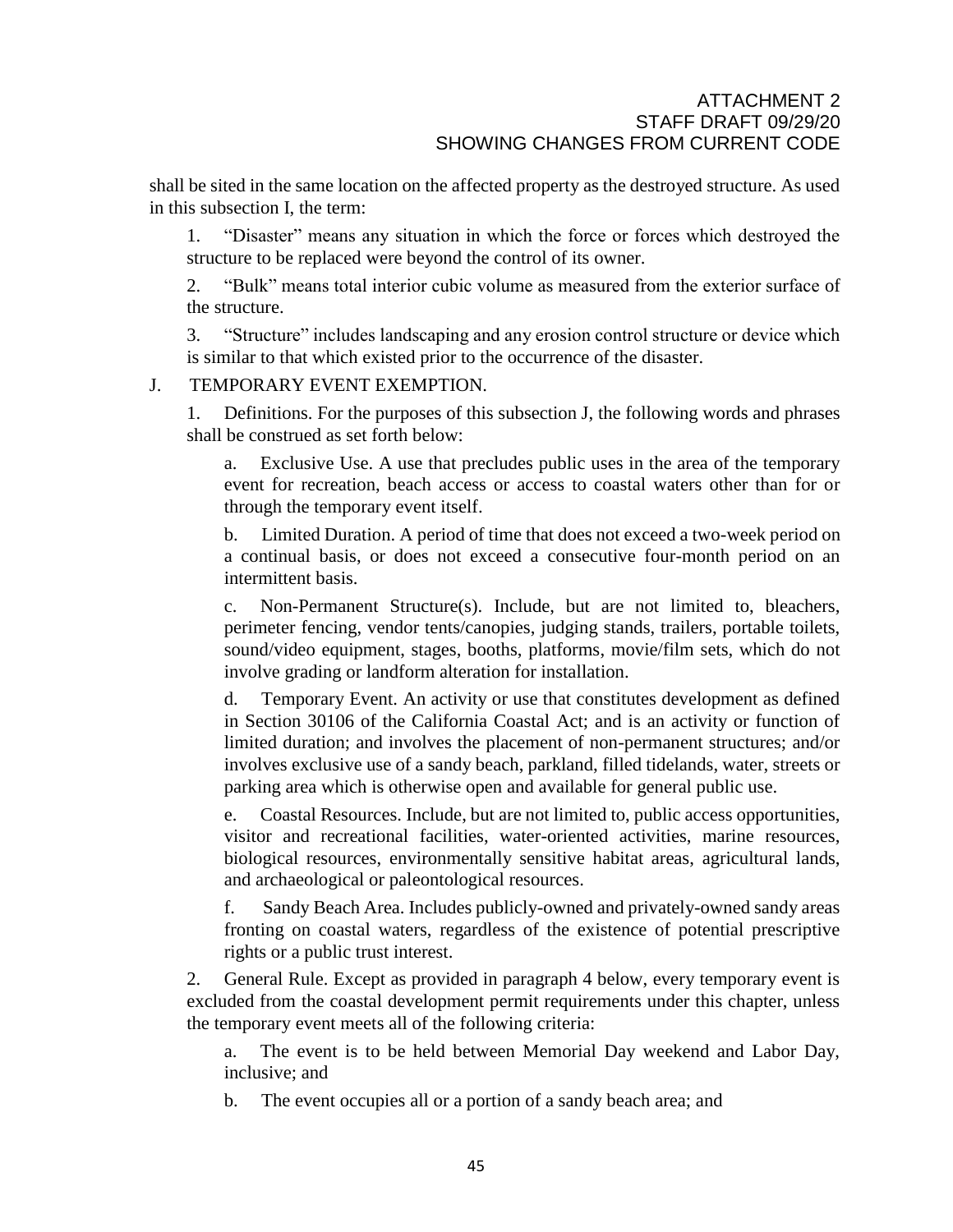c. The event involves a charge for general public admission or seating where no fee is currently charged for use of the same area (not including booth or entry fees).

3. Other Exclusions. The Community Development Director may also exclude a temporary event that satisfies all of the criteria specified in paragraph 2 above, if:

a. The fee is for preferred seating only and 75% of the provided seating capacity is available free of charge for general public use; or

b. The event is held on a sandy beach area in a remote location with minimal demand for public use, and there is no potential for adverse effect on sensitive coastal resources; or

c. The event is less than one day in duration; or

d. The event has previously received a coastal development permit and will be held in the same location, at a similar season, and for a similar duration, with operating and environmental conditions substantially the same as those associated with the previously-approved event.

4. Special Circumstances. The Community Development Director, or the Planning Commission or City Council through direction to the Community Development Director, may determine that a temporary event shall require a coastal development permit, even if the criteria specified in paragraph 2 above are not met, if the Community Development Director determines that unique or changing circumstances exist relative to the particular temporary event that have the potential for significant adverse impacts on coastal resources. Such circumstances may include, but shall not be limited to, the following:

a. The event, either individually or together with other temporary events scheduled before or after the particular event, precludes the general public from use of a public recreational area for a significant period of time;

b. The event and its associated activities or access requirements will either directly or indirectly impact environmentally sensitive habitat areas, rare or endangered species, significant scenic resources, or other coastal resources as defined in paragraph 1 of this subsection;

c. The event is scheduled between Memorial Day weekend and Labor Day and would restrict public use of roadways or parking areas or otherwise significantly impact public use or access to coastal waters; or

d. The event has historically required a coastal development permit to address and monitor associated impacts to coastal resources.

#### **28.44.110 Authority to Review.**

Where a coastal development permit is required pursuant to Section  $28.44.060$ , the authority to review an application for a coastal development permit is designated as follows:

A. APPEALABLE DEVELOPMENT.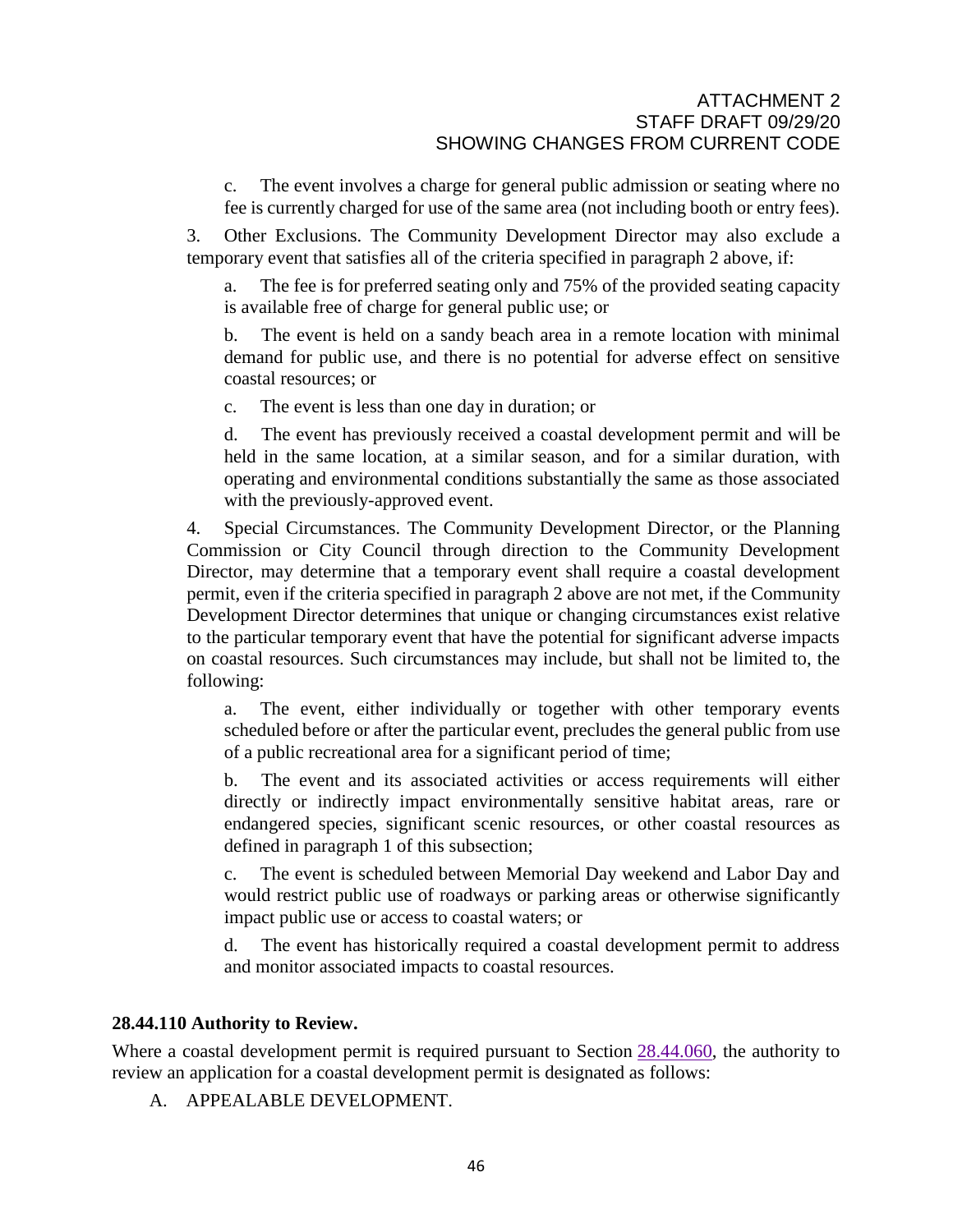1. Planning Commission. The Planning Commission shall review all applications for coastal development permits for proposed development in the appealable area unless authority is granted to the Staff Hearing Officer pursuant to paragraph 2 below.

2. Staff Hearing Officer. The Staff Hearing Officer shall review applications for coastal development permits for development proposed in the appealable area when:

The proposed development requires another discretionary action by the Staff Hearing Officer under any other provision of this code; or

b. The proposed development involves single family residential development unless the proposed development:

i. is located less than 50 feet from the edge of any coastal bluff or the inland extent of any beach; or

ii. is located seaward of the seacliff retreat line as defined in the City of Santa Barbara Coastal Plan; or

iii. involves an improvement that increases the internal floor area of any structure by more than 500 square feet; or

iv. involves a second story improvement; or

v. requires a discretionary action by the Planning Commission under another provision of this code.

#### B. NON-APPEALABLE DEVELOPMENT.

1. Planning Commission. The Planning Commission shall review applications for coastal development permits for development proposed in the non-appealable area when the proposed development requires another discretionary action by the Planning Commission under any other provision of this code.

2. Staff Hearing Officer. The Staff Hearing Officer shall review applications for coastal development permits for development proposed in the non-appealable area when the proposed development does not require another discretionary action by the Planning Commission under another provision of this code.

C. SECONDARY ACCESSORY DWELLING UNITS. When a proposed development only involves the addition of a secondary detached accessory dwelling unit to an existing single family residence, or any proposed accessory dwelling unit on a lot developed with tworesidential unit, multiple residential unit, or mixed use development, the application shall be reviewed by the Staff Hearing Officer without a public hearing in accordance with subdivision (j) of Government Code sSection 65852.2. The Staff Hearing Officer shall not issue a decision on the application until at least 10 calendar days after notice having been given pursuant to Section [28.44.130.](http://qcode.us/codes/santabarbara/view.php?cite=section_28.44.130&confidence=6) The Staff Hearing Officer may receive written comments regarding the application and consider such written comments during the review of the application, but the Staff Hearing Officer shall not conduct a public hearing on the application. The decision of the Staff Hearing Officer concerning an application for a coastal development permit pursuant to this subsection C shall constitute the final action of the City.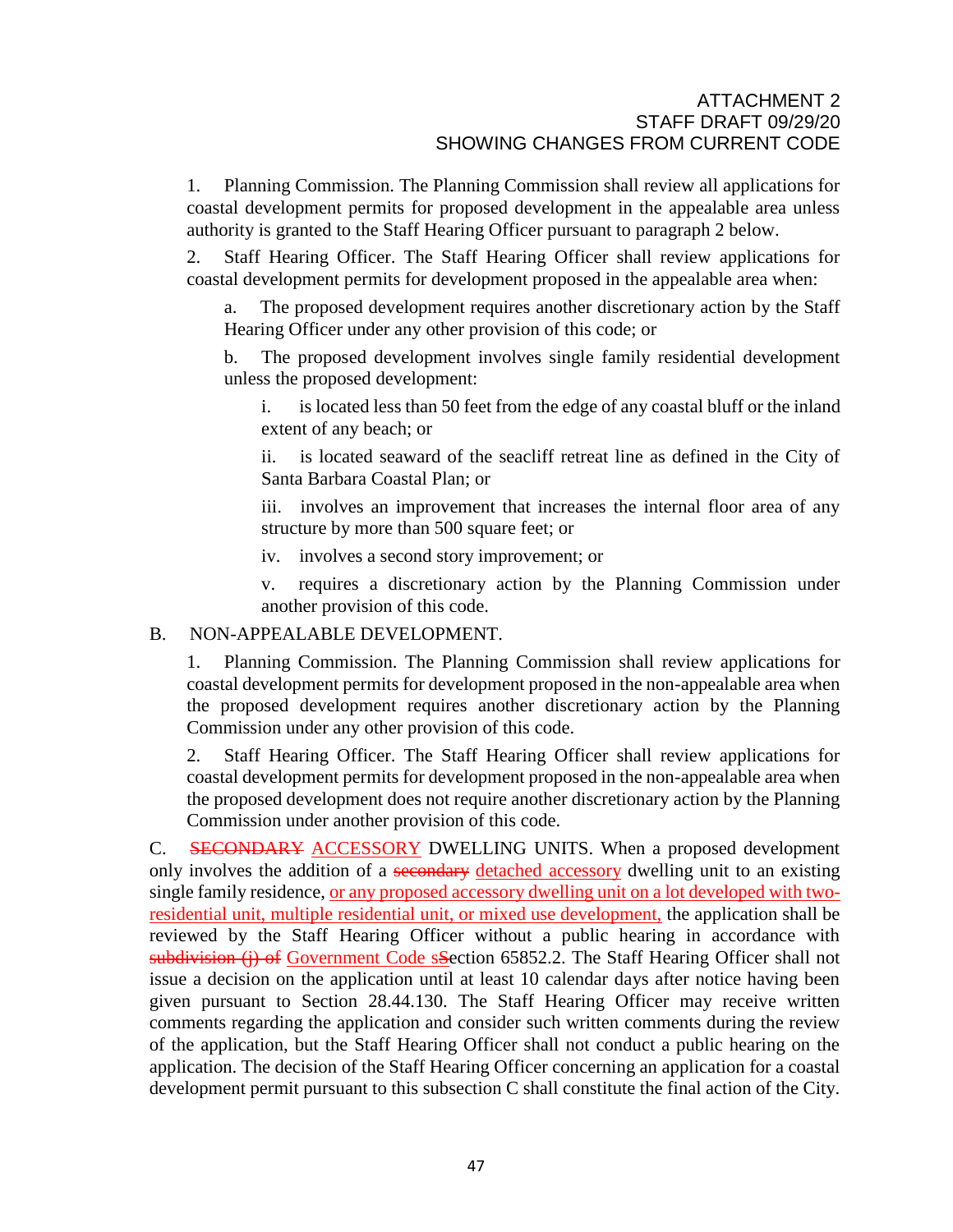In the appealable area, decisions of the Staff Hearing Officer made pursuant to this subsection C may be appealed to the Coastal Commission in accordance with Section [28.44.200.](http://qcode.us/codes/santabarbara/view.php?cite=section_28.44.200&confidence=6) Actions on applications to construct secondary accessory dwelling units shall be consistent with the provisions of the applicable zone and the policies and development standards of the City of Santa Barbara's certified Local Coastal Program and Chapter 3 of the California Coastal Act. Review of a coastal development permit application for an secondary accessory dwelling unit as an addition to an existing single family residence or any proposed accessory dwelling unit on a lot developed with two-residential unit, multiple residential unit, or mixed use development, shall comply with all procedures and development standards of this chapter, aside from the requirements to conduct a public hearing and City appeals as described in Section [28.44.120,](http://qcode.us/codes/santabarbara/view.php?cite=section_28.44.120&confidence=6) [28.44.140,](http://qcode.us/codes/santabarbara/view.php?cite=section_28.44.140&confidence=6) and [28.44.160.](http://qcode.us/codes/santabarbara/view.php?cite=section_28.44.160&confidence=6)

#### **28.44.120 Public Hearing.**

At least one public hearing shall be held on each application requiring a coastal development permit, with the exception of applications that only include the addition of an accessory secondary dwelling unit to an existing single family residence or any proposed accessory dwelling unit on a lot developed with two-residential unit, multiple residential unit, or mixed use development pursuant to Section 28.44.110.C. The Planning Commission or the Staff Hearing Officer, as designated in Section [28.44.110,](http://qcode.us/codes/santabarbara/view.php?cite=section_28.44.110&confidence=6) shall hold the public hearing regarding the coastal development permit concurrently with any other required public hearing or hearings before the reviewing body for any other applications regarding the proposed development.

SECTION 6. Section 28.94.030 of Chapter 28.94 of Title 28 of the Santa Barbara Municipal Code is amended to read as follows:

#### **28.94.030 Uses Permitted in Specific Zones.**

The following uses may be permitted in the zones herein indicated upon the granting of a Conditional Use Permit, except that where another section of this title specifically allows such use in a zone in conflict with this section, the provision of such other section shall apply and a Conditional Use Permit shall not be required.

A. Church in the A-1, A-2, E-1, E-2, E-3, R-1, R-2, R-3, R-4, C-1, C-P, C-L, C-O, R-O, C-X, H-C, HRC-1, HRC-2, OM-1 and OC zones.

B. Convent and monastery in the A-1, A-2, E-1, E-2, E-3, R-1, R-2, C-X, H-C, HRC-1, HRC-2, OC, M-1, and OM-1 zones.

C. Educational institution in the A-1, A-2, E-1, E-2, E-3, R-1, R-2, R-3, R-4, C-1, C-P, C-L, C-O, R-O, C-X, H C, HRC-1, HRC-2, OC, M-1, and OM-1 zones.

D. Golf course or driving range (but excluding miniature golf) in any zone.

E. Outdoor tennis club and lawn bowling club in the A, E and R Zones. Normal clubhouse facilities such as pro shop, coffee shop, administrative offices, lounge, etc. may be allowed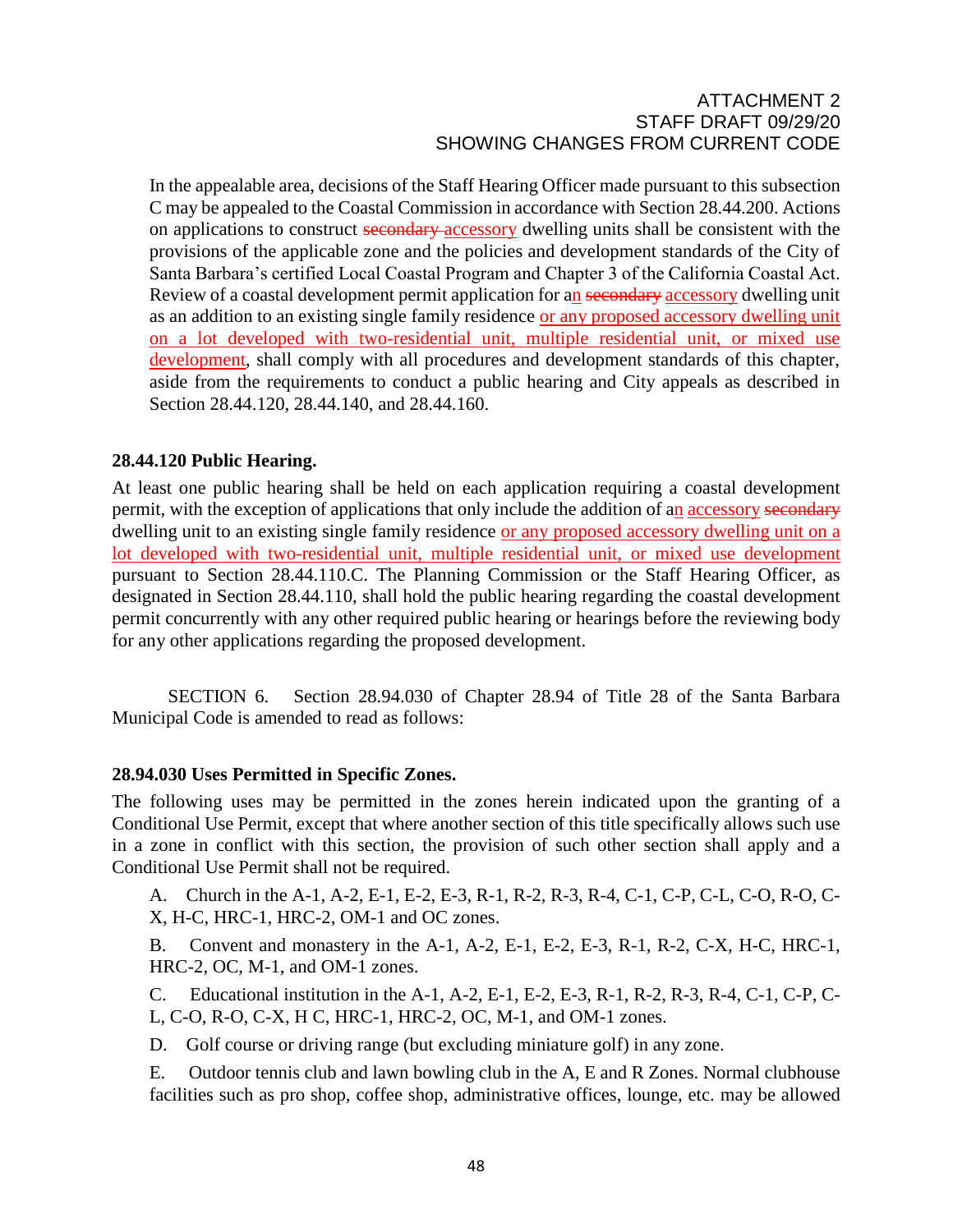in connection with a private club only, provided that such uses shall be clearly shown to be incidental and accessory to the outdoor recreational use of the premises, and that the clubhouse facilities shall be available only to the club members and their guests.

1. It is hereby declared that in addition to being special uses as set forth in Sections  $28.94.001$  and  $28.94.005$ , the uses permitted under this subsection are of such a nature that it is impractical to establish in advance of development the minimum requirements for parking, site area, setbacks, hours or manner of operation, lighting, landscaping, or other standards usually applied to classes or types of use, and that distinct and different performance and development standards must be applied to each individual facility proposed to be established under these provisions.

2. This declaration is based on the fact that the type of club permitted by these provisions will usually be within the City area, unique in terms of the facilities provided, activities conducted, method and intensity of operation, relationship to topography and impact on surrounding urban development and potential, and that meaningful minimum standards can only be established in relation to the particular features of each individual development.

3. In lieu of prescribing herein minimum performance and development standards, the Planning Commission shall, as a part of any Conditional Use Permit issued to permit the establishment of outdoor tennis or lawn bowling clubs under this subsection, make the following findings and impose conditions necessary to secure and perpetuate the bases for such findings:

a. That the total area of the site and the setbacks of all facilities from property and street lines are of sufficient magnitude in view of the character of the land and of the proposed development that significant detrimental impact on surrounding properties is avoided.

b. That the prescribed hours and days of operation of the various facilities of the club are such that the character of the area is not altered or disturbed.

c. That the design and operation of outdoor lighting equipment will not be a nuisance to the use of property in the area.

d. That adequate access and off-street parking is provided in a manner and amount so that the demands of the development for such facilities are adequately met without altering the character of the public streets in the area at any time.

e. That the appearance of the developed site in terms of the arrangement, height, scale and architectural style of the buildings, location of parking areas, landscaping and other features is compatible with the character of the area.

F. Planned unit development in A, E and R-1 Zones in accordance with the provisions of Chapter [28.36](http://qcode.us/codes/santabarbara/view.php?cite=chapter_28.36&confidence=8) of this title.

G. Planned residence development in the A, E and R-1 Zones, subject to provisions of Chapter [28.33](http://qcode.us/codes/santabarbara/view.php?cite=chapter_28.33&confidence=8) of this title.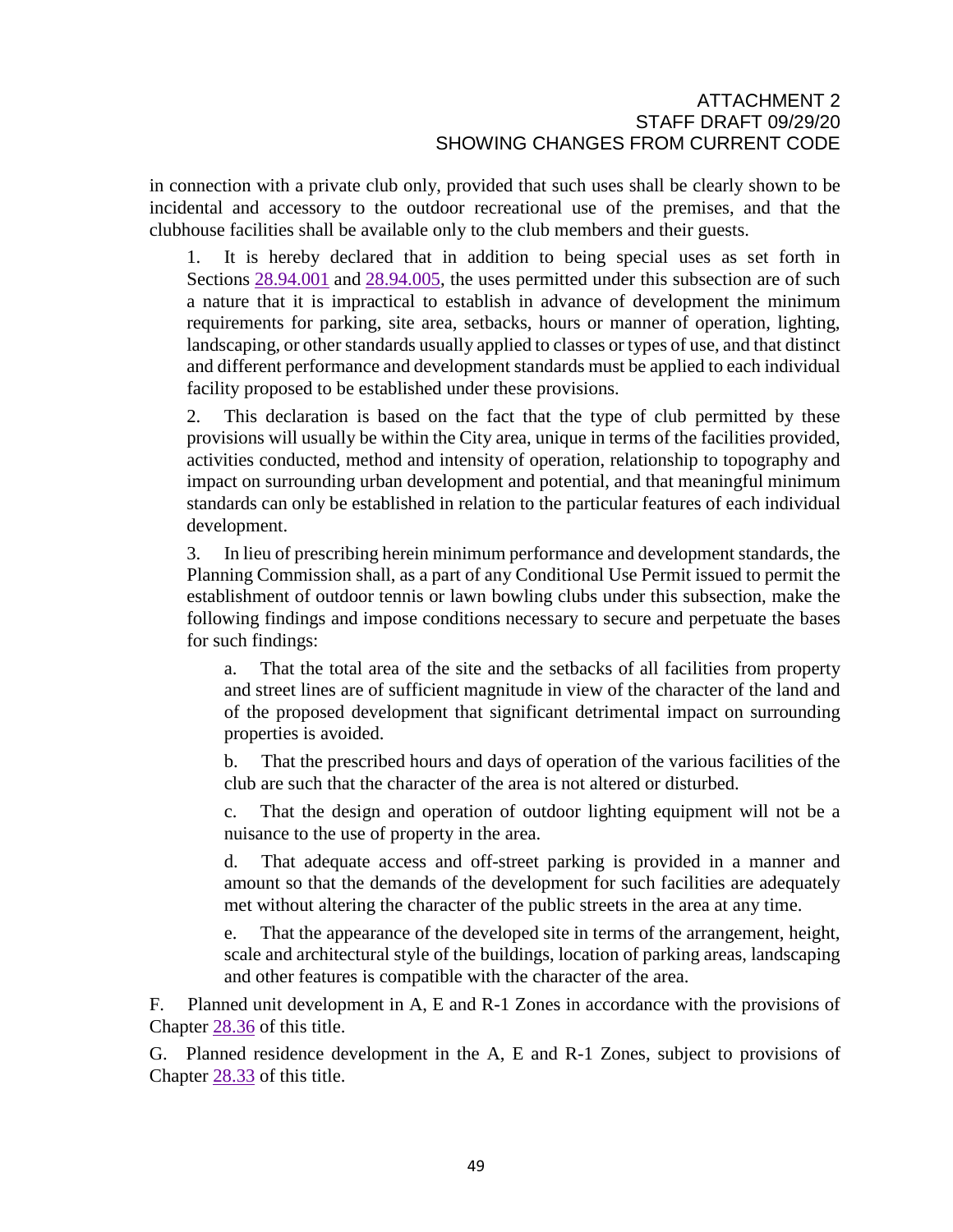H. Child care centers in the A, E, R-1, R-2, R-3, R-4, R-O, C-O and C-X zones, subject to the following conditions, standards and limitations:

1. Location of Play Areas. Outdoor play areas shall be located in a manner that is compatible with the character of the surrounding area, that minimizes significant detrimental noise impacts to adjacent properties, and that complies with the minimum standards of State Law.

2. Passenger Loading. Facilities shall be provided for loading and unloading passengers, and shall be subject to the review and approval of the Planning Commission taking into consideration the recommendation of the Transportation Engineer.

I. Driveways and parking areas for nonresidential uses in residential zones.

J. Boarding house in the R-2, R-3 and R-4 Zones.

K. Club and lodge in the R-3, R-4 and R-O Zones.

L. Garden apartments in the R-2 Zone, subject to the provisions of Chapter [28.30](http://qcode.us/codes/santabarbara/view.php?cite=chapter_28.30&confidence=8) of this title.

M. Hospitals, skilled nursing facilities and other similar buildings and facilities for the treatment of human ailments where facilities are provided for the keeping of patients overnight or longer, in the R-4, C-O, C-P, C-1, C-2 and C-M Zones.

N. Restaurant in the R-4 Zone, provided there is a minimum of 100 established hotel-motel guest rooms within 500 feet from the boundary of the proposed restaurant site. The 100 established hotel-motel guest rooms within 500 feet may be used to support any number of restaurants within the affected area.

O. Establishment or enterprises which involve large assemblages of people on more than four occasions per year, including, but not limited to, any open air theater, Certified Farmers Market, street market, trade fair, trade exchange, recreational or sport center, in the C Zones.

P. Automobile wrecking in the C-M and M-1 Zones.

Q. Car wash, auto polishing, auto steam cleaning establishment in the C-1, C-P and C-2 Zones, provided that such installation shall be subject to the noise restrictions established in Chapter [28.60](http://qcode.us/codes/santabarbara/view.php?cite=chapter_28.60&confidence=8) of this title.

R. State-licensed residential care facilities for the elderly, community care facilities and hospices serving more than 12 individuals in the A, E, R, and C Zones.

1. Standards.

a. If a new residential care facility for the elderly, community care facility or hospice which is subject to a Conditional Use Permit includes a staffed congregate kitchen and dining facility providing regular meals to residents, living units may include modular cooking units without being counted as residential units.

b. If an existing residential care facility for the elderly, community care facility or hospice as of the effective date of this chapter, which is subject to a Conditional Use Permit includes a staffed congregate kitchen and dining facility providing regular meals to residents, living units may be converted to include modular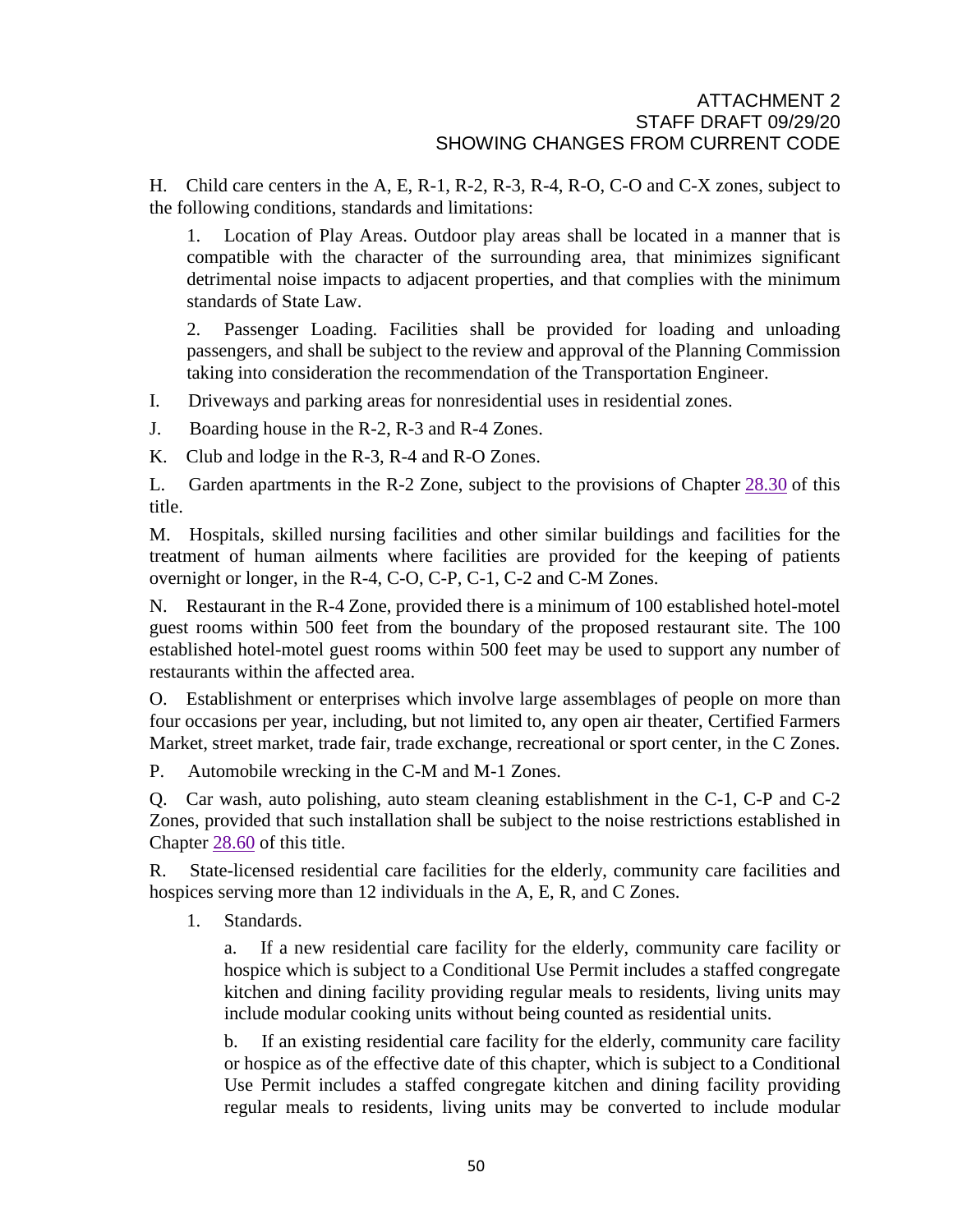cooking units without being counted as residential units under the provisions of a new Conditional Use Permit.

c. If a new or existing residential care facility for the elderly, community care facility or hospice as of the effective date of this chapter, which is subject to a Conditional Use Permit does not include a congregate dining facility, but does include kitchens in its living units, living units shall be counted as residential units.

d. Recreational facilities and skilled nursing facilities intended primarily for the residents may be allowed in connection with residential care facilities for the elderly, community care facilities or hospices provided that such uses are incidental and accessory thereto. The use of the facilities by persons other than residents and staff may be limited.

2. Findings.

a. For new State licensed residential care facilities for the elderly, community care facility or hospice, in addition to the findings required under Section [28.94.020,](http://qcode.us/codes/santabarbara/view.php?cite=section_28.94.020&confidence=6) the Planning Commission or City Council on appeal must find upon a showing of adequate information that:

i. The facility will generate a demand for resources such as water, traffic, and other public services equivalent to no more than that which would be demanded by development of the property in accordance with the underlying zone, and such resources are available in amounts adequate to service the proposed facility.

ii. The intensity of use in terms of the number of people, hours of operation, hours of major activities, and other operational aspects of the proposed facility is compatible with any neighboring residential use.

iii. The proposed facility shall be able to be converted to a density which conforms to the residential unit density of the underlying zone. Sufficient land area has been shown to be available to meet the parking demand of a future use.

b. For existing State-licensed residential care facilities for the elderly, community care facility or hospice as of the effective date of this chapter requesting an alteration or modification, in addition to the findings required under Section [28.94.020,](http://qcode.us/codes/santabarbara/view.php?cite=section_28.94.020&confidence=6) the Planning Commission or City Council on appeal must find upon a showing of adequate information that:

i. The proposal has been reviewed and approved by the City Fire Marshall and the City Building Official.

ii. The facility will generate a demand for resources such as water, traffic and parking capacity, and other public services equivalent to no more than that which would be demanded by development of the property in accordance with the underlying zone, or if existing resource use exceeds the underlying zone, then resource use shall be equivalent to no more than that of the existing use.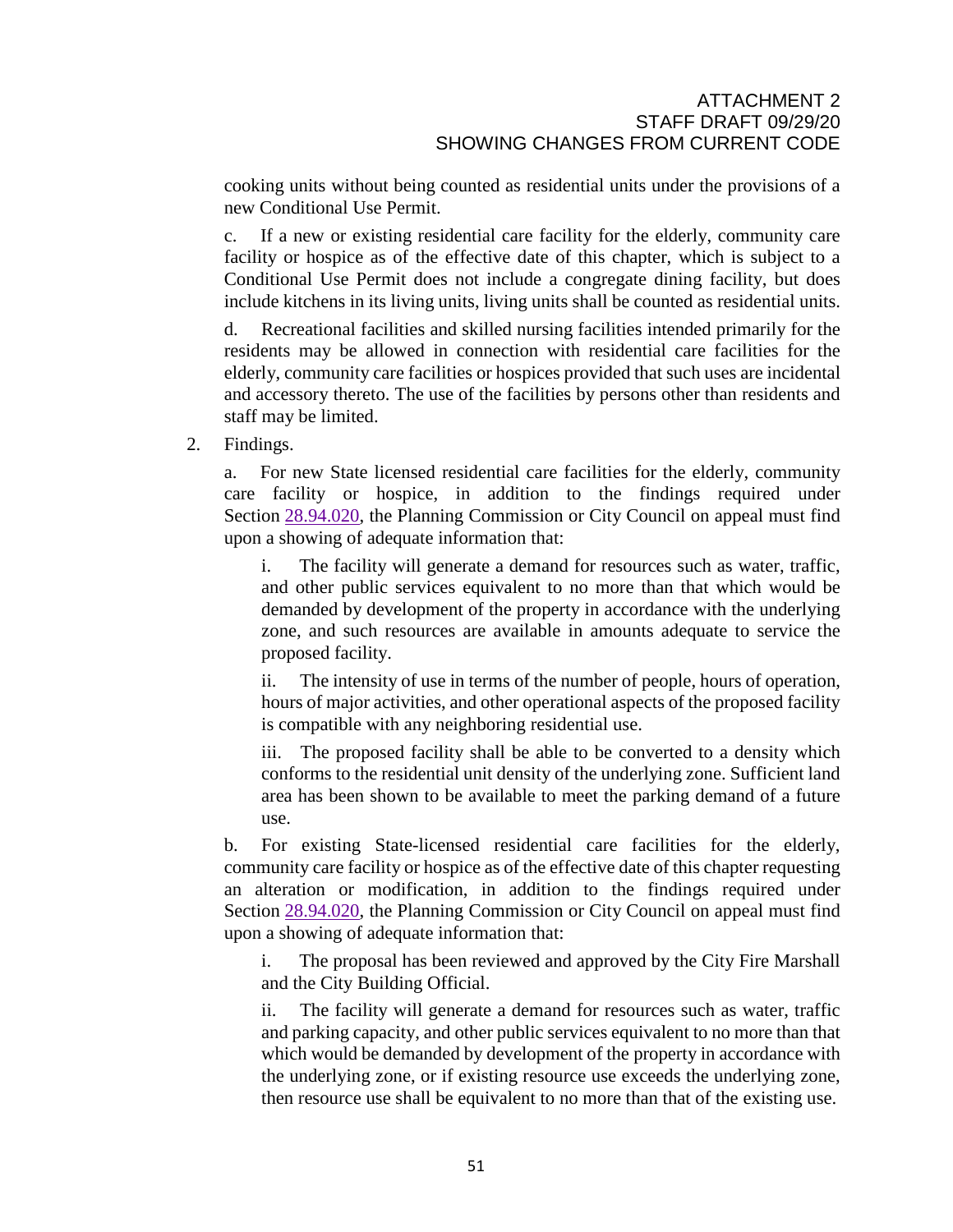iii. The intensity of use in terms of the number of people, hours of operation, hours of major activities and other operational aspects of the proposed facility is compatible with any neighboring residential use.

S. Facilities and equipment, not to include offices, used by public utilities or quasi-public utilities, e.g., cable television, to provide services to the general public in any zone, except for Radio and Television Antennas, Cellular Telephone Antennas and Emergency Service Antennas and any facilities or equipment expressly permitted in the zone or authorized pursuant to Chapter [28.93](http://qcode.us/codes/santabarbara/view.php?cite=chapter_28.93&confidence=8) of this code.

T. Medical equipment and supply stores of more than 3,000 square feet of net floor area in the C-O Zone, subject to the following special provisions:

The Planning Commission shall find that the use is supportive and directly related to the providing of medical and related services. The Commission may permit a portion of the space to be used for non-medically related sales and/or a percentage of dollar volume of business for non-medically related sales, provided that said amount of non-medically related use is set forth in the Conditional Use Permit.

U. Banks of more than 1,000 square feet of net floor area in the C-O Zone, subject to the following:

The intent is to allow branch banks as a convenience to the medical community and neighborhood, so that there will be less traffic into the commercial areas for deposits, and as a cash source for patients in the area. It is not the intent to establish a banking community in the area. As a result, the limitations set forth below shall apply.

Prior to issuance, the Planning Commission shall find the following:

1. No similar facility is located on adjacent property or on a parcel within 300 feet of the subject property.

2. There shall not be more than 1,000 square feet of space accessible to customers for services.

3. There shall be no drive-up window, but a walk-up window may be permitted.

4. The signing of the operation is in a manner as to identify but not advertise, and to blend in with the neighborhood.

5. Services are limited to deposits, check cashing, cashier and travelers checks, acceptance of loan applications, and night deposits. The following services are excluded: loan applications processing and safety deposit boxes.

6. The permitted number of employees is consistent with the above.

V. Automobile service station, automobile service station/mini-market or conversion to an automobile service station/mini-market shall be subject to the following conditions, standards and limitations:

1. Conditions. Specific conditions may be imposed to carry out the purposes of this code.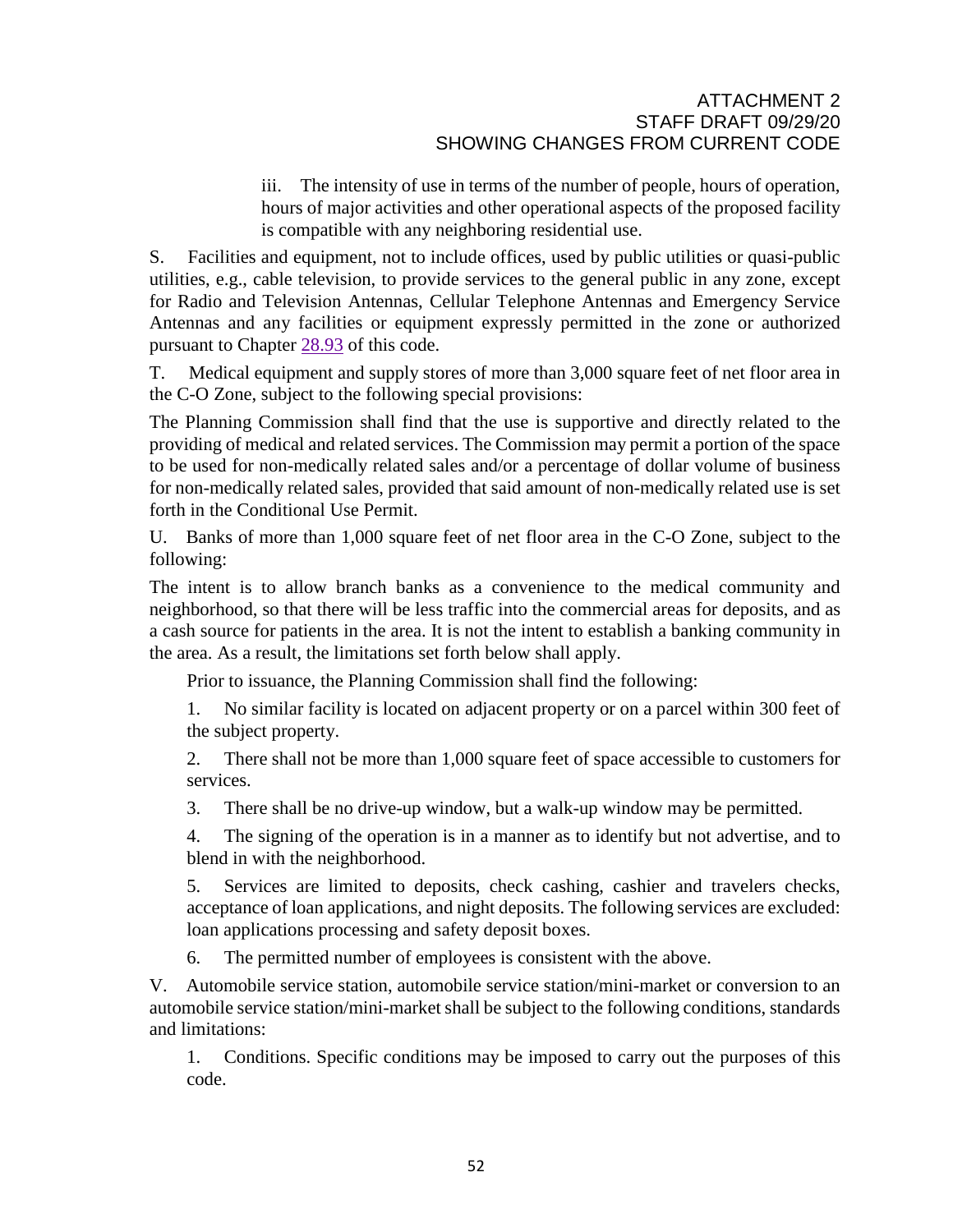2. Lot Area. The minimum area of the parcel or lot shall not be less than 8,000 square feet.

3. Street Frontage. Each lot shall have a minimum frontage of not less than 100 feet on one abutting street.

4. Architecture. The architecture of the service station structures and landscaping shall be reviewed and approved by the Architectural Board of Review, or the Historic Landmarks Commission if the property is located within El Pueblo Viejo Landmark District or another landmark district or if the structure is a designated City Landmark. The architectural theme shall be integrated into the design of all improvements of the site including canopies and fencing.

5. Driveways.

a. New Service Stations. For service stations constructed after the effective date of this subsection, driveway entrances to the service station shall not be within 20 feet of the curb return (beginning of curve) on corner lots.

b. Existing Service Stations. For driveway entrances of service stations that have been constructed prior to the effective date of this subsection, relocation of driveway entrances may be required to minimize interference with the movement and safety of vehicular and pedestrian traffic.

6. Internal Circulation. Where access from an internal circulation system of a shopping center or public parking area is available, direct street access to a service station may be prohibited or restricted.

7. Parking. Parking shall conform to the minimum parking requirements as outlined in Section [28.90.100](http://qcode.us/codes/santabarbara/view.php?cite=section_28.90.100&confidence=6) or a minimum of five parking spaces shall be provided or one parking space for each 250 square feet of gross floor area used for mini-market use and one space for each employee shall be provided; whichever is greater.

8. Lighting. Any perimeter flood lighting shall be hooded or shielded so that no direct beams fall upon adjacent residential property. Indirect soft lights and low garden lights shall be used wherever possible, and shall be required as necessary to assure compatibility with adjacent and surrounding properties.

9. Landscaping. All landscaped areas shall be as follows:

a. A planter shall be provided along all street-side property lines except for driveway openings.

b. On corner lots, a minimum of 150 square feet of planter area shall be provided on the property adjacent to the corner intersection.

c. At least 10% of the area not covered by buildings on the parcel shall be landscaped.

10. Restrooms. The entrance to all restrooms shall be screened from abutting properties by a decorative screen.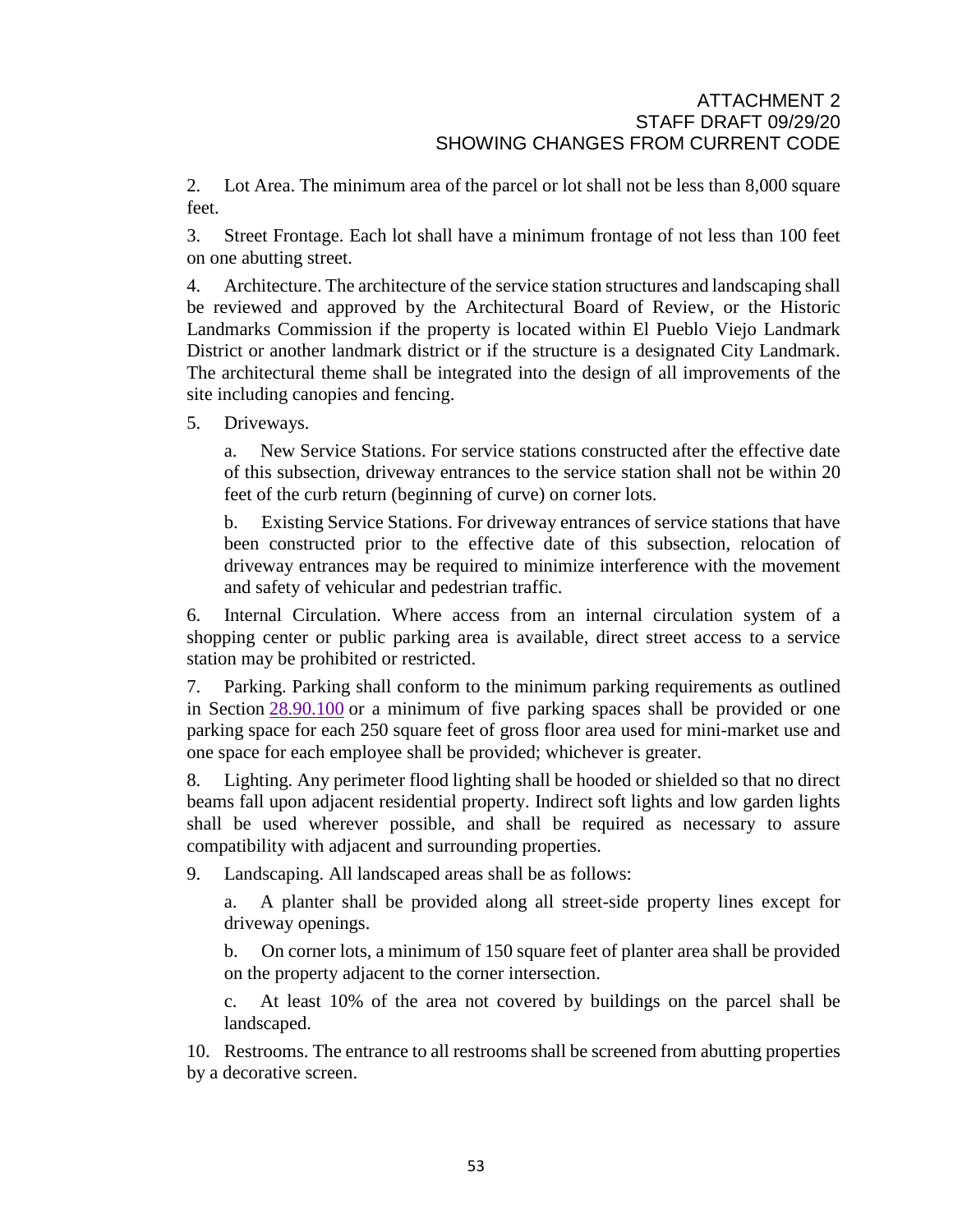11. Fencing. A decorative fence six feet in height from finished grade shall be provided on all property lines that do not abut a street, alley or parking area, with the exception that a fence may not be required for a service station that is an integral part of a commercial, industrial or office center or where combined landscaping will be achieved with such adjacent properties.

12. Operations and Storage.

a. Repair of vehicles is only permitted within an enclosed building.

b. All servicing of vehicles other than minor servicing shall be conducted within an enclosed building.

c. All materials, products and merchandise shall be stored and displayed only within an enclosed building.

d. No used or discarded automotive parts or equipment or visible junk or wrecked vehicles shall be located or stored outside the service station building.

e. Trash shall be stored in areas screened from public view by a fence with a minimum height of six feet. Trash shall not be stored or piled above the height of the fence.

13. Fire Department Approval. Prior to the issuance of any building permit for a service station or any portion thereof, the Fire Department shall review the plans and approve said plans if they comply with applicable Fire Department ordinances and regulations.

W. Public or quasi-public facility, including homeless shelters providing services and programs beyond the definition of minimal supportive services specified in Chapter [28.04](http://qcode.us/codes/santabarbara/view.php?cite=chapter_28.04&confidence=6) (subject to a separation of at least 300 feet from another emergency shelter or homeless shelter), in any zone, except those expressly permitted in the zone or authorized pursuant to Chapter [28.93](http://qcode.us/codes/santabarbara/view.php?cite=chapter_28.93&confidence=8) of this code, and Radio and Television Antennas, Cellular Telephone Antennas and Emergency Service Antennas.

X. Any use other than those permitted by Section 28.73.030.A of the OM-1 Zone and permitted in the M-1 Zone and subject to those findings required in Section 28.73.030.B and Section [28.94.020.](http://qcode.us/codes/santabarbara/view.php?cite=section_28.94.020&confidence=6)

Y. General office uses in the HRC-2 Zone as permitted by Section 28.22.030.B.3, and subject to the findings required in Section 28.22.030.B.3 and Section [28.94.020.](http://qcode.us/codes/santabarbara/view.php?cite=section_28.94.020&confidence=6)

Z. Secondary Dwelling Units in any A, E or R-1 Zone, subject to the following provisions:

1. The minimum lot size for any parcel containing a Secondary Dwelling Unit shall be 7,000 square feet.

2. There shall be no more than one existing single-family dwelling, hereinafter referred to as the primary dwelling, on the parcel.

3. The Secondary Dwelling Unit shall be attached to the primary dwelling by a common wall, floor or ceiling and not simply by an attached breeze-way or porch. Said unit shall involve no more than a 10% increase in the square footage of the primary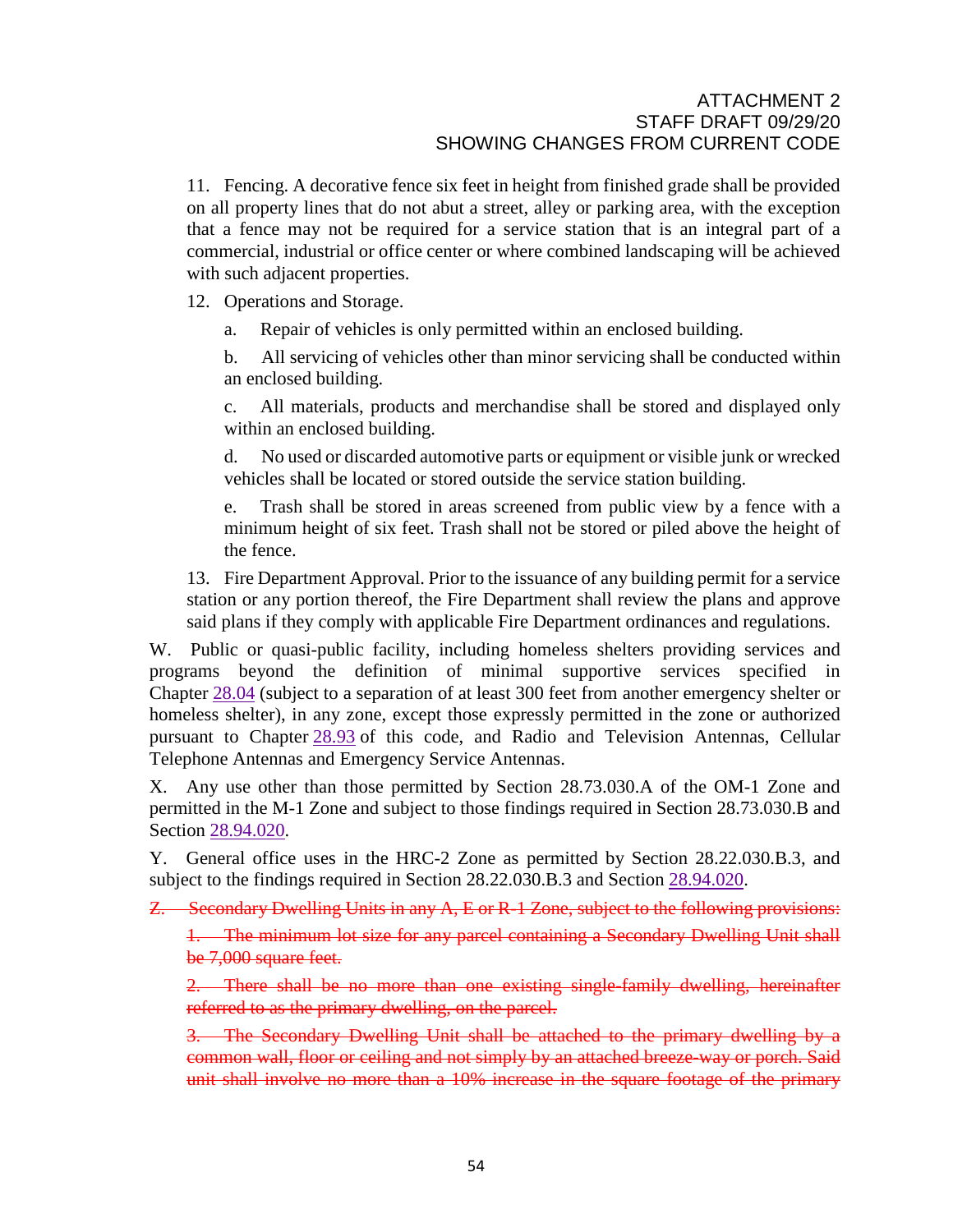dwelling nor shall it constitute more than 40% of the combined floor area of the primary dwelling and Secondary Dwelling Unit, exclusive of the garage or carport.

4. The maximum floor area of the Secondary Dwelling Unit shall not exceed 600 square feet.

5. Setbacks and height limitations for the Secondary Dwelling Unit shall be the same as for the primary dwelling.

6. One off-street parking space, covered or uncovered, shall be required for a Secondary Dwelling Unit. In addition, if the primary dwelling does not provide parking as required by Section 28.90.100.G.1 of this title, such parking shall be provided. The garage or carport for the primary dwelling shall not be converted to provide a Secondary Dwelling Unit.

7. There shall be no more than four separate rooms in a Secondary Dwelling Unit, one of which shall be a kitchen and one a bathroom. The total number of rooms on the parcel shall not be increased by more than two, including the bathroom and kitchen for the Secondary Dwelling Unit. The Secondary Dwelling Unit shall also provide a separate entrance.

8. Both the primary dwelling and the Secondary Dwelling Unit shall comply with all requirements of the housing code in effect on the date of issuance of the building permit for the Secondary Dwelling Unit. Any alteration or addition shall comply with all requirements of the [California](http://qcode.us/codes/othercode.php?state=ca&code=calbui) Building Code as adopted and amended by the City.

9. A separate water meter shall be provided for the Secondary Dwelling Unit. The primary dwelling shall be retrofitted with water-conserving devices to the same extent as if the dwelling were being built under the [California](http://qcode.us/codes/othercode.php?state=ca&code=calbui) Building Code as adopted and amended by the City.

10. Before obtaining a building permit for a Secondary Dwelling Unit, the property owner shall file with the County Recorder, upon approval by the City Attorney as to form and content, a covenant containing a reference to the deed under which the property was acquired by the present owner and stating that:

a. The Secondary Dwelling Unit shall not be sold separately from the primary dwelling.

b. The Secondary Dwelling Unit is restricted to the approved size.

c. The conditional use permit for the Secondary Dwelling Unit shall be in effect only so long as either the primary dwelling or the Secondary Dwelling Unit is occupied by the owner of the lot on which the Secondary Dwelling Unit is located, except for bona fide temporary absences. The conditional use permit shall remain valid if disability or infirmity require the institutionalization of the owner.

d. The Secondary Dwelling Unit shall be rented at a rate that is affordable to low and moderate income families or to immediate family members as required under paragraph 12 of this subsection below.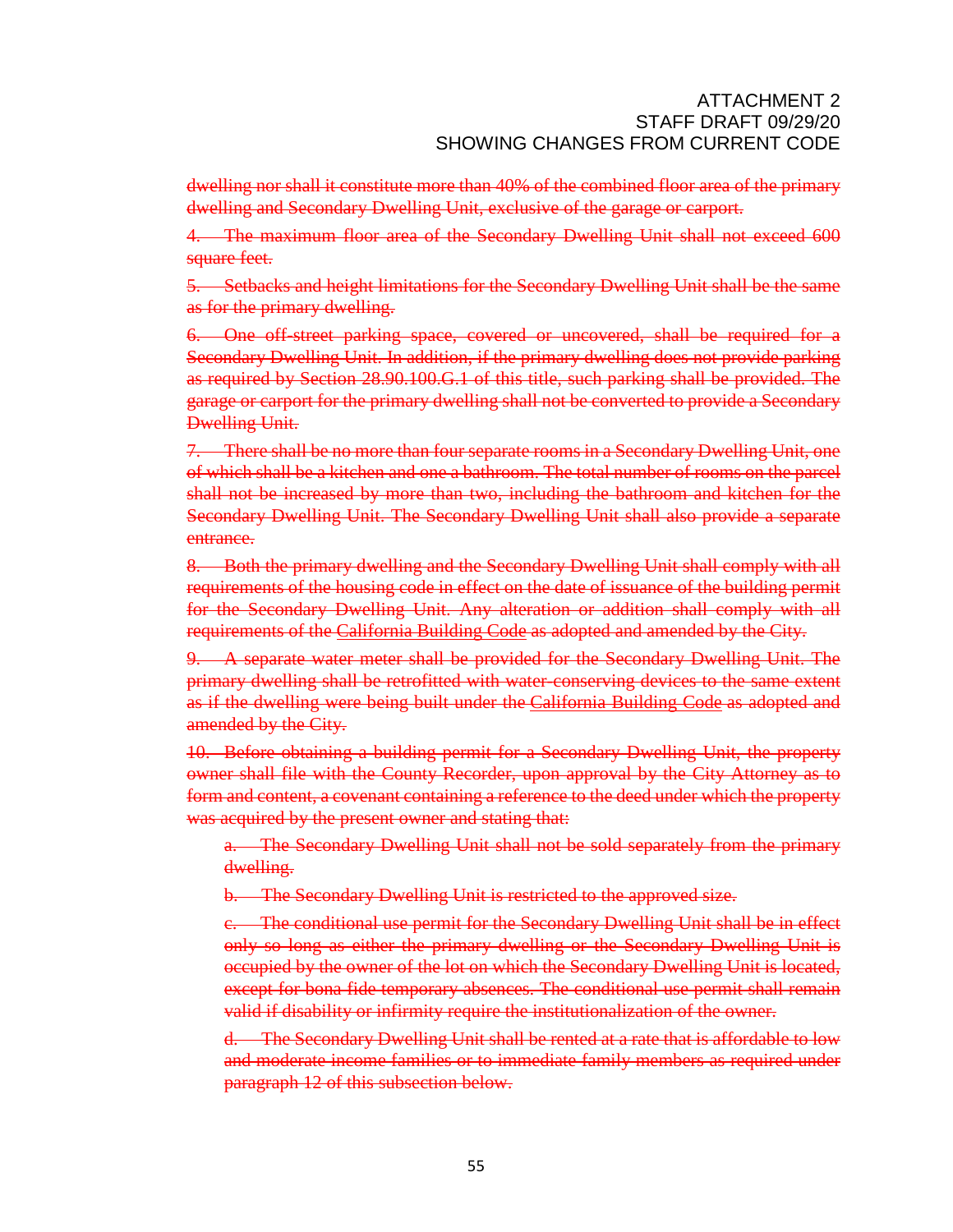e. The conditional use permit, and any conditions imposed by said permit, shall lapse upon removal of the Secondary Dwelling Unit.

f. There shall be no more than two inhabitants in any Secondary Dwelling Unit.

g. The above declarations are binding upon any successors in ownership of the property; any lack of compliance shall revoke the conditional use permit.

11. Secondary Dwelling Units shall be prohibited in High Fire Hazard Areas (as defined in the Fire Master Plan.)

12. The Secondary Dwelling Unit, or the primary dwelling if the owner chooses to live in the Secondary Dwelling Unit, shall be leased or rented to a person or persons falling within one or more of the following categories:

a. A household whose head is a member of the owner's immediate family. For purposes of this section, "immediate family" shall be defined as parents, grandparents, children, grandchildren, sisters, brothers, and equivalent in-laws.

b. Low income households (incomes less than 80% of the median income for the City), as determined by the United States Department of Housing and Urban Development (HUD). The rent level will be no more than the Fair Market Rent levels for the City as determined and adjusted from time to time by HUD, and the owner shall give priority for occupancy to households referred by the Santa Barbara Housing Authority. If the unit is rented or leased to households not referred by the Housing Authority, the income level of the renter selected must be certified by the Housing Authority as to eligibility and this certification must be submitted to the Community Development Director. The Housing Authority may assess a fee for certification of renters other than those referred by the Housing Authority. The rent level for such low income renters shall not exceed one twelfth of 30% of the certified income of the renter. In addition, the owner must submit annually to the Housing Authority a copy of the lease or rental agreement in effect that identifies the rent level and the name and income level of the lessee/renter.

c. Moderate income households (incomes between 81 and 120% of the median income of the City), if the owner chooses not to rent to a family member and a sworn declaration supported by written documentation, such as loan documents, setting forth the financial reasons why the unit will not be rented to a low income household is submitted to the City. Generally, the only acceptable financial reason would be that higher rent is required in order to meet the carrying costs of new construction. The rent levels will be not more than one-twelfth of 30% of the median income for a family of four in the City adjusted for household/unit size according to the following factors:

| Unit Size                              | <b>Factor</b>  |
|----------------------------------------|----------------|
| $\mathbf{C}$ tudio<br><del>otuuo</del> | $\overline{H}$ |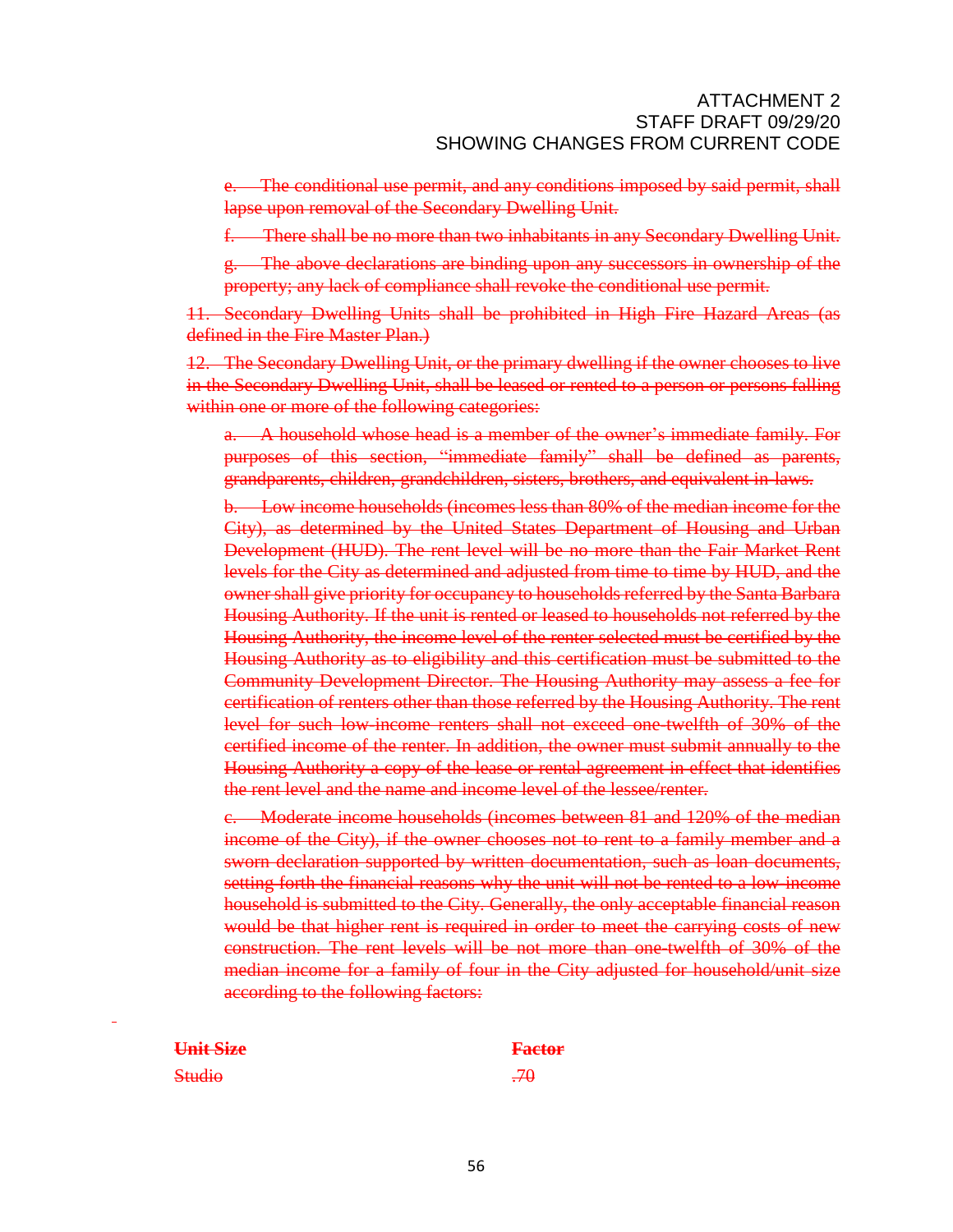| One-Bedroom          | $-80$            |
|----------------------|------------------|
| Two-Bedroom          | <del>.95</del>   |
| <b>Three-Bedroom</b> | <del>1.065</del> |

Prior to the rental or leasing of the unit, the income level of the household shall be certified by the Housing Authority. The Housing Authority may assess a fee for certification of renters other than those referred by the Housing Authority. In addition, the owner must submit annually to the Housing Authority a copy of the lease or rental agreement in effect that identifies the rent level and name and income of the lessee/renter.

13. Approved Secondary Dwelling Units shall be subtracted from the Density Reserve established by Policy 5-1.0 of the City's Housing Element, as adopted by the City of Santa Barbara on June 8, 1982. When there are no units available in the Density Reserve, no conditional use permits shall be granted for Secondary Dwelling Units.

14. Secondary Dwelling Units shall be prohibited if there is an accessory building containing additional dwelling space, an additional dwelling unit approved under Section 28.93.030.E, caretaker's residence or similar use on the parcel. Furthermore, no accessory building intended to provide additional dwelling space, additional dwelling unit under Section 28.93.030.E, caretaker's residence or similar use shall be constructed on a lot where there is an approved Secondary Dwelling Unit.

15. The Architectural Board of Review, or the Historic Landmarks Commission if the property is located within El Pueblo Viejo Landmark District or another landmark district or if the structure is a designated City Landmark, shall review all Secondary Dwelling Units which require exterior change to the primary dwelling to assure that there is minimal evidence of occupancy of the parcel by more than one family and that any changes or additions to the exterior of the primary dwelling necessary to establish the Secondary Dwelling Unit blend architecturally with the primary dwelling.

16. In order to encourage the development of housing opportunities for disabled and handicapped individuals, the Planning Commission may allow reasonable deviation from the stated physical requirements where necessary to install features that facilitate access and mobility for disabled persons. Otherwise, no modification of the requirements for a Secondary Dwelling Unit shall be allowed unless specifically stated in this section.

17. In addition to the findings required under Section [28.94.020,](http://qcode.us/codes/santabarbara/view.php?cite=section_28.94.020&confidence=6) the Planning Commission, or City Council on appeal, must find that:

a. The Secondary Dwelling Unit does not overload the capacity of the neighborhood to absorb it or cause a concentration of such units sufficient to change the character of the single-family neighborhood in which it is located.

The Secondary Dwelling Unit does not detract from the privacy of the surrounding residents.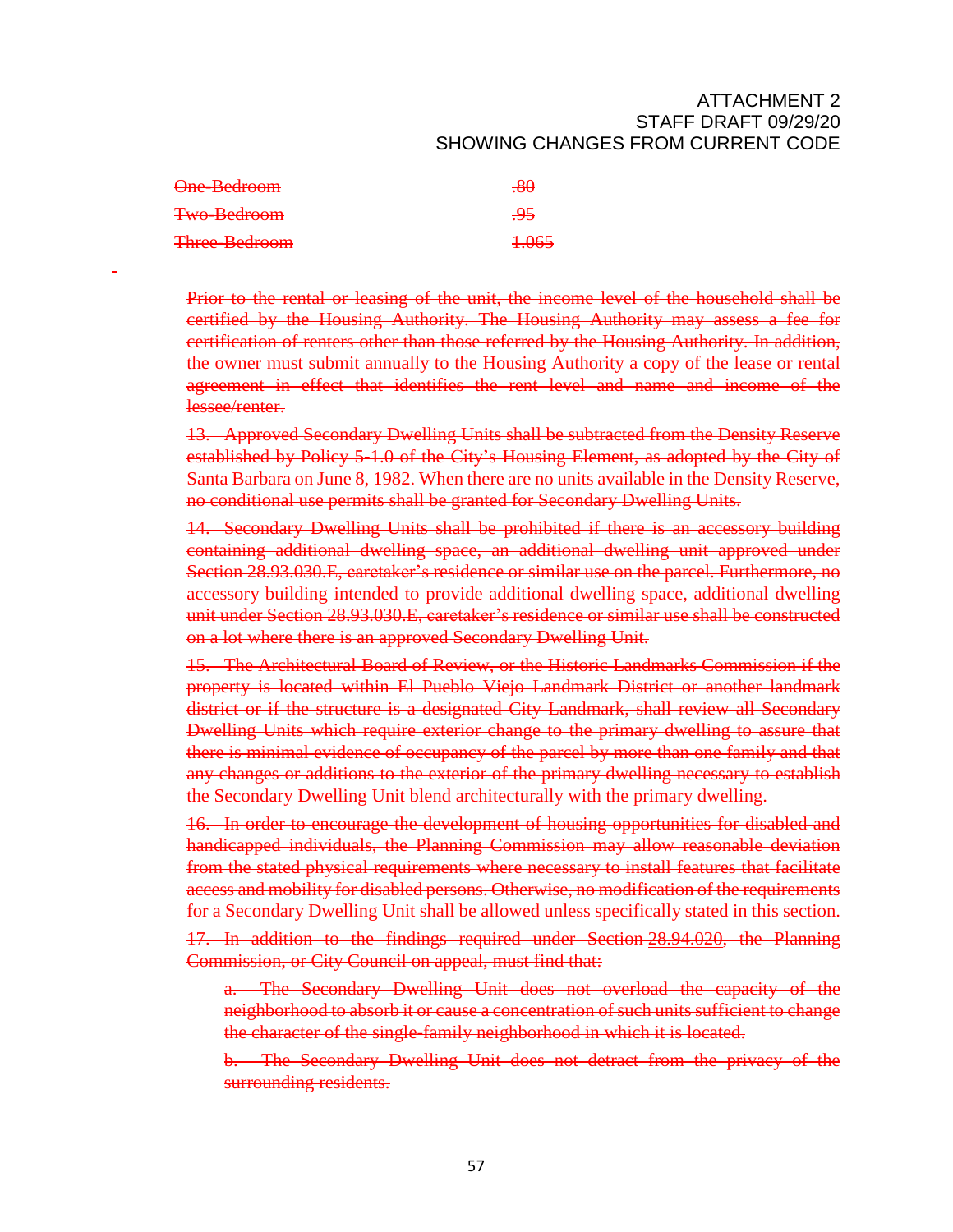### 18. Modifications.

a. Parking. No modification of the required number of parking spaces shall be allowed. Modification of other parking-related requirements may be allowed subject to the provisions of Section [28.92.110](http://qcode.us/codes/santabarbara/view.php?cite=section_28.92.110&confidence=8) of this code.

b. Setbacks and height limitations. Modification of these requirements may be allowed subject to the provisions of Section [28.92.110](http://qcode.us/codes/santabarbara/view.php?cite=section_28.92.110&confidence=8) of this code.

# Z. Reserved

AA. Any interim use deemed appropriate by the Planning Commission in those areas identified by resolution of the City Council as impacted by governmental action. Such interim uses shall be limited in duration as specified by the Planning Commission, provided all such uses are discontinued within two years of the completion of the governmental action. Any authorization granted by the conditional use permit shall terminate at that time.

The conditional use permit granted pursuant to this subsection shall not be effective until the property owner has duly executed and recorded an instrument binding itself, its successors in interest and any person holding thereunder, which contains (1) notice of the conditional use permit; (2) notice of any conditions established thereunder; (3) an agreement to comply with the terms and conditions of the conditional use permit; (4) a waiver of any claim that a temporary use or any improvements on real property creates any vested right to continue a nonconforming use after completion of the governmental action; and (5) any other conditions as deemed necessary to comply with the purposes and intent of this subsection. This instrument shall be subject to the review and approval of the City Attorney and the Community Development Director.

BB. Bed and Breakfast Inns in Designated Historic Structures.

1. R-O Zone

a. Bed and Breakfast Inns in Structures of Merit or Landmarks in the R-O zone, in accordance with the provisions of Chapter [22.22](http://qcode.us/codes/santabarbara/view.php?cite=chapter_22.22&confidence=8) of this title.

b. Bed and Breakfast Inns in a structure located on a lot in the R-O zone, on which a Structure of Merit or Landmark used as a Bed and Breakfast Inn is also located.

2. R-3 Zone

a. Bed and Breakfast Inns in Structures of Merit or Landmarks in the R-3 zone, in accordance with the provisions of Chapter  $22.22$  of this title, subject to the following conditions.

i. The owner or manager of the Bed and Breakfast Inn shall maintain his or her primary residence on the property that contains the Bed and Breakfast Inn.

ii. No meals shall be served to persons other than guests and residents of the Bed and Breakfast Inn.

iii. No conference or meeting rooms/facilities shall be provided.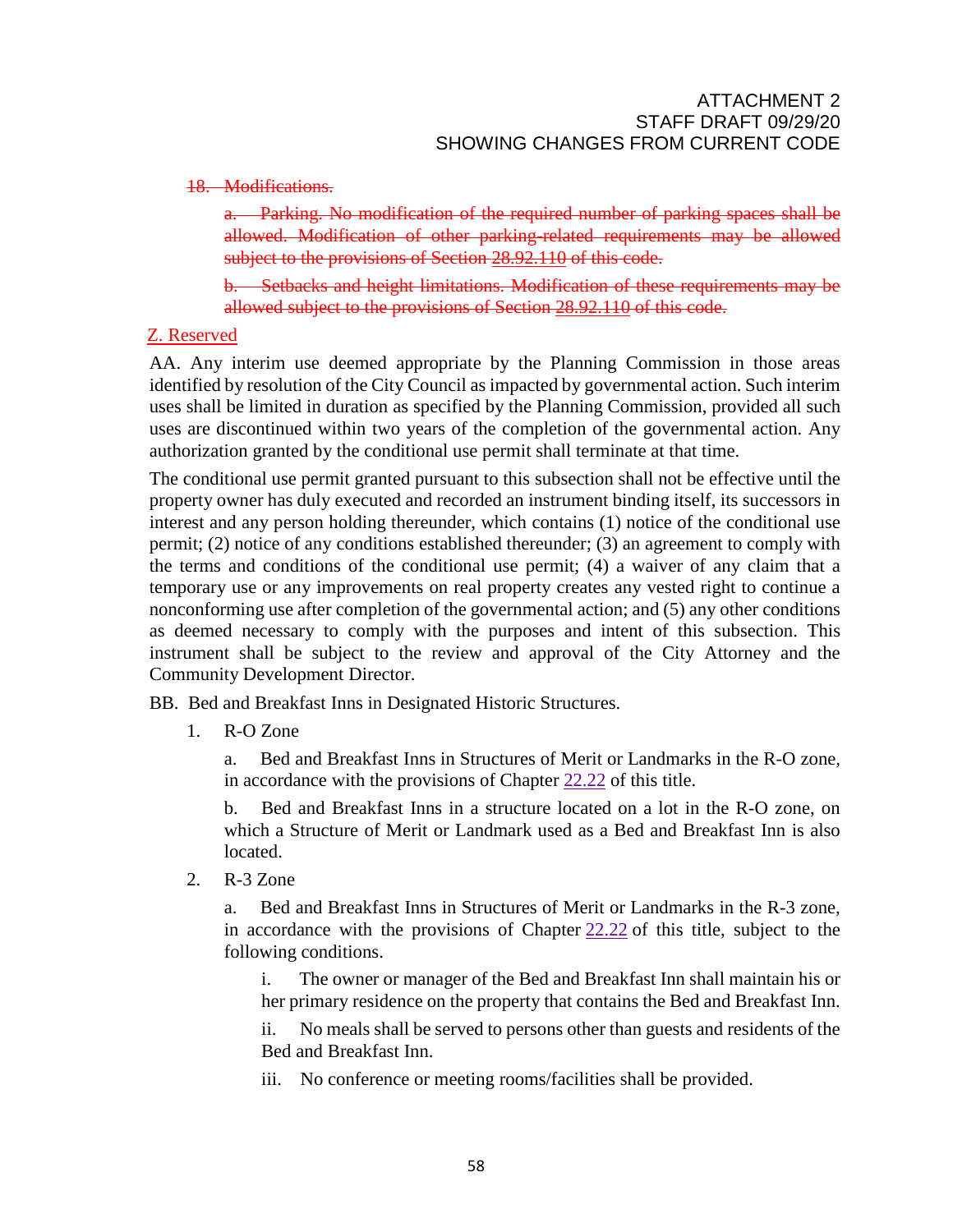iv. No outdoor swimming pool shall be provided; however, outdoor spas, hot tubs or similar facilities may be provided.

v. Other conditions imposed by the Planning Commission in order to ensure compatibility with the surrounding neighborhood.

b. Bed and Breakfast Inns in a structure located on a lot in the R-3 zone, on which a Structure of Merit or Landmark used as a Bed and Breakfast Inn is also located, subject to the conditions listed in paragraph (a) above.

3. Review by the Historic Landmarks Commission. Plans for new structures or alterations to existing structures under paragraphs 1 and 2 above shall be submitted to the Historic Landmarks Commission for review and action in accordance with the provisions of Chapter [22.22](http://qcode.us/codes/santabarbara/view.php?cite=chapter_22.22&confidence=8) of this title.

CC. Offsite Hazardous Waste Management Facilities in the C-M, M-1, and OM-1 zones, subject to the provisions in Chapter [28.75,](http://qcode.us/codes/santabarbara/view.php?cite=chapter_28.75&confidence=6) HWMF Overlay Zone.

DD. Television, Radio and Cellular Telephone Antennas in all zones, subject to the following provisions:

1. Exemptions. The following are exempt from the requirement of a Conditional Use Permit, and shall be considered a permitted use in all zones:

a. Repairs and maintenance of existing facilities, whether emergency or routine, or replacement of transmitters, antennas, or other components of existing permitted facilities, provided there is little or no change in the visual appearance or any increase in radio frequency emission levels.

b. Satellite Dish Antennas designed or used for the reception of television or other electronic communications signal broadcast or relayed from an earth satellite.

One or more cellular telephone antennas or paging antennas, provided that the Community Development Director finds as follows:

i. Height: The height of the antenna and supporting structure does not exceed Municipal Code height limits set forth in Sec. [28.87.260,](http://qcode.us/codes/santabarbara/view.php?cite=_28.87.260&confidence=5) except where said antenna is being installed on an existing structure, in which event the height limit is measured from the highest point of the building and cannot exceed 15 feet above the building height.

ii. Separation: There is at least 100 feet between the base of the antenna support structure and the nearest dwelling unit.

iii. Access Control: The applicant establishes that the general public will be excluded from an area at least 50 feet in all directions from the antenna if antenna is not at least 10 feet off the ground. If the antenna is at least 10 feet above grade, this distance may be reduced to 30 feet.

iv. No Resource Impacts: The project will have no significant impact on any biological or archeological resources and will not generate additional traffic.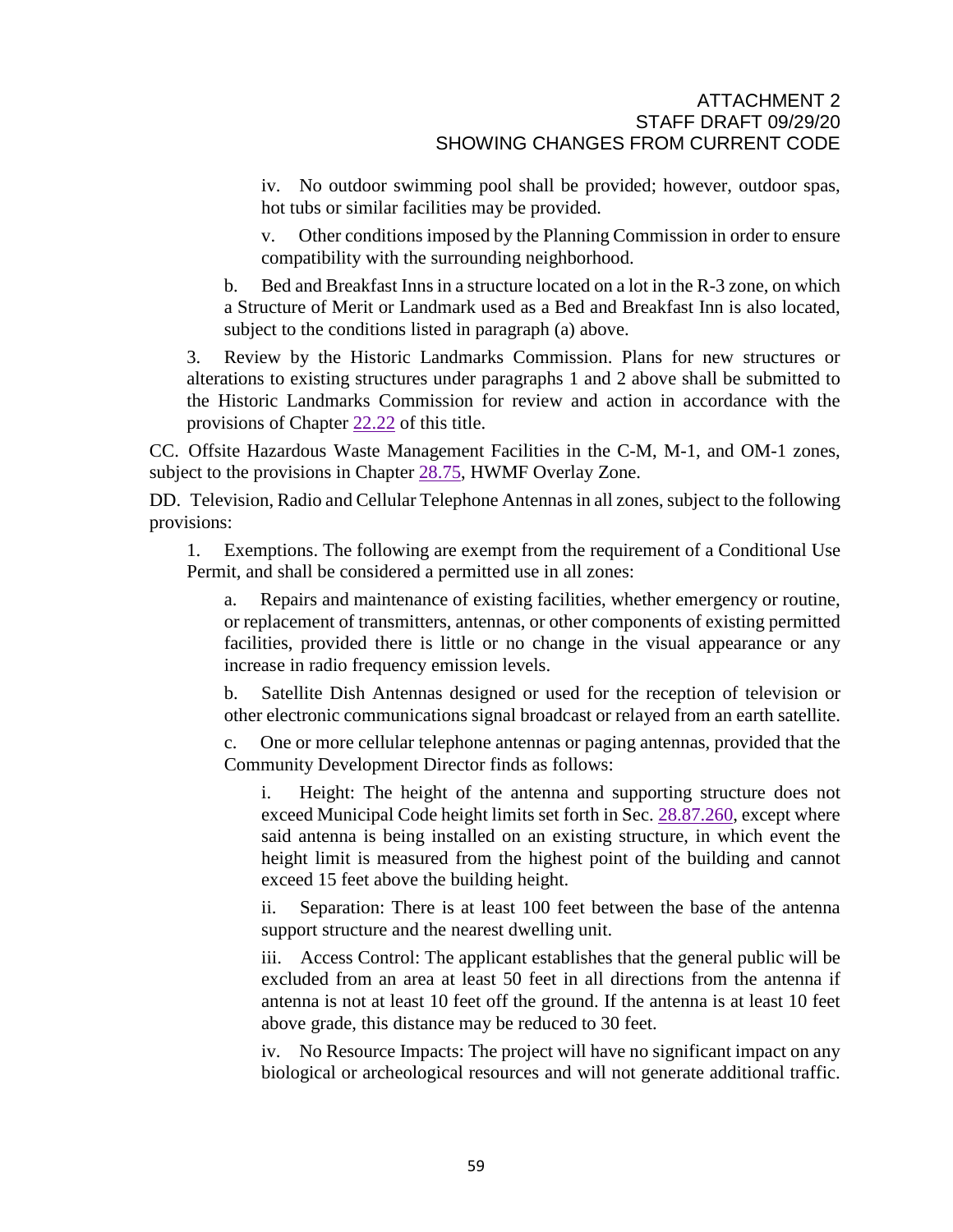The applicant may be required to provide information to the Community Development Director regarding these matters.

v. No Visual Impacts: The project has been reviewed by the Architectural Board of Review, or the Historic Landmarks Commission if the property is located in the El Pueblo Viejo Landmark District or another landmark district or if the property contains a designated City Landmark. The Board and Commission may take action regarding the location of the antenna(s) on the site, color and size of the proposed antennas so as to minimize any adverse visual impacts.

d. A microcell, provided it has been reviewed by the Architectural Board of Review, or the Historic Landmarks Commission if the property is located in the El Pueblo Viejo Landmark District or another landmark district or if the property or a structure thereon is a designated City Landmark. The Board and Commission may take action regarding the location of the antenna(s) on the site, color and size of the proposed antennas so as to minimize any adverse visual impacts.

2. Conditional Use Permit by Planning Commission. A Radio or Television Antenna shall be permitted only upon issuance of a conditional use permit by the Planning Commission, and only if each of the following findings has been made:

a. Shared Use of Support Structure. The applicant had made a good faith effort to demonstrate that no existing or planned support structure, including an antenna tower, is available to accommodate the proposed antenna.

b. Site Size. The site is of a size and shape sufficient to provide an adequate setback from the base of the antenna support structure to any property line abutting a residential use.

c. Visual Impact. The project has been reviewed by the Architectural Board of Review, or the Historic Landmarks Commission if the property is located in the El Pueblo Viejo Landmark District or another landmark district or if the property contains a designated City Landmark. The Board and Commission may take action on the location of the antenna(s) on the site, color and size so as to minimize any adverse visual impacts by requiring that the antenna and its supporting structure be designed and placed so as to be as visually unobtrusive as feasible, taking into consideration technical engineering and other pertinent factors. The Planning Commission may grant a waiver from height limitations if it finds that no feasible alternative location or design would not require such a waiver.

d. Non-ionizing Electromagnetic Radiation (NIER) Emissions. Any new transmitters and/or antennas, when combined with existing sources of NIER emissions on or adjacent to the site and when operating as designed and licensed, shall not expose the general public to ambient radiation emissions which exceed American National Standards Institute (ANSI) C95.1-1992 standard (if the Federal Communications Commission (FCC) rulemaking committee adopts a revised standard, said standard shall apply).